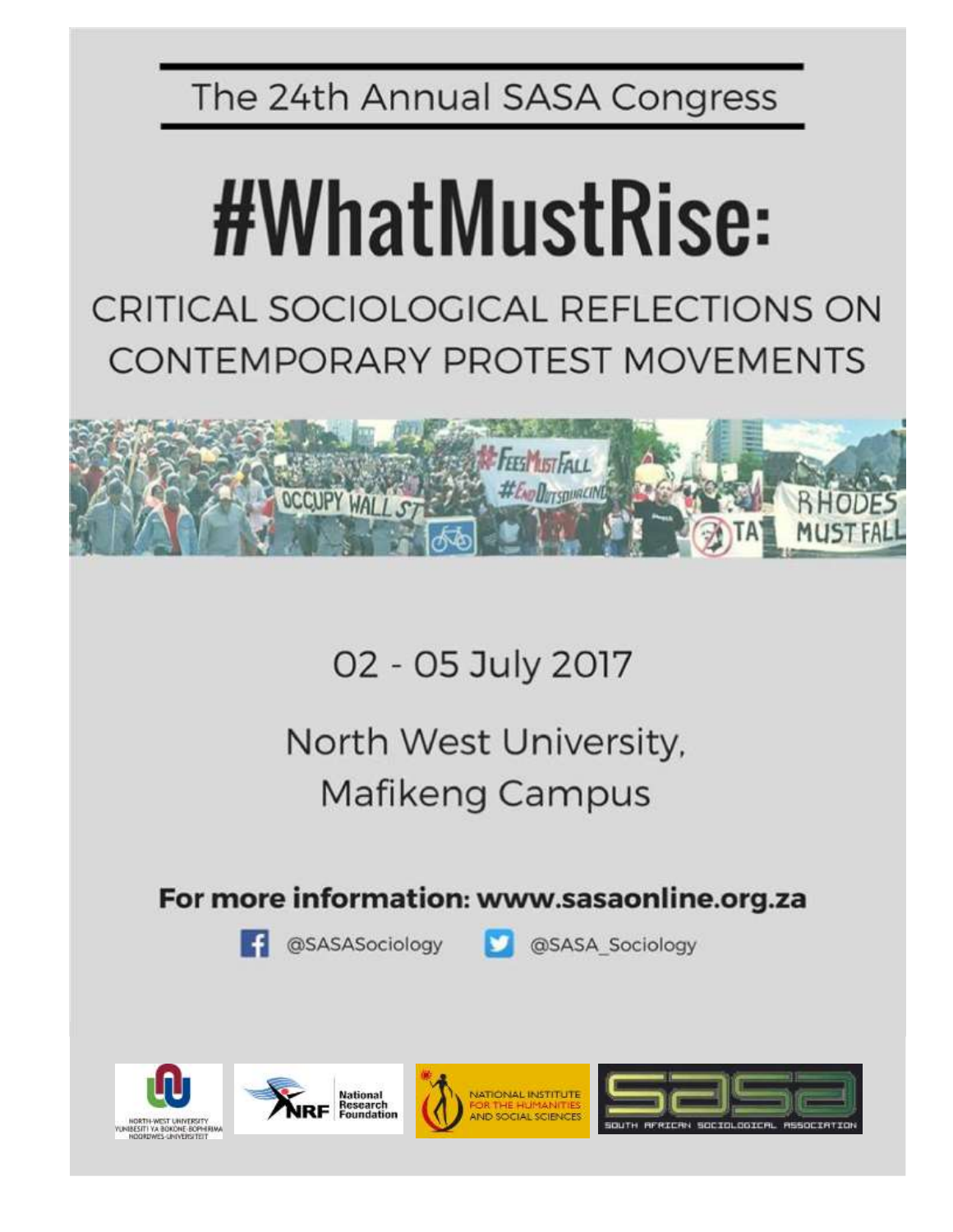

#Feesmustfall, etc.

## **Welcome:**

## **MESSAGE FROM SOCIOLOGY SUBJECT HEAD AND LOC CHAIR, NWU MAFIKENG.**

The  $24<sup>th</sup>$  SASA Congress theme demands from us to think thoroughly of what kind of society or world we wantto live in. The #movements with itsvarious calls, such as has #Zumamustfall, #Rhodesmustfall,

challenged the political and academic communities to begin to envision a new world. As the late Karl Marx succinctly put it "The philosophers have only interpreted the world, in various ways. The point, however, is to change it." The question is: change it to what, and how? This is why the 24<sup>th</sup> SASA conference is so important to the world. It calls us to interrogate the policies, trends, patterns, debates, discourses, actors and the future direction of South Africa, and the world at large. Such adiscussion of a new dispensation cannot simply be left in the hands of bureaucrats alone but needs to find resonance with, and be animated by academics, researchers, students and the broader public.

Finally, the Sociology Department at Mafikeng Campus thanks all the support gained from North West University and the South African Sociological Association to host this conference, and the financial assistance from the National Research Foundation and the National Institute of Human and Social Sciences.

zaSlr

Ramosotho Mokgadi NWU-Mafikeng LOC Chairperson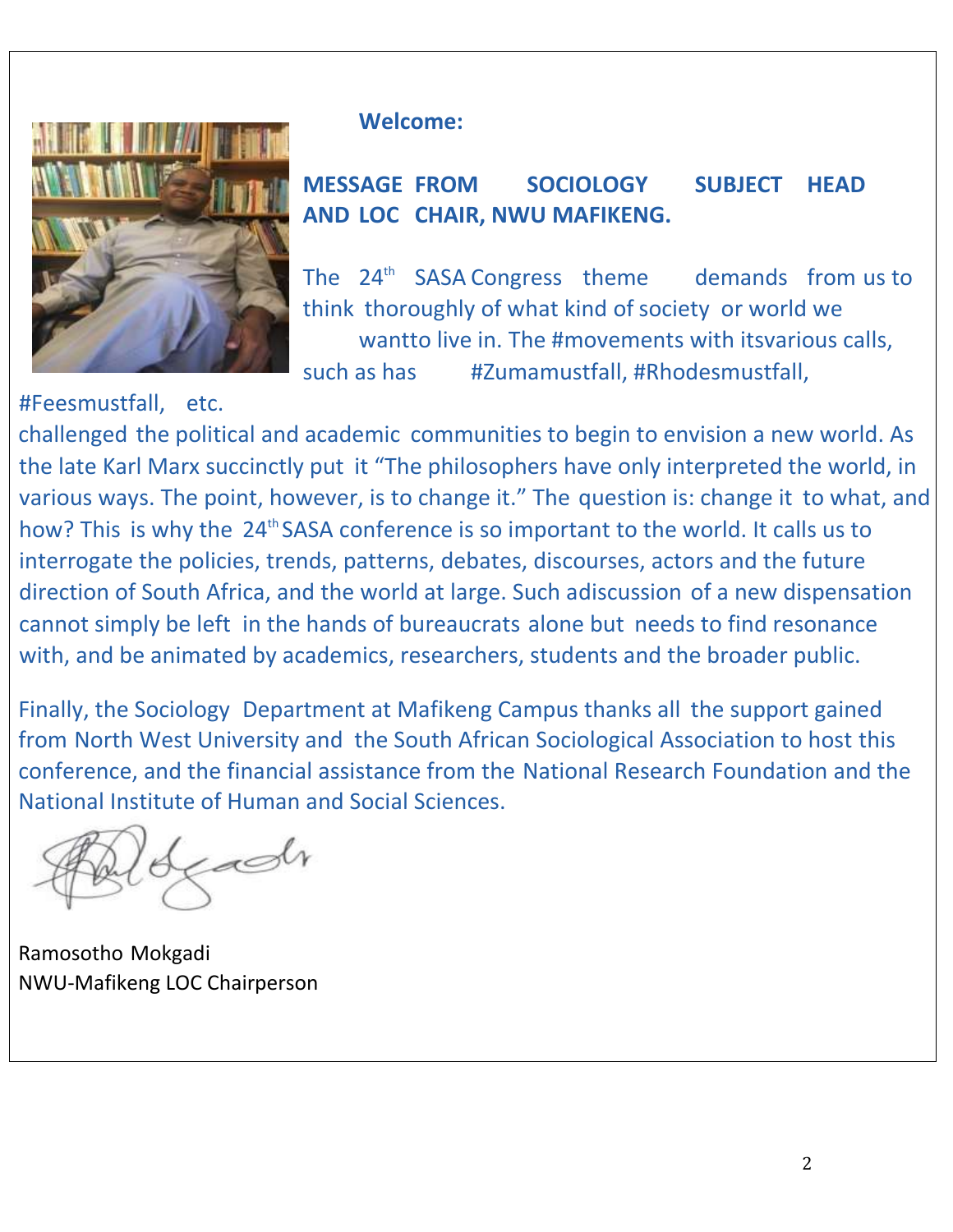



1. Pitika Ntuli **Pitika Ntuli** is a well-known and highly respected South African sculptor, poet, writer, and academic, with wide ranging expertise in African indigenous knowledge systems(AIKS). He holds an MFA from the Pratt Institute in New York and an MA in Comparative Industrial Relations and Industrial Sociology. While in exile in the UK he taught at Camberwell College of Art, Central Saint Martins College of Art and Design, the London College of Printing, Middlesex University and the University of East London. Since returning to South Africa in 1994, he taught at the Universities of Witwatersrand and Kwazulu-Natal. He published extensively on AIKS in books and academic journals. Outside of these avenues, he has as one of his recent offerings in a book titled **'The Scent of Invisible Footprints: the Sculpture of Pitika Ntuli'** published by UNISA Press which accompanied his exhibition at Museum Africa. He also exhibited at amongst other places the Constitutional Hill and the Oliver Tambo Cultural Centre in Ekhuruleni. Prof Ntuli is a regular political and cultural commentator on television and radio. He served as a keynote speaker at numerous high-profile events both in South Africa and abroad. *Zulumathabo Zulu, Author of* Sesotho Dictionary of Mathematics Zulumathabo Zulu began as a herdboy in the Free State Province of South Africa, tending cattle of the traditional architect Abram Mlangeni and the sheep of the traditional surgeon *Nyanga* Masangane. He is the last generation to acquire an indigenous knowledge system in a traditional African society in the village of Matamong. He was raised by two traditional surgeons *Ngaka* Madisebo and *Nyanga* Masangane who subjected him to an extensive training in the domain of traditional knowledge. He was exiled to Botswana during the apartheid era in 1987. He immigrated to Canada in 1989 where he attended university institutions **Algonquin College of Applied Arts & Technology** in Ottawa where he graduated in 1997 with a Diploma (Honours) in General Arts & Science (Computing Science & Mathematics) and **Carleton University** where he completed advanced software engineering courses. He graduated in Post-Graduate Certificate in *Database Development* and *Computer Programming* with the **Praxis Institute** under the Computer Scientist Dr. Nax Mendler in 1998 where he gained a mastery of advanced software engineering concepts of *Design by Contract* and *Object Oriented Analysis & Design*. He worked as a software engineer for companies like **Montage IT Services**, **Xwave**, **Adscape Media** of **Google Inc**., and **Nortel Networks**, among others. He is the inventor of Thekwini Visual Canvas, a software engineered for therapeutics at the School of Computer Science under the mentorship of Dr. Jansen Sedgwick of Carleton University. His other innovations include cryptography, digital forensics and mood diagnostics. He analyzed hundreds of computational neuroscience experiments over10 years in order to increase the algorithmic efficacy of Thekwini Visual Canvas using advanced mathematics like differential equations and spectral analysis. He is the published author of South Africa's first Sesotho Dictionary of Mathematics. He holds a number of intellectual property certificates awarded to him by the Canadian Intellectual Property Office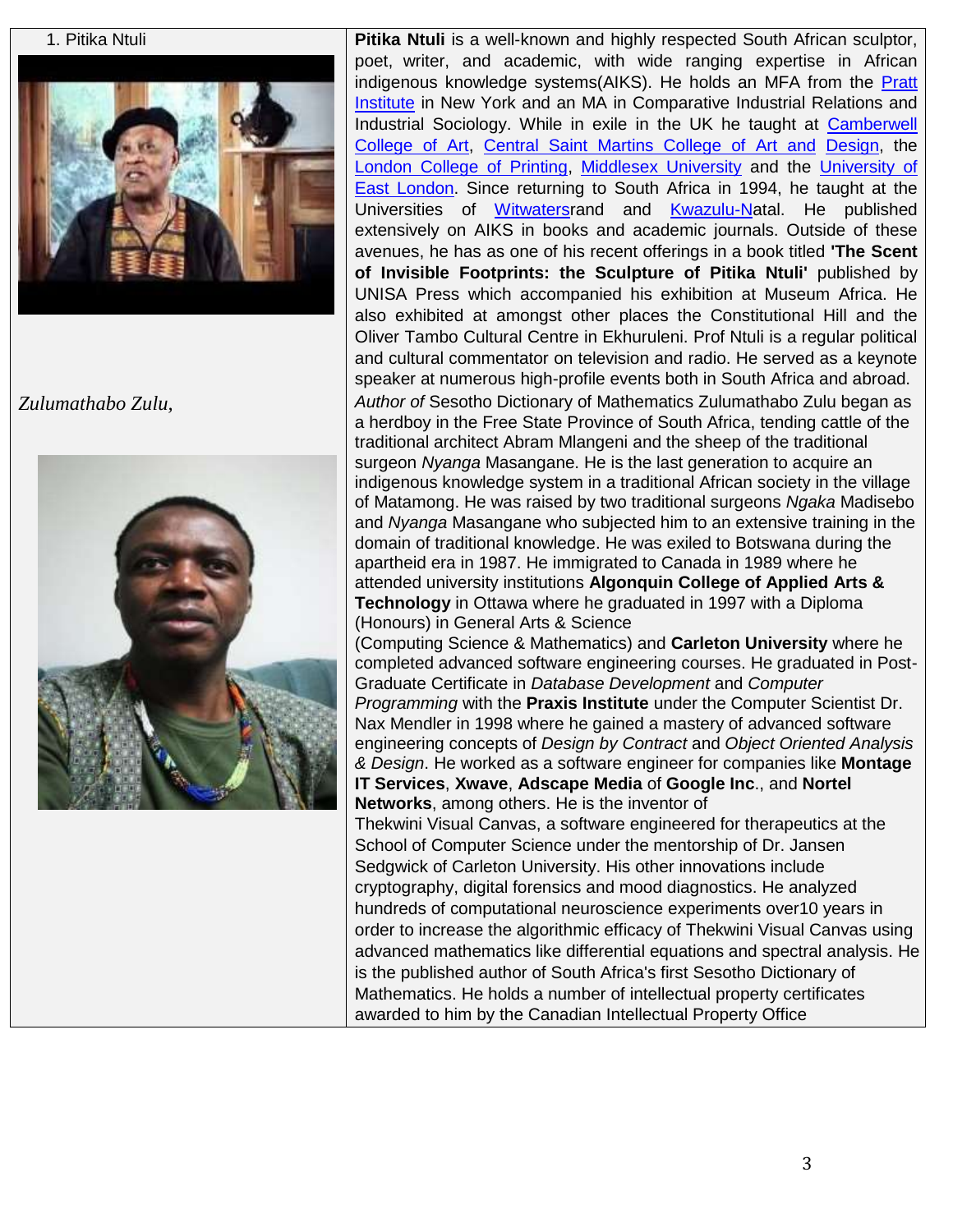# **PROGRAMME SUMMARY**

| Registration<br>12:00-15:00<br><b>VENUE:</b>                                                                                                                                                                                                |  |
|---------------------------------------------------------------------------------------------------------------------------------------------------------------------------------------------------------------------------------------------|--|
| MULTIPURPOSE HALL<br><b>FOYER</b>                                                                                                                                                                                                           |  |
| 15:00-17:00<br>Tea & Coffee<br><b>VENUE: SCIENCE</b><br><b>BUILDING FOYER</b>                                                                                                                                                               |  |
| Opening<br><b>&amp;note Address</b><br>17:00-19:00<br>Key<br>Welcome:<br>Professor L.<br>Lalendle, Vice-Rector Teaching and Learning,<br>Northwest University-Mafikeng Campus<br><b>VENUE: A10 G02</b>                                      |  |
| Opening:<br>Vice chancellor, North West University<br><b>SASA</b><br>Presidential<br>Address:<br>Dr. Sonwabile Mnwana, SASA President 2016/2017<br>Prof. Pitika Ntuli: "#ThingsMustFall - the Decoloniality Option."<br>Keynote<br>Address: |  |
| $19:00+$<br>Cocktail<br>ion<br><b>VENUE:</b><br>Recept<br>MULTIPURPOSE HALL                                                                                                                                                                 |  |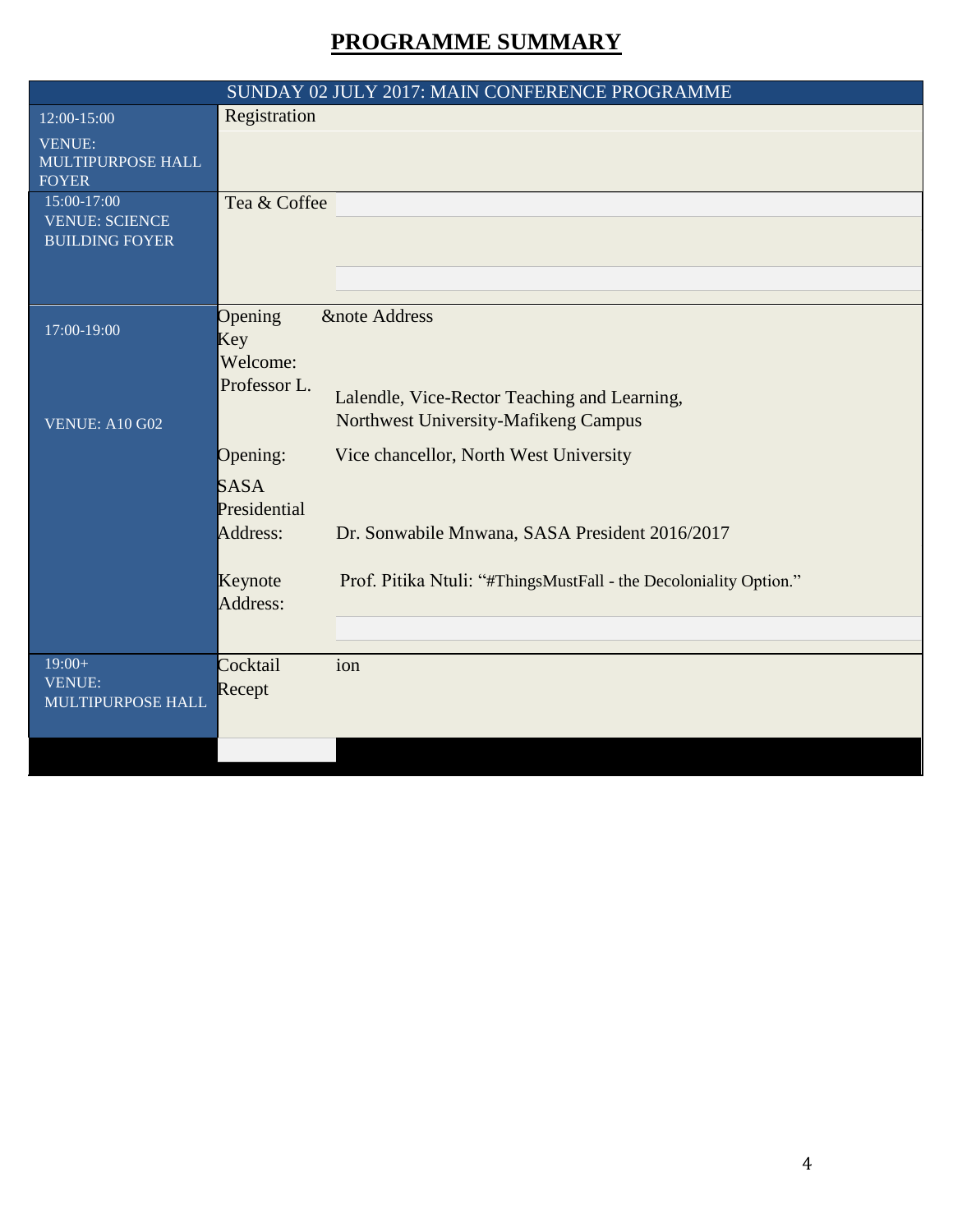| <b>Time Slots</b>                 | Monday, 03 July 2017                                                                                                                                                                                                                                                                                                                                                                          | Tuesday, 04 July 2017                                                                                                                                                                                                                                                                                                 | <b>Wednesday, 05 July 2017</b>                                                                                                                                                                                                                                                                        |
|-----------------------------------|-----------------------------------------------------------------------------------------------------------------------------------------------------------------------------------------------------------------------------------------------------------------------------------------------------------------------------------------------------------------------------------------------|-----------------------------------------------------------------------------------------------------------------------------------------------------------------------------------------------------------------------------------------------------------------------------------------------------------------------|-------------------------------------------------------------------------------------------------------------------------------------------------------------------------------------------------------------------------------------------------------------------------------------------------------|
| 08:30-10:15                       | <b>SPLIT SESSION 1</b><br>A. Economic & Industrial<br>Sociology 1<br><b>B.</b> Gender Studies 1<br><b>Clinical Sociology 1</b><br>C.<br>D. Race, Ethnicity, Class 1<br>Health 1<br>E.<br>Environment & Natural<br>$F_{\cdot}$<br>Resources 1<br>G. Development 1<br>H. Social Movements and<br>Popular Protest 1<br><b>Higher Education and</b><br>$\mathbf{I}$ .<br><b>Science Studies 1</b> | <b>SPLIT SESSION 4</b><br>A. Economic & Industrial<br>Sociology 4<br>B. Race, Ethnicity & Class 3<br>C. Social Movements &<br><b>Popular Protests 5</b><br>D. Rural Sociology 2<br>Methodology & Theory 2<br>E.<br>Crime, Violence and<br>F.<br>Security 2<br>G. Development 3<br>H. Political Sociology and<br>Law 2 | <b>BRICS 2: SPECIAL</b><br><b>SESSION TO</b><br><b>HONOUR THE LATE</b><br>PROF MODI<br>Li Chunli<br>$\bullet$<br>(China)<br>Srinivas Sajja<br>$\bullet$<br>(India)<br><b>Jose Dos</b><br>$\bullet$<br>Santos (Brazil)<br><b>Jay Govender</b><br>(SA)<br><b>Mokong Mapadimeng</b><br>$\bullet$<br>(SA) |
| 10:15-10:45                       |                                                                                                                                                                                                                                                                                                                                                                                               | Tea @ Science Foyer                                                                                                                                                                                                                                                                                                   |                                                                                                                                                                                                                                                                                                       |
| 10:45 12:15<br>Venue: A10:<br>G02 | PLENARY 1<br><b>Book Launches</b><br>Trevor Ngwane (UJ)<br>Crispen Chinguno (UJ)<br>Itumeleng Mekoa<br>(NWU)                                                                                                                                                                                                                                                                                  | <b>PLENARY 3</b><br>Decolonizing Sociology:<br>Academic citizenship beyond<br>the campus<br>Babalwa Magoqwana<br>$\bullet$<br>(NMMU, S.A.)<br>Radhamany<br>Sooryamoorthy<br>(UKZN, S.A.)<br>Gertrude Fester (Sol<br>Plaatje, S.A.)                                                                                    | PLENERY 4 &<br><b>CLOSING</b><br>A. SASA: Critical<br>Reflections on SASA and a regional<br>association<br><b>Eddie Webster</b><br>(Wits, SA)<br>Irma Du<br>Plessis (UP, SA)<br>Grace (UJ, SA)<br>Rudo Gaidzanwa<br>(Zimbabwe)                                                                        |
| 12:15-13:15                       | Lunch [SARS<br><b>Editorial Board Meeting</b> ]                                                                                                                                                                                                                                                                                                                                               | Lunch<br>[BRICS meeting]                                                                                                                                                                                                                                                                                              | Lunch [New council Meeting]                                                                                                                                                                                                                                                                           |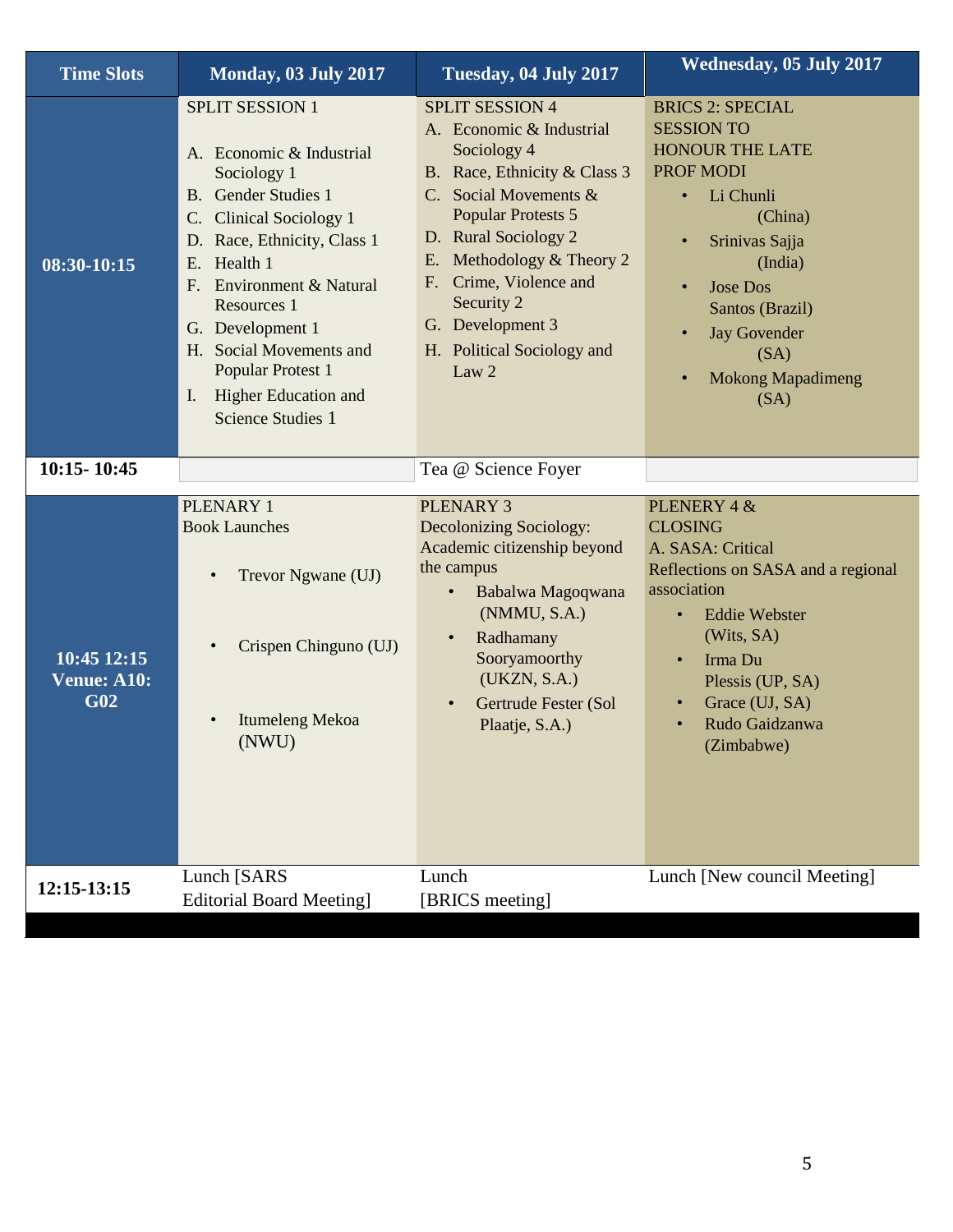| <b>Time Slots</b> | Monday, 03 July 2017                                                                                                                                                                                                                                                                                                                                                                                                                                   | Tuesday, 04 July 2017                                                                                                                                                                                                                                                                                                                | Wednesday, 05<br><b>July 2017</b> |
|-------------------|--------------------------------------------------------------------------------------------------------------------------------------------------------------------------------------------------------------------------------------------------------------------------------------------------------------------------------------------------------------------------------------------------------------------------------------------------------|--------------------------------------------------------------------------------------------------------------------------------------------------------------------------------------------------------------------------------------------------------------------------------------------------------------------------------------|-----------------------------------|
| 13:15-15:00       | <b>SPLIT SESSION 2</b><br>A. Economic & Industrial<br>Sociology 2<br><b>B.</b> Gender Studies 2<br>C. Clinical Sociology 2<br>D. Social Movements &<br><b>Popular Protest 2</b><br>E. Race, Ethnicity & Class 2<br>F. Methodology & Social<br>Theory 1<br>G. Crime, Violence &<br>Security 1<br>H. Higher Education &<br><b>Science Studies 2</b><br>I. Family $&$ Population<br>Studies 1<br>J. Lesbian, Gay, Bi<br>-sexual, Transgender<br>Studies 1 | <b>SPLIT SESSION 5</b><br>A. Economic & Industrial<br>Sociology 5<br>B. Health 3<br>C. Clinical Sociology 3<br>D. Social Movement and<br>Popular Protests 6<br>E. Urban sociology 1<br>Race, Ethnicity, Class 4<br>F.<br>Development 4<br>G.<br>H. Religion 1<br><b>Rural Sociology 4</b><br>I.                                      |                                   |
| 15:00-15:30       |                                                                                                                                                                                                                                                                                                                                                                                                                                                        | Tea @Science Building                                                                                                                                                                                                                                                                                                                |                                   |
| 15:30-17:15       | <b>SPLIT SESSION 3</b><br>A. Economic & Industrial<br>Sociology 3<br><b>B.</b> Gender Studies 3<br><b>Rural Sociology 1</b><br>C.<br>Social Movements and<br>D.<br>Popular Protest 3<br>E. Media, Culture $&$<br>Society 1<br>Health 2<br>F.<br>G. Environment and Natural<br>Resources 2<br>H. Social Movements and<br><b>Popular Protests 4</b><br>Political Sociology & law<br>I.<br>1<br>Development 2<br>J.                                       | <b>SPLIT SESSION 6</b><br>A. Economic and Industrial<br>Sociology 6<br>B. Higher Education 3<br>C. Rural Sociology 4<br>D. Clinical Sociology 4 E.<br><b>Social Movements 7</b><br>F. Media, Culture &<br>Society <sub>2</sub><br>G. Gender Studies 4<br>H. Economic and Industrial<br>Sociology 7<br><b>Urban Sociology 2</b><br>I. |                                   |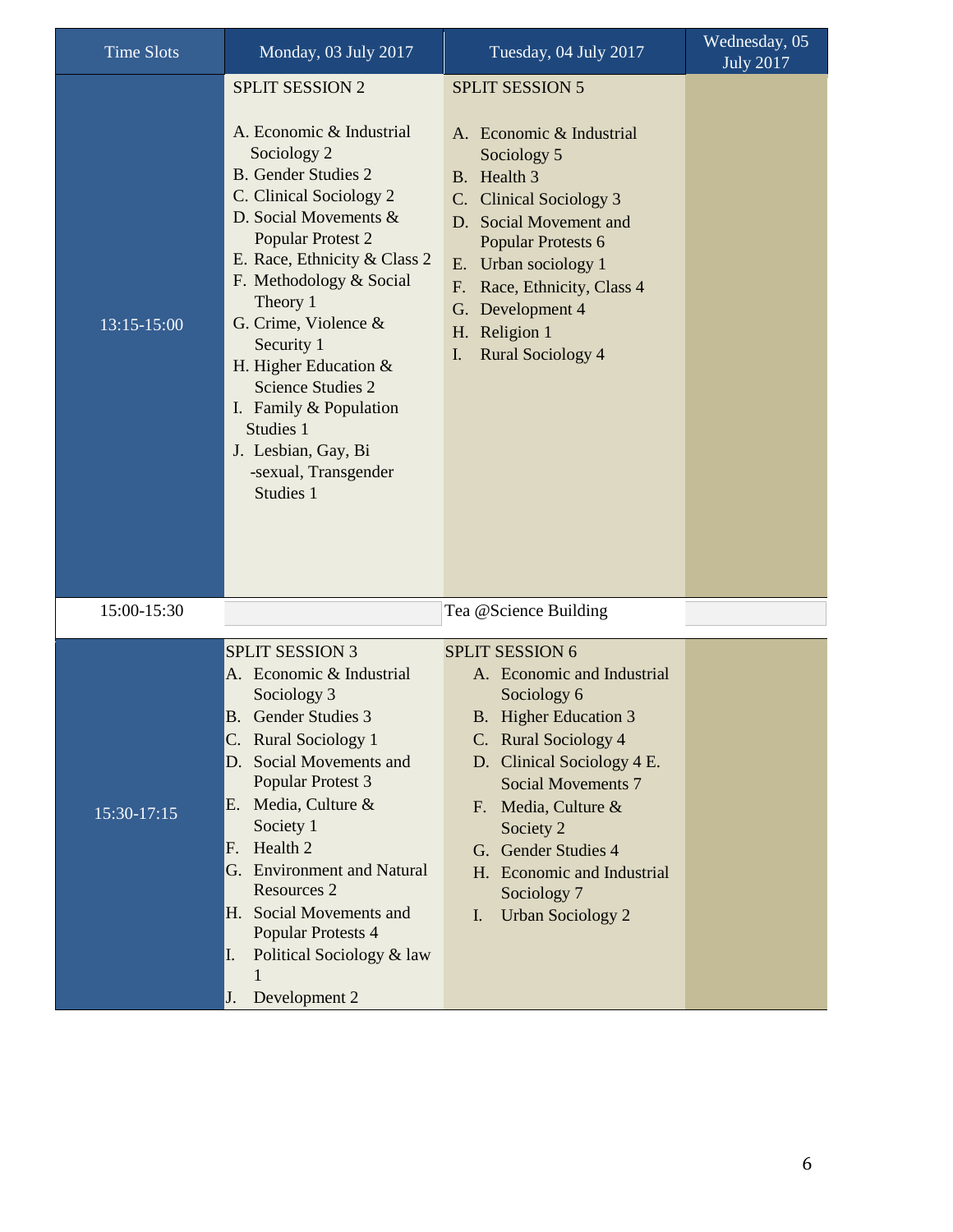| 17:30-19-00  | <b>BRICS PLENARY:</b><br>Dhanraj Patil (India)<br>$\bullet$<br>Di Zhu (China)<br>$\bullet$<br><b>Michel Nicolau</b><br>$\bullet$<br>Netto (Brazil):<br>Alexanderina Vanke<br>$\bullet$<br>(Russia)<br>Valeriy Mansurov<br>$\bullet$<br>(Russia)<br>Srinivas Sajja (India)<br>$\bullet$ | <b>SASA AGM</b>                                                                                                                                                   |  |
|--------------|----------------------------------------------------------------------------------------------------------------------------------------------------------------------------------------------------------------------------------------------------------------------------------------|-------------------------------------------------------------------------------------------------------------------------------------------------------------------|--|
| 19:30-23:00+ |                                                                                                                                                                                                                                                                                        | <b>SASA GALA DINNER (MOKETE)</b><br>Welcome:<br><b>Opening: Prof. M.</b><br>Setlalentoa<br>Welcome: Prof.<br>Maselesele<br><b>KEYNOTE:</b><br>Zulumathabo<br>Zulu |  |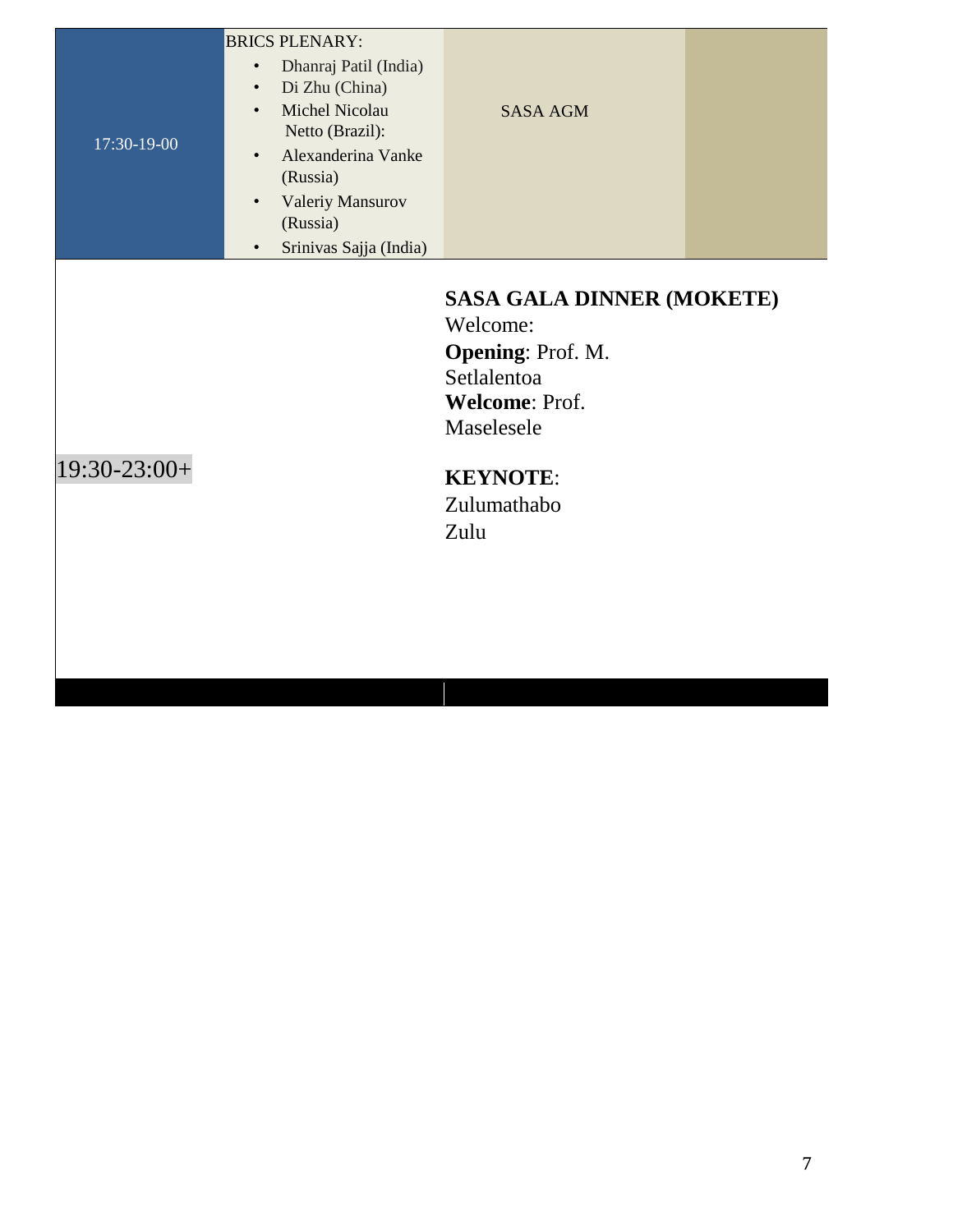## **PROGRAMME IN DETAIL.**

## **MONDAY 03RD JULY 2017 – PLENARY AND SPLIT SESSIONS PROGRAMME**

|                | 8:30-10:15: Monday 3 July: SPLIT SESSIONS |                                                                                                                                      |
|----------------|-------------------------------------------|--------------------------------------------------------------------------------------------------------------------------------------|
|                |                                           | SESSION 1: RE-EXAMINING THE ISSUES: LABOUR BROKING, SKILLS                                                                           |
|                |                                           | DEVELOPMENT AND STATE POLICIES                                                                                                       |
| A <sub>1</sub> |                                           | Chair: Pragna Rugunanan<br>David Dickinson (Wits): The Long tactics of labour brokers.<br>$\bullet$                                  |
|                | Economic and                              | Siphelo Ngcwangu (UJ): Understanding trade union                                                                                     |
|                | <b>Industrial Sociology 1:</b>            | approaches to the skills question in South Africa: a critique<br>of the role of NUMSA.                                               |
|                | Venue A10 G01                             | Nkosana Sibuyi: (Rhodes): An analysis of the effects of<br>ESKOM restructuring on the automative industry.                           |
|                |                                           |                                                                                                                                      |
|                |                                           | <b>SESSION 1: #HASHTAGS; HIGHER EDUCATION; FEMINISM; MASCULINITIES;</b>                                                              |
|                |                                           | <b>INEQUALITES AND VIOLENCE</b><br>Chair: Linda Mshweshwe                                                                            |
| B <sub>1</sub> | Gender Studies1:                          | Gertrude Fester (Sol Plaatje): Critical sociological<br>٠                                                                            |
|                | A10 G02                                   | reflections: #Feesmustfall and feminism - towards creative<br>intersectional struggles and strengthening democracy.                  |
|                |                                           | Thoko Sipungu (Rhodes): Patriarch sjamboks &<br>$\bullet$                                                                            |
|                |                                           | #NOTMYFMF: The use of twitter hashtags to                                                                                            |
|                |                                           | denounce violent masculinities in the #FeesMustFall protests.                                                                        |
|                |                                           | Osikhena Igbanoi (UJ): Progressive conservatives: Changing<br>$\bullet$<br>masculine attitudes through the gender studies classroom. |
|                |                                           | Itumeleng Kganakga (Limpopo): Women's support groups<br>$\bullet$<br>for women empowerment: A reflection of<br>ULWASA.               |
|                |                                           |                                                                                                                                      |
|                |                                           | <b>SESSION 1: WHAT IS CLINICAL SOCIOLOGY</b><br>Chair: Tina Uys                                                                      |
| C1             | Clinical Sociology 1                      | Jan Marie Fritz (University of Cincinnati/UJ): Introduction to<br>٠<br>Clinical Sociology.                                           |
|                | Venue: A5 GO2                             | Mariam Seedat Khan (UKZN): Current activities in the field<br>$\bullet$<br>- ISA World Congress Toronto                              |
|                |                                           | Tina Uys (UJ): Announcements about future clinical<br>$\bullet$<br>sociology meetings.                                               |
|                |                                           |                                                                                                                                      |
|                |                                           |                                                                                                                                      |
|                |                                           |                                                                                                                                      |
|                |                                           |                                                                                                                                      |
|                |                                           |                                                                                                                                      |
|                |                                           |                                                                                                                                      |
|                |                                           |                                                                                                                                      |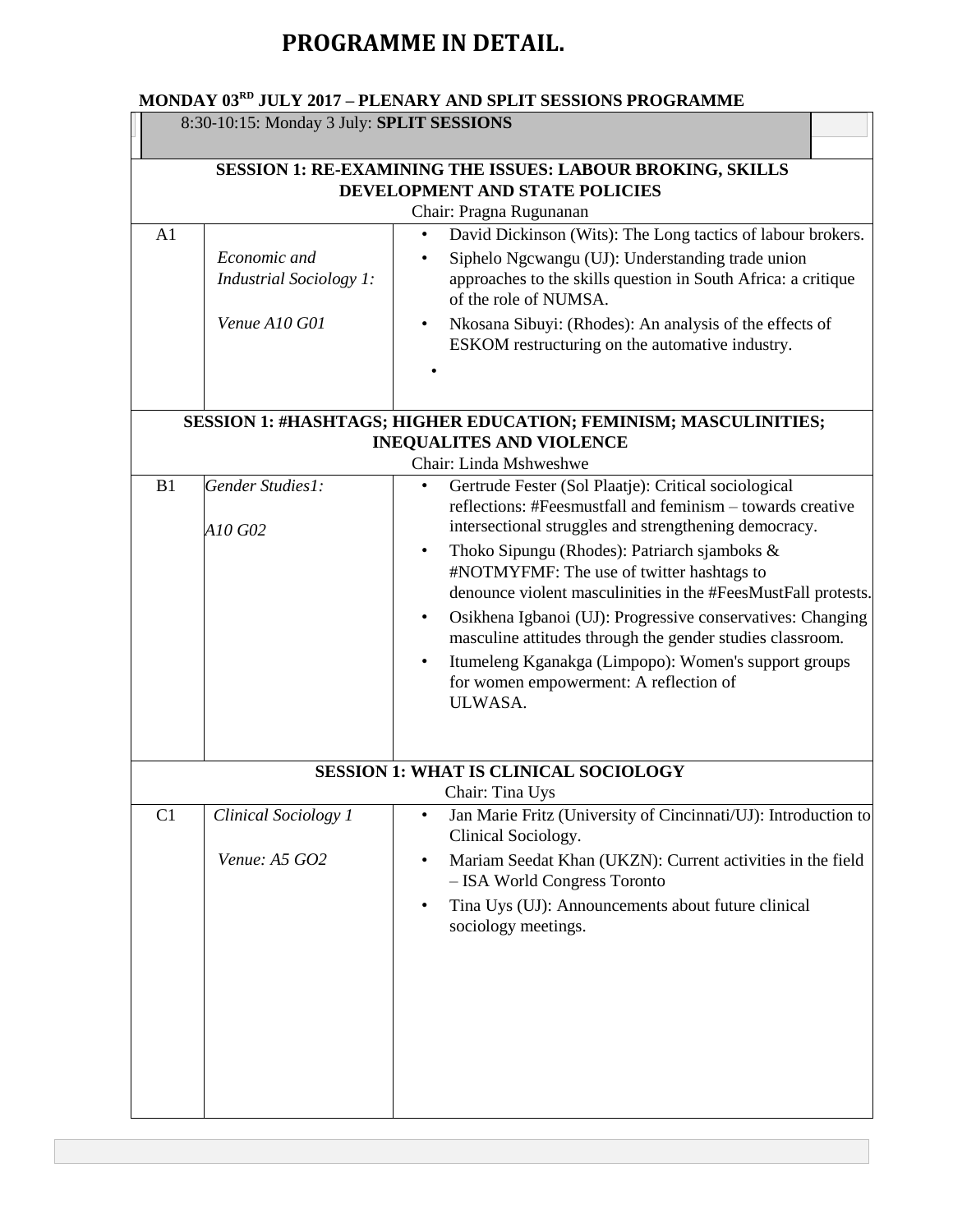|    |                                                              | SESSION 1: RACISM, ETHNICITY AND SOCIAL COHESION                                                                                                                                                                                                                                                                                       |
|----|--------------------------------------------------------------|----------------------------------------------------------------------------------------------------------------------------------------------------------------------------------------------------------------------------------------------------------------------------------------------------------------------------------------|
|    |                                                              | Chair: Jantjie Xaba                                                                                                                                                                                                                                                                                                                    |
| D1 | Race, Ethnicity and<br>Class 1                               | Willice Abuya and Khezia Khayadi (University of Kenya):<br>$\bullet$<br>Being Indian in Kenya feels like having an abusive lover:<br>examining race relations in modern day Kenya.                                                                                                                                                     |
|    | Venue SB 6                                                   | Ntsikelelo Breakfast (Stellenbosch): The impact of racism<br>$\bullet$<br>on social cohesion in post-apartheid<br>South Africa: A conflict resolution perspective.<br>Lweendo Hamukoma (Stellenbosch): Learning to talk about<br>race in Stellenbosch.                                                                                 |
|    |                                                              | Nonkululeko Mabaso (Wits): whiteness re-aligned:<br>narratives of 'poor white people' from Munsieville,<br>Krugersdorp. *<br>Johann Maree (UCT): What is racism and how is it                                                                                                                                                          |
|    |                                                              | eliminated? A sociological enquiry in the South African<br>context.                                                                                                                                                                                                                                                                    |
|    |                                                              | <b>SESSION 1: FOOD, SECURITY AND HEALTH PROBLEMS</b>                                                                                                                                                                                                                                                                                   |
|    |                                                              | Chair: Sheila Manka Ngoh                                                                                                                                                                                                                                                                                                               |
| E1 | Health 1:                                                    | Caroline Agboola (UJ): A sociological analysis of obesity<br>$\bullet$<br>and weight loss surgeries in South Africa.                                                                                                                                                                                                                   |
|    | Venue: SB 2                                                  | Dostin Lakika* (ACMS-WITS): The food we eat here<br>$\bullet$<br>weakens us: Food practices and health beliefs among<br>Congolese forced migrants in South Africa                                                                                                                                                                      |
|    |                                                              | Mariana Pietersen (UP): Diabetes, health beliefs and<br>$\bullet$<br>everyday self-care.                                                                                                                                                                                                                                               |
|    |                                                              | Fhulu Nekhwevha (Fort Hare), Tendayi Garutsa<br>$\bullet$<br>(NWU): Women's Knowledge, Food Security and<br>Community Viability: The case of Khambashe rural<br>households, Eastern Cape, South Africa.                                                                                                                                |
|    |                                                              | SSESSION I: RETHINKING VULNERABILITY AND CLIMATE JUSTICE                                                                                                                                                                                                                                                                               |
|    | Chair: Suzanne Reyneke                                       |                                                                                                                                                                                                                                                                                                                                        |
| F1 | Environment and<br><b>Natural Resources</b><br>Venue: A5 GO1 | Apraku, P Moyo (Fort Hare): Climate change governance,<br>$\bullet$<br>sustainable development and social justice in South Africa<br>T Dube (Lupane), P. Moyo (Fort Hare): Questioning the<br>$\bullet$<br>long-term capacity of smallholder farmer's adaptation<br>strategies against climate change in Gwanda District,<br>Zimbabwe. |
|    |                                                              | M Issa Umejesi (Fort Hare): Uranium mining, local<br>$\bullet$<br>communities and perceptions of risk.                                                                                                                                                                                                                                 |
|    |                                                              |                                                                                                                                                                                                                                                                                                                                        |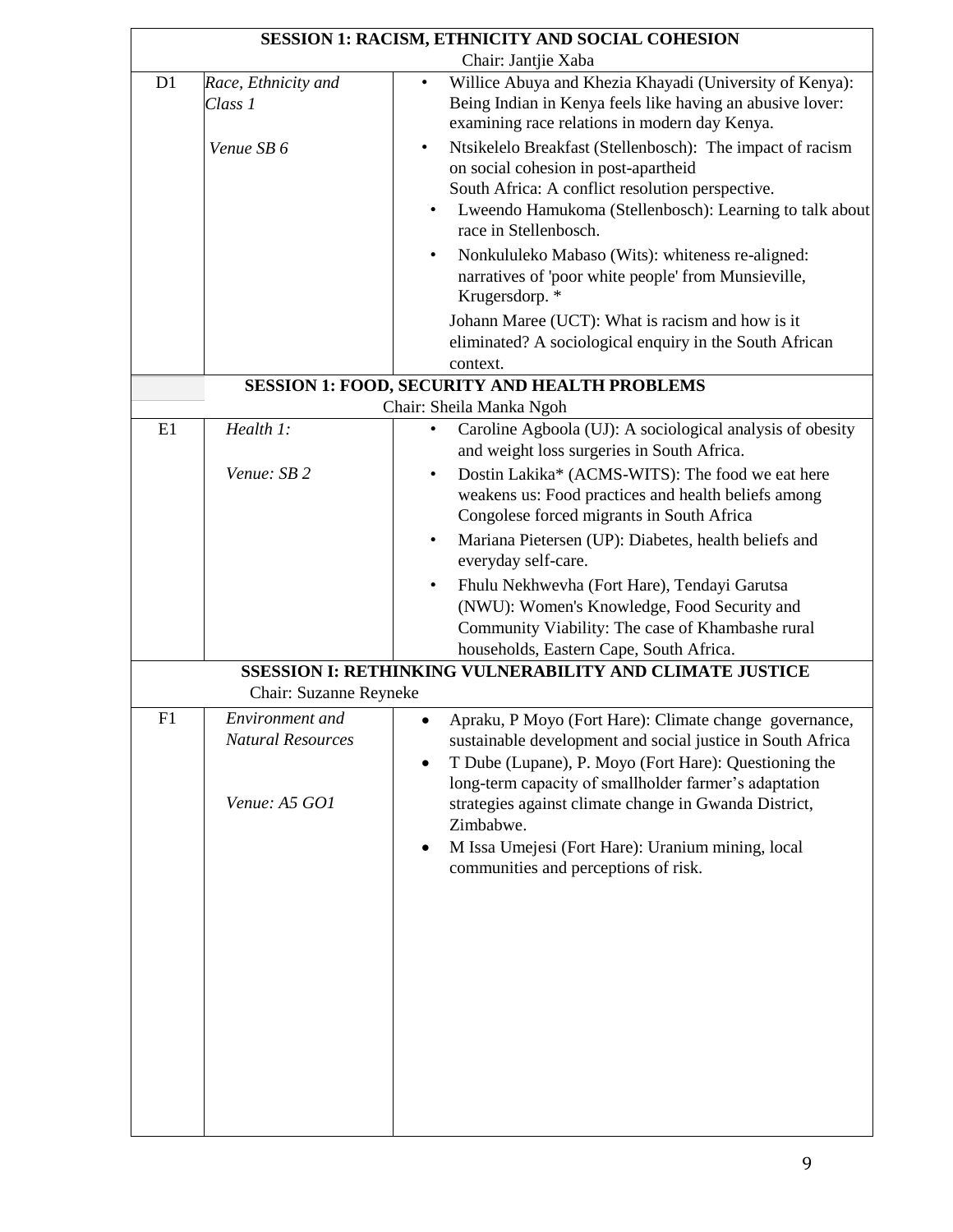| <b>SESSION I: DEVELOPMENT POLICY</b> |                                                         |                                                                                                                                                                                                                                                                                                                                                                                                                                                                                                                                                                                                                                                                                                                                                               |  |  |
|--------------------------------------|---------------------------------------------------------|---------------------------------------------------------------------------------------------------------------------------------------------------------------------------------------------------------------------------------------------------------------------------------------------------------------------------------------------------------------------------------------------------------------------------------------------------------------------------------------------------------------------------------------------------------------------------------------------------------------------------------------------------------------------------------------------------------------------------------------------------------------|--|--|
| Chair - Jimi Adesina                 |                                                         |                                                                                                                                                                                                                                                                                                                                                                                                                                                                                                                                                                                                                                                                                                                                                               |  |  |
| G <sub>1</sub>                       | Development 1:<br>Venue: SB 5                           | Mzingaye B. Xaba (Rhodes): Restitution or Relocation?<br>$\bullet$<br>Questioning the meanings and success of land restitution in<br>South Africa.                                                                                                                                                                                                                                                                                                                                                                                                                                                                                                                                                                                                            |  |  |
|                                      |                                                         | Noel Chellan (UKZN): Towards an interdisciplinary<br>$\bullet$<br>understanding of the changing nature of the Laem Tukkae<br>Community in Phuket, Thailand.<br>Kolawole Omomowo (UWC): Precarious Prosperity, Social<br>$\bullet$<br>Policy Architecture and High Level of Indebtedness in                                                                                                                                                                                                                                                                                                                                                                                                                                                                    |  |  |
|                                      |                                                         | South Africa.<br>PG Gaopalelwe Mpolokeng (NWU): The challenges of<br>$\bullet$<br>social reconstruction in South Africa: W. Rostow applied.                                                                                                                                                                                                                                                                                                                                                                                                                                                                                                                                                                                                                   |  |  |
|                                      |                                                         | <b>SESSION I: PROTEST AND POLICY IMPLICATIONS</b><br><b>Chair: Trevor Ngwane</b>                                                                                                                                                                                                                                                                                                                                                                                                                                                                                                                                                                                                                                                                              |  |  |
| H1                                   | Social Movements and<br>Popular Protests 1              | Tendai Chiguware (Fort Hare): Old Wine in New Bottles:<br>Analyzing the policy implications of South Africa's Social<br>Protests.                                                                                                                                                                                                                                                                                                                                                                                                                                                                                                                                                                                                                             |  |  |
|                                      | Venue: A10 GO3                                          | Ngqapheli Mchunu, Narnia Bohler-Muller, Peter<br>Alexander, Benjamin Roberts, Jare Struwig, Steven Gordon<br>(HSRC): Toyi-toying with the idea of protest:<br>Contemporary attributions of protest among South<br>Africans.                                                                                                                                                                                                                                                                                                                                                                                                                                                                                                                                   |  |  |
|                                      |                                                         | Audrey Lawrence (Stellenbosch: CEMIS): Service delivery<br>$\bullet$<br>protests in democratic South Africa: trends and rationale as<br>reported by English daily media 2015-2016.                                                                                                                                                                                                                                                                                                                                                                                                                                                                                                                                                                            |  |  |
|                                      |                                                         | SESSION I: GOING BEYOND THE RHETORIC OF THE #HASHTAG FEES MUST FALL<br><b>MOVEMENT</b><br>Chair: Adam Cooper                                                                                                                                                                                                                                                                                                                                                                                                                                                                                                                                                                                                                                                  |  |  |
| I <sub>1</sub>                       | Higher<br>Education/Science<br>Studies 1<br>Venue: SB 4 | John Mashayamombe (UP): Politics of belonging:<br>$\bullet$<br>a case of UPrising student movement<br>Sonwabo Stuurman (NMMU): Towards #FessMustFall:<br>٠<br><b>Current Challenges and Opportunities</b><br>William Mpofu (Wits): From the university to the<br>pluriversity: The decolonial technologies of the university<br>of the future<br>Michael Mohube (Limpopo): Decolonization of the South<br>$\bullet$<br>African education system: Afrocentric curriculum,<br>indigenous knowledge systems, and development<br>discourses.<br>Olukayode Segun Eesuola, Victor Ojakorotu<br>$\bullet$<br>(NWU): The FeesMustFall, Like Nigeria's Ali<br>Must Go: Explaining the Political Behaviour of<br>University Students and What Must Rise in South Africa |  |  |
|                                      |                                                         | 10:15-10:45: Tea @ Science Building Foyer                                                                                                                                                                                                                                                                                                                                                                                                                                                                                                                                                                                                                                                                                                                     |  |  |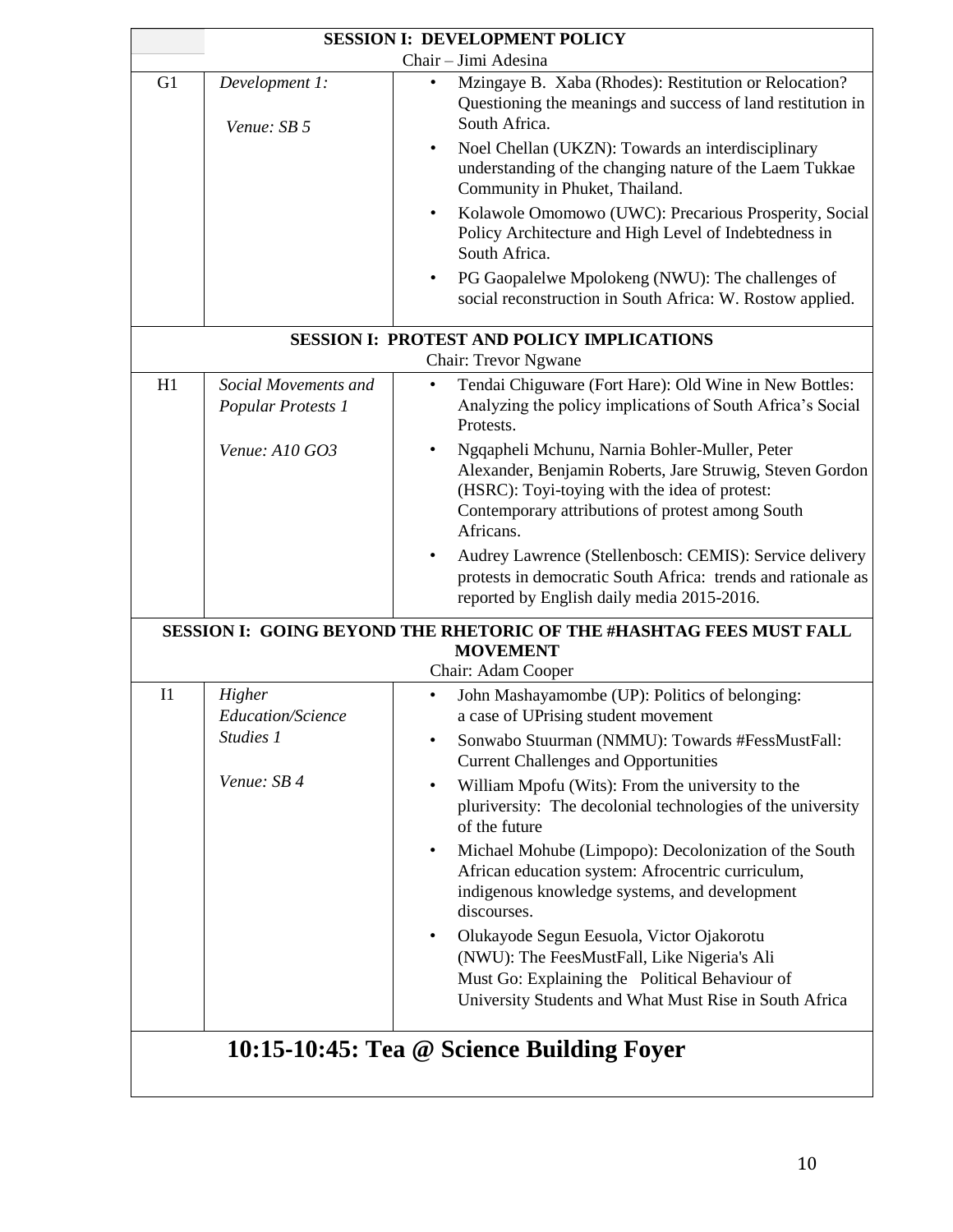|       | 10:45-12:15: PLENARY: 3 JULY Monday: Venue: A10 G02                            |
|-------|--------------------------------------------------------------------------------|
| Venue | PLENARY 1 BOOK LAUNCH SPEECHES                                                 |
| A10   | Chair: Ramosotho Mokgadi:                                                      |
| GO2   |                                                                                |
|       | <b>BOOK 1:</b>                                                                 |
|       | Trevor Ngwane: Social Movements in the global south: "Urban Revolt: The State" |
|       | Power And the Rise of People's Movements in the Global South"                  |
|       | $\overline{B}$ OOK 2:                                                          |
|       | Crispen Chinguno (UJ): Fees must fall reflections and writings: "#Critical     |
|       | Reflections of the #FMF Movement"                                              |
|       | $\overline{BOOK}$ 3:                                                           |
|       | Crispen Chinguno, Nonkululeko Mabaso, Hlengiwe Ndlovu, Nhlanhl Moyo and        |
|       | Andile Mthombeni (UJ): "Rioting and Writing: Diaries of Wits Fallists"         |
|       | <b>BOOK 4:</b>                                                                 |
|       | Itumeleng Mekoa (NWU): Silent no More: Challenges Facing Black                 |
|       | African Academics at South African Universities.                               |
|       |                                                                                |

# **12:15-13:15: Lunch @ Multi-Purpose Centre**

|     | 13:15-15:00: SPLIT SESSION TWO: 3 July Monday |                                                                          |
|-----|-----------------------------------------------|--------------------------------------------------------------------------|
|     |                                               | <b>SESSION II: NEW DEBATES: TRADE UNIONS AND NEW FORMS OF SOLIDARITY</b> |
|     |                                               | Chair: Pragna Rugunanan                                                  |
| A10 | Economic and Industrial                       | Moses Molepo (Limpopo) Rise, and Rise, of the                            |
| GO1 | Sociology 2                                   | <b>Association of Mineworkers and Construction</b>                       |
|     |                                               | Union (AMCU): Class Consciousness in the 2012                            |
|     |                                               | labour Disputes at Marikana, Northwest Province,                         |
|     |                                               | South Africa.                                                            |
|     |                                               | Sandra Makwembere (Limpopo) Information and<br>٠                         |
|     |                                               | communication technology and the trade unions -                          |
|     |                                               | the end of the union as we know it? A study of                           |
|     |                                               | South African unions experiences.                                        |
|     |                                               | Crispen Chinguno (Wits) (Wits): Student                                  |
|     |                                               | movement (#Feesmustfall), workers in the                                 |
|     |                                               | periphery and the (de)construction of solidarity.                        |
|     |                                               |                                                                          |
|     |                                               |                                                                          |
|     |                                               |                                                                          |
|     |                                               |                                                                          |
|     |                                               |                                                                          |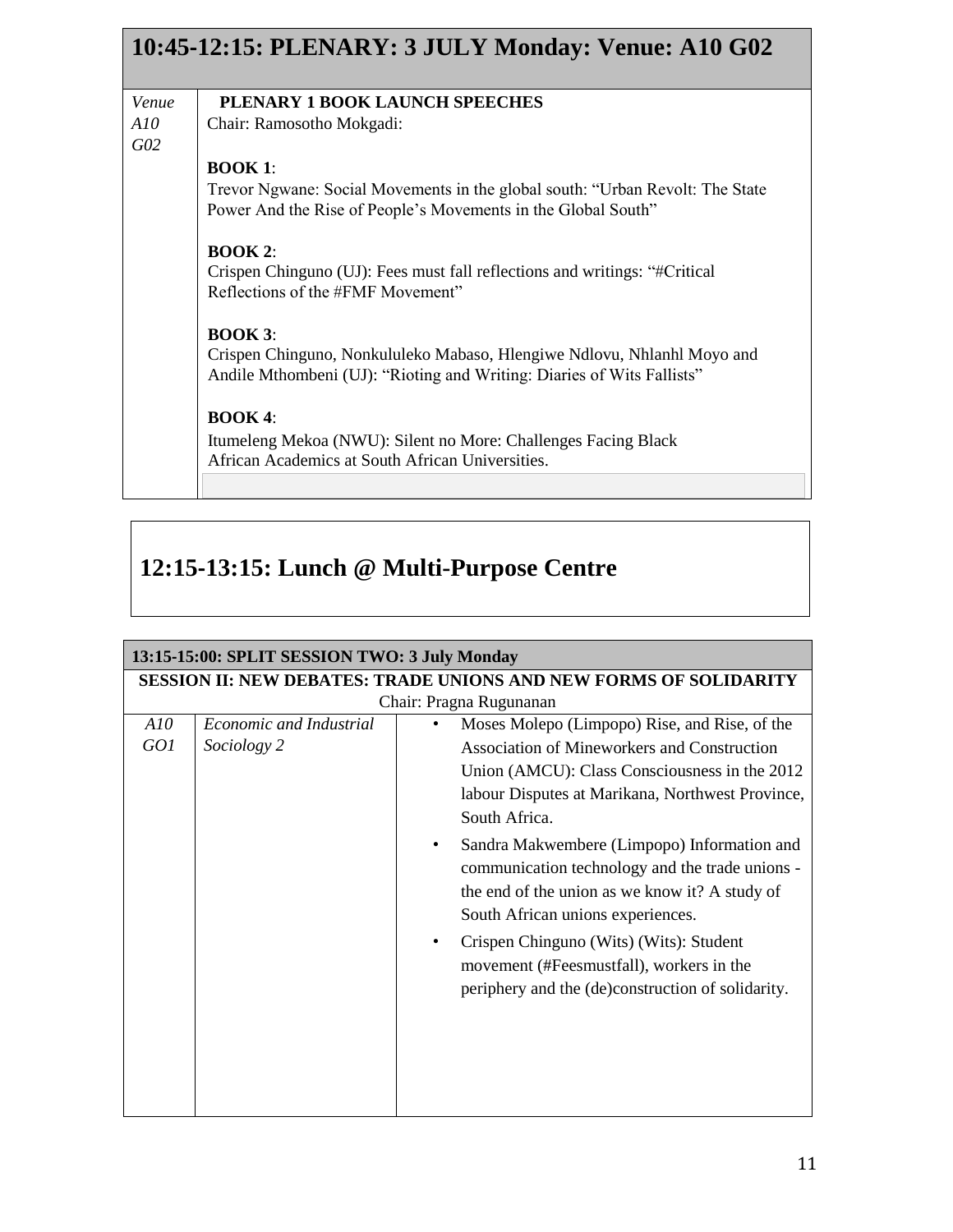#### **SESSION II: INTERROGATING FEMINISM; GENDER INEQUALITES AND VIOLENCE IN SOCIETY AND THE WORKPLACE**

CHAIR: Gertrude Fester

| B <sub>2</sub> | <b>Gender Studies 2</b> |   | Mokong Mapadimeng (Limpopo) & Merapelo<br>Noge NWU): Explaining Persistence of Gender                                                |
|----------------|-------------------------|---|--------------------------------------------------------------------------------------------------------------------------------------|
|                | Venue: $A10$ GO2        |   | Inequalities and Stereotypes in South Africa - An<br>Empirical Study in South Africa.                                                |
|                |                         | ٠ | Linda Mshweshwe (UNISA): The Struggle to<br>Eliminate Domestic Violence in South Africa: An<br>African Feminist Perspective.         |
|                |                         | ٠ | Nomna Jobodwana (UNISA): Limits of feminist<br>perspective analytical framework versus psalms<br>of black African women.             |
|                |                         | ٠ | Precious Baison (UP): Sexual violence in the<br>workplace: experiences of women journalists in<br>the print media in Zimbabwe.       |
|                |                         | ٠ | Banita Odhav (UP): Continuing success for<br>females towards management levels in project<br>management in the construction industry |

|                                                   |                                              | SESSION II: INDIVIDUAL CERTIFICATION AND PROGRAM ACCREDITATION;                                                                                                                                                                                                                                                    |
|---------------------------------------------------|----------------------------------------------|--------------------------------------------------------------------------------------------------------------------------------------------------------------------------------------------------------------------------------------------------------------------------------------------------------------------|
|                                                   |                                              | <b>APPLIED CINICAL SOCIOLOGY</b><br>Chair: Mariam Seedat Khan                                                                                                                                                                                                                                                      |
| C <sub>2</sub>                                    | <b>Clinical Sociology 2</b><br>Venue: A5 GO2 | Jan Fritz (University of Cincinnati/UJ):<br>$\bullet$<br><b>Individual Certification and Program</b><br>Accreditation: What Applied and Engaged Public<br>Sociologists Need to Know.                                                                                                                               |
|                                                   |                                              | Tina Uys (UJ): A reflection on the individual<br>$\bullet$<br>certification and program accreditation process                                                                                                                                                                                                      |
|                                                   |                                              | Leza Soldaat (Stellenbosch): "Now you the coach<br>$\bullet$<br>slash 'mamma' slash psychologist": More than a<br>teacher? Different Roles teachers adopt in South<br>African public high-schools                                                                                                                  |
| <b>SESSION II: MAPPING MOVEMENT MOBILISATIONS</b> |                                              |                                                                                                                                                                                                                                                                                                                    |
|                                                   |                                              | Chair: Carin Runciman                                                                                                                                                                                                                                                                                              |
| D2                                                | Social Movements and<br>Popular Protest 2    | Karl Von Holdt & Prishani Naidoo (Wits):<br>Mapping movement landscapes in South Africa.                                                                                                                                                                                                                           |
|                                                   | Venue: A10 GO3                               | Yacoob Abba Ommar (Wits): The Arab Winter:<br>$\bullet$<br>what are the inheritances of the 2011 Arab<br>uprisings.                                                                                                                                                                                                |
|                                                   |                                              | Thobeka Radebe, Narnia Bohler-Muller,<br>$\bullet$<br>Peter Alexander, Benjamin Roberts, Jare Struwig,<br>Steven Gordon (HSRC): Minding the Protest:<br>Attitudes towards and participation in different<br>forms of protest action in contemporary South<br>Africa.<br>Pamela Abbot (University of Aberdeen): The |
|                                                   |                                              | Arab Uprisings: The Drivers of Protest.                                                                                                                                                                                                                                                                            |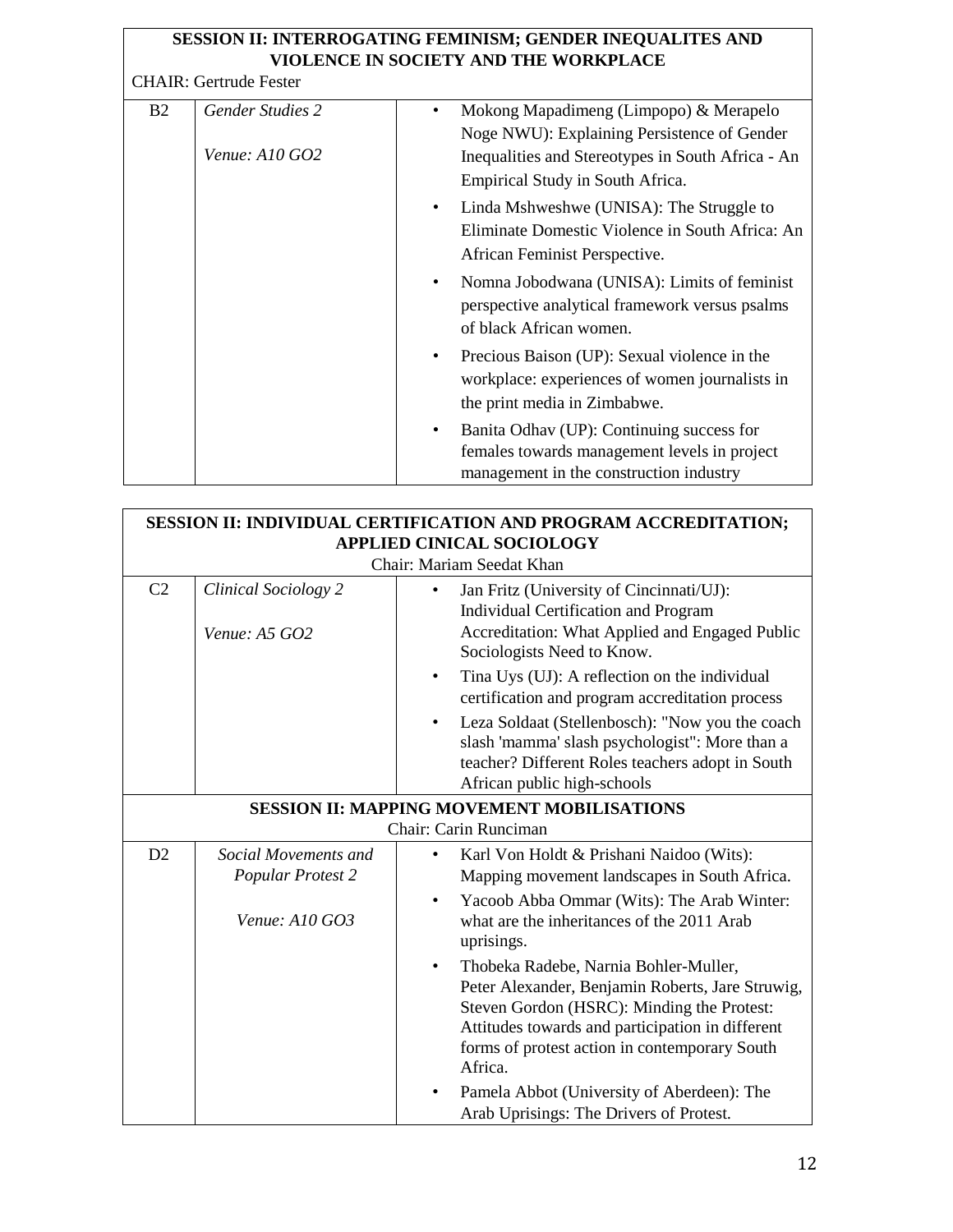|    |                                          | SESSION II: THE MIDDLE CLASS: RACE, ETHNICITY AND SEXUALITY                                                                                                                                                                                                                                                                                                                                                                                                                                                                                 |
|----|------------------------------------------|---------------------------------------------------------------------------------------------------------------------------------------------------------------------------------------------------------------------------------------------------------------------------------------------------------------------------------------------------------------------------------------------------------------------------------------------------------------------------------------------------------------------------------------------|
|    |                                          | Chair: Gerald Monyatsi                                                                                                                                                                                                                                                                                                                                                                                                                                                                                                                      |
| E2 | Race, Ethnicity & Class 2<br>Venue: SB 6 | Grace Khunou (UJ): The Problematics of the<br>٠<br>Black Middle Class Position: Who is Black and<br>what makes Blacks Middle Class?<br>Kris Marsh (UJ): The Global Middle Class: Their<br>$\bullet$<br>Socioeconomic Position and Spatial Buffering<br>Loreal Magro (UJ): Black Middle Classness and<br>$\bullet$<br>Intimacy: A Coloured Perspective<br>Manuela De Mendonca (UJ): Intimate<br>$\bullet$<br>Relationships and Work-Life Balance:<br>Experiences of Black Middle Class Women<br>Puleng Hlanyane (UJ): Examining Black Middle |
|    |                                          | Class Women's Experiences of Marital Conflict<br>and Intimacy.                                                                                                                                                                                                                                                                                                                                                                                                                                                                              |
|    |                                          | <b>SESSION II: SOCIOLOGICAL THEORY: GLOBAL SOUTH AND NORTH CONTEXTS</b>                                                                                                                                                                                                                                                                                                                                                                                                                                                                     |
|    |                                          | Chair: Boni Moagi                                                                                                                                                                                                                                                                                                                                                                                                                                                                                                                           |
| F2 | Methodology & Social<br>Theory 1         | Jacques de Wet (UCT): Meanings of the<br>$\bullet$<br>sociological concept imfundo in isiXhosa texts<br>Karl von Holdt (Wits): Political society' and 'the<br>$\bullet$                                                                                                                                                                                                                                                                                                                                                                     |
|    | Venue: SB 2                              | political field': disrupting Bourdieu and<br>decolonizing theory through the lens of popular<br>politics.<br>Trevor McArthur (Stellenbosch): Feelings in the<br>$\bullet$<br>Field: Managing emotions, attachment and grief<br>in ethnographic research.                                                                                                                                                                                                                                                                                    |
|    |                                          | SESSION II: CRIME VIOLENCE AND SECURITY: ARMED FORCES, RACISM AND                                                                                                                                                                                                                                                                                                                                                                                                                                                                           |
|    |                                          | <b>SOCIETY</b><br>Chair: Nyna Amin                                                                                                                                                                                                                                                                                                                                                                                                                                                                                                          |
|    |                                          |                                                                                                                                                                                                                                                                                                                                                                                                                                                                                                                                             |
| G2 | Crime, Violence and<br>Security 1        | Noxolo Ntaka (Wits): The Dialectic Between<br>٠<br>Being Black And Violence: A Questioning Of<br>Settler-Colonialism                                                                                                                                                                                                                                                                                                                                                                                                                        |
|    | Venue: SB 3                              | Komlan Agbehadin (Free State): Drawing<br>paradise from hell: war retentions and postconflict<br>reintegration of young veterans in Africa                                                                                                                                                                                                                                                                                                                                                                                                  |
|    |                                          | Dostin Lakika (Wits): 'Knock like a soldier':<br>$\bullet$<br>former Congolese soldiers' loss of and<br>renegotiating power within the context of<br>migration                                                                                                                                                                                                                                                                                                                                                                              |
|    |                                          | Ntsikelelo Breakfast (Stellenbosch), Civilmilitary<br>$\bullet$<br>relations in post-apartheid South Africa,<br>1994-2016. A democratic consolidation<br>perspective.                                                                                                                                                                                                                                                                                                                                                                       |
|    |                                          | Ghyasuddin Ahmed (Virginia State): The<br>Debunked Islamophobia is the most Dangerous<br>than Jihadi Terrorism: Not known to Most People                                                                                                                                                                                                                                                                                                                                                                                                    |
|    |                                          |                                                                                                                                                                                                                                                                                                                                                                                                                                                                                                                                             |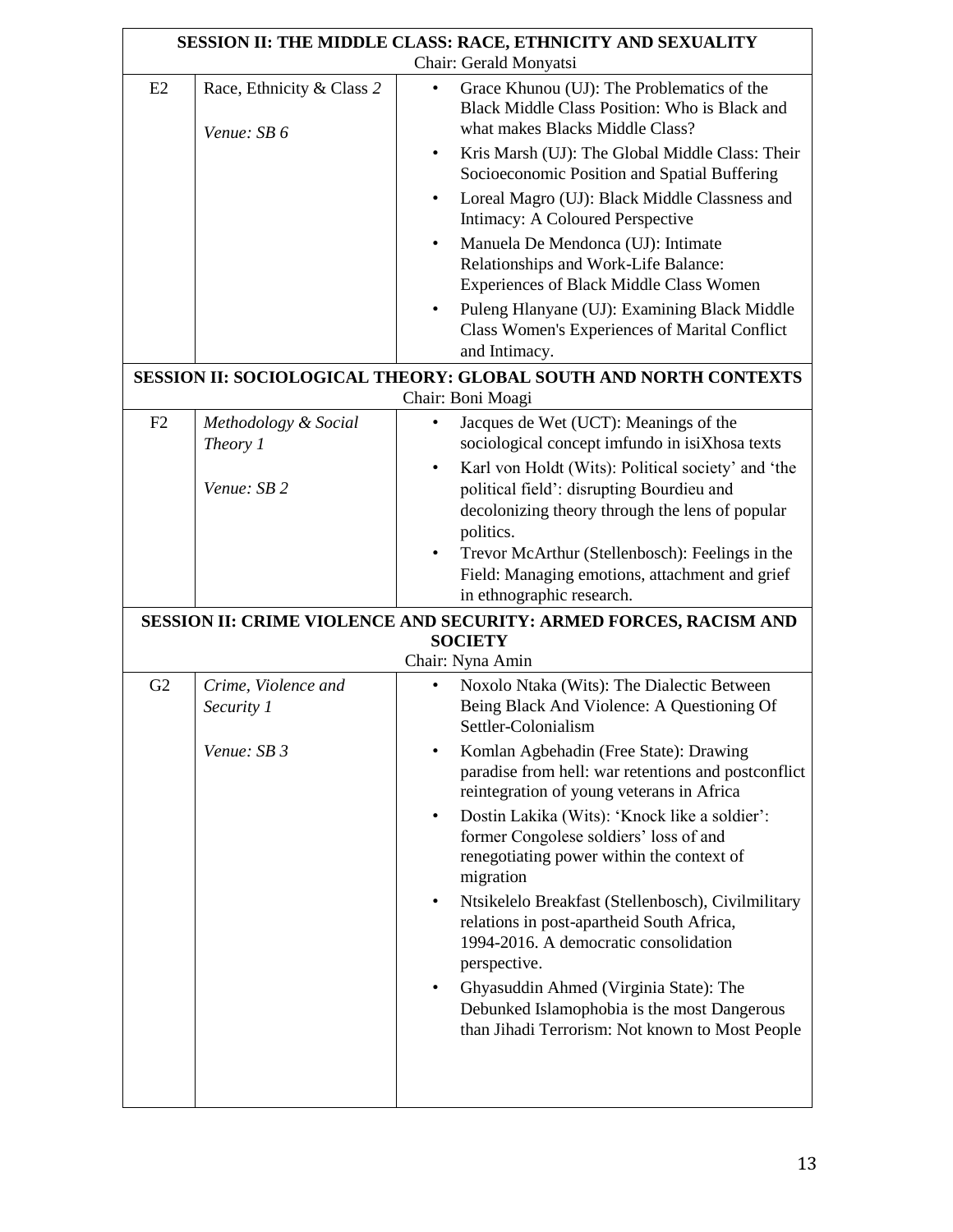| <b>SESSION II: CONTESTING THE NOTION OF DECOLONIZING HIGHER</b><br><b>EDUCATION</b> |                                                                 |                                                                                                                                                                                                                                                                                                                                              |
|-------------------------------------------------------------------------------------|-----------------------------------------------------------------|----------------------------------------------------------------------------------------------------------------------------------------------------------------------------------------------------------------------------------------------------------------------------------------------------------------------------------------------|
|                                                                                     |                                                                 | Chair: Shaheeda Essack                                                                                                                                                                                                                                                                                                                       |
| H2                                                                                  | Higher Education and<br><b>Science Studies 2</b><br>Venue: SB 4 | Lerato Mabone Kgosiemang (UJ): Transformation<br>of higher education: An<br>examination of the perspectives of the leaders of<br>Wits Fees Must Fall movement on broader<br>transformation.<br>Adam Cooper, Nonkuleleo Mabaso, Sarah<br>$\bullet$<br>Chiumbu, Tarryn De Kock (HSRC): Learning<br>from the continent: African decolonial case |
|                                                                                     |                                                                 | studies<br>Liza Nilsson (Wits): Comparing the changing<br>$\bullet$<br>demographic profile, motivations, experiences,<br>and social support structures of non-traditionalage<br>undergraduate students at two South African<br>universities: A convergent mixed methods design.                                                              |
|                                                                                     |                                                                 | Ntokozo Mthembu (Unisa): The contest of<br>$\bullet$<br>colonial fronts and a menace of indigenous<br>language/s in the learning landscape in South<br>Africa.                                                                                                                                                                               |
|                                                                                     |                                                                 | Alex Asakitikpi (Monash South Africa): Beyond<br>$\bullet$<br>#FeesMustFall: Interrogating the twin demand of<br>the Decolonization of Education in South Africa                                                                                                                                                                             |
|                                                                                     |                                                                 | <b>SESSION II: CONTEMPORARY FAMILY LIFE</b><br>Chair: Boipelo Bahule                                                                                                                                                                                                                                                                         |
| I2                                                                                  | Family and Population<br>Studies 1                              | Sahmicit Kumswa (Unisa): The cost of a<br>$\bullet$<br>commuter marriage.                                                                                                                                                                                                                                                                    |
|                                                                                     | Venue: SB 5                                                     | Simon Tebogo (Unisa): Exploring the experiences<br>$\bullet$<br>of young adult women growing up with non-<br>resident fathers in North West-Tlokwe Local<br>Municipality.                                                                                                                                                                    |
|                                                                                     |                                                                 | Gabriel Mohlala (NWU): Determinants of age at<br>first sex among teenagers in South Africa.                                                                                                                                                                                                                                                  |
|                                                                                     |                                                                 | Michelle Peens (Unisa): A Quantitative Analysis<br>of the Precarious Non-Poor in South Africa:<br>Striving for Prosperity.                                                                                                                                                                                                                   |
|                                                                                     |                                                                 | Matlau D. Sekepe (Limpopo): Unplanned<br>$\bullet$<br>Pregnancy and the views of Male Students at the<br>University of Limpopo.                                                                                                                                                                                                              |
|                                                                                     |                                                                 |                                                                                                                                                                                                                                                                                                                                              |
|                                                                                     |                                                                 |                                                                                                                                                                                                                                                                                                                                              |
|                                                                                     |                                                                 |                                                                                                                                                                                                                                                                                                                                              |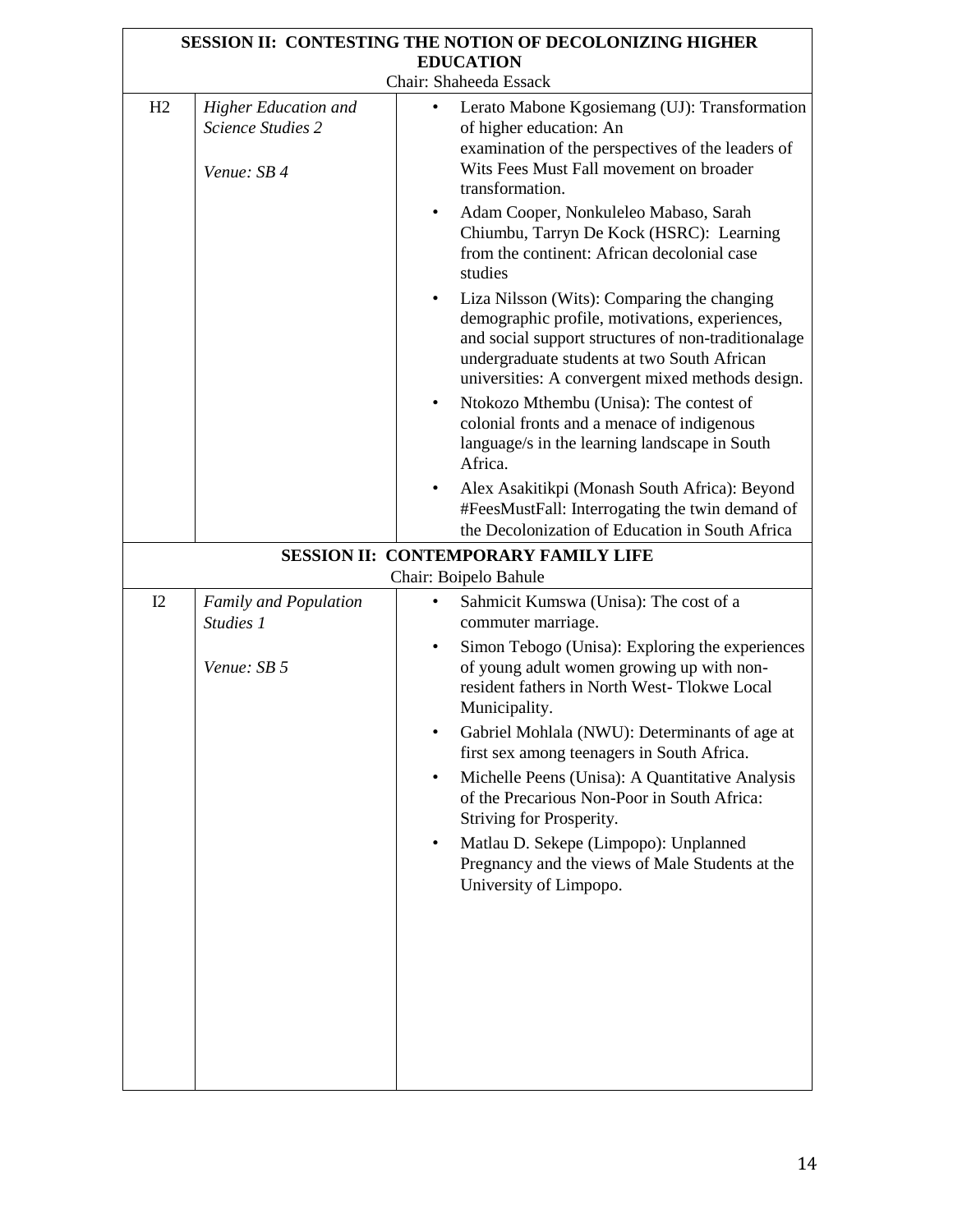| SESSION II: LESBIAN, GAY, BI- AND TRANS-SEXUAL SESSION: CLASS AND<br>PERCEPTIONS OF LGBT |                                          |                                                                                                                                                                                                                                   |
|------------------------------------------------------------------------------------------|------------------------------------------|-----------------------------------------------------------------------------------------------------------------------------------------------------------------------------------------------------------------------------------|
|                                                                                          |                                          | Chair: Gladwin Mogotsi                                                                                                                                                                                                            |
| J2                                                                                       | <b>LGBT</b> Studies 1<br>Venue: $A5$ G01 | Jacques Rothmann (NWU): To gay or not to gay,<br>that's the question': Exploring the permeability<br>between heterosexualization and<br>homosexualization of public and private spaces<br>of South African gay male academics and |
|                                                                                          |                                          | students<br>Katlego Vincent Scheepers (UJ): Exploring Black<br>$\bullet$<br>Middle Class Homosexual Men's shifting<br>Experiences and Conceptions of Intimacy.                                                                    |

| 15:00-15:30: Tea @ Science Foyer |  |
|----------------------------------|--|
|----------------------------------|--|

| 15:30-17:15: SPLIT SESSION THREE: 3 July Monday                                                                    |                                      |                                                                                                                                                 |
|--------------------------------------------------------------------------------------------------------------------|--------------------------------------|-------------------------------------------------------------------------------------------------------------------------------------------------|
| <b>SESSION III: REPRODUCTIVE LABOUR AND RECONCEPTUALISING GENDER IN</b><br><b>AGRICULTURAL/MIGRANT COMMUNITIES</b> |                                      |                                                                                                                                                 |
|                                                                                                                    |                                      | Chair: Pragna Rugunanan                                                                                                                         |
| A <sub>3</sub>                                                                                                     | Economic & Industrial<br>Sociology 3 | Anne Wiltshire (Stellenbosch): Dynamic<br>reproductive networks: Farm-working women in<br>South Africa                                          |
|                                                                                                                    | Venue: A10 GO2                       | Boni Moagi: Balancing Work and the Family:<br>$\bullet$<br>Sub-contracted Female Cleaners at a South<br><b>African University</b>               |
|                                                                                                                    |                                      | Celine Meyers (UJ): Examining the literature on<br>$\bullet$<br>The Lived Experiences and Social Integration of<br>Somali Women in South Africa |
|                                                                                                                    |                                      | Qawekazi Maqabuka (NMMU): The Interface                                                                                                         |
|                                                                                                                    |                                      | between Nurse and Patient in Health Care:                                                                                                       |
|                                                                                                                    |                                      | Exploring the Use of Emotional Labour among                                                                                                     |
|                                                                                                                    |                                      | Nurses in Mthatha                                                                                                                               |
|                                                                                                                    |                                      | Babalwa Magoqwana (NMMU): Public Call                                                                                                           |
|                                                                                                                    |                                      | Centre's Emotional labour as a Contested Terrain<br>in the Local Government Frontline, South Africa                                             |
|                                                                                                                    |                                      | <b>SESSION III: GENDER; THE POLITICAL ECONOMY; AND ALTERNATIVE</b>                                                                              |
|                                                                                                                    |                                      | <b>SURVIVAL STRATEGIES</b>                                                                                                                      |
|                                                                                                                    |                                      | Chair: Osikhena Igbanoi                                                                                                                         |
| B <sub>3</sub>                                                                                                     | <b>Gender Studies 3</b>              | Kwashirai Zvokuomba (UJ): Urban<br>$\bullet$<br>cultivationenvironment nexus in Zimbabwe: A<br>gender perspective.                              |
|                                                                                                                    | Venue: A10 GO1                       | Hibist Kassa (UJ): Gender, Artisanal and Small<br>Scale Mining and the Search for Alternatives                                                  |
|                                                                                                                    |                                      | Oluwatobi Alabi (UKZN): The growing practice<br>$\bullet$<br>of baby farming in Nigeria                                                         |
|                                                                                                                    |                                      | Kearabetswe Mokeone (UJ): The Contested Child<br>Grant.                                                                                         |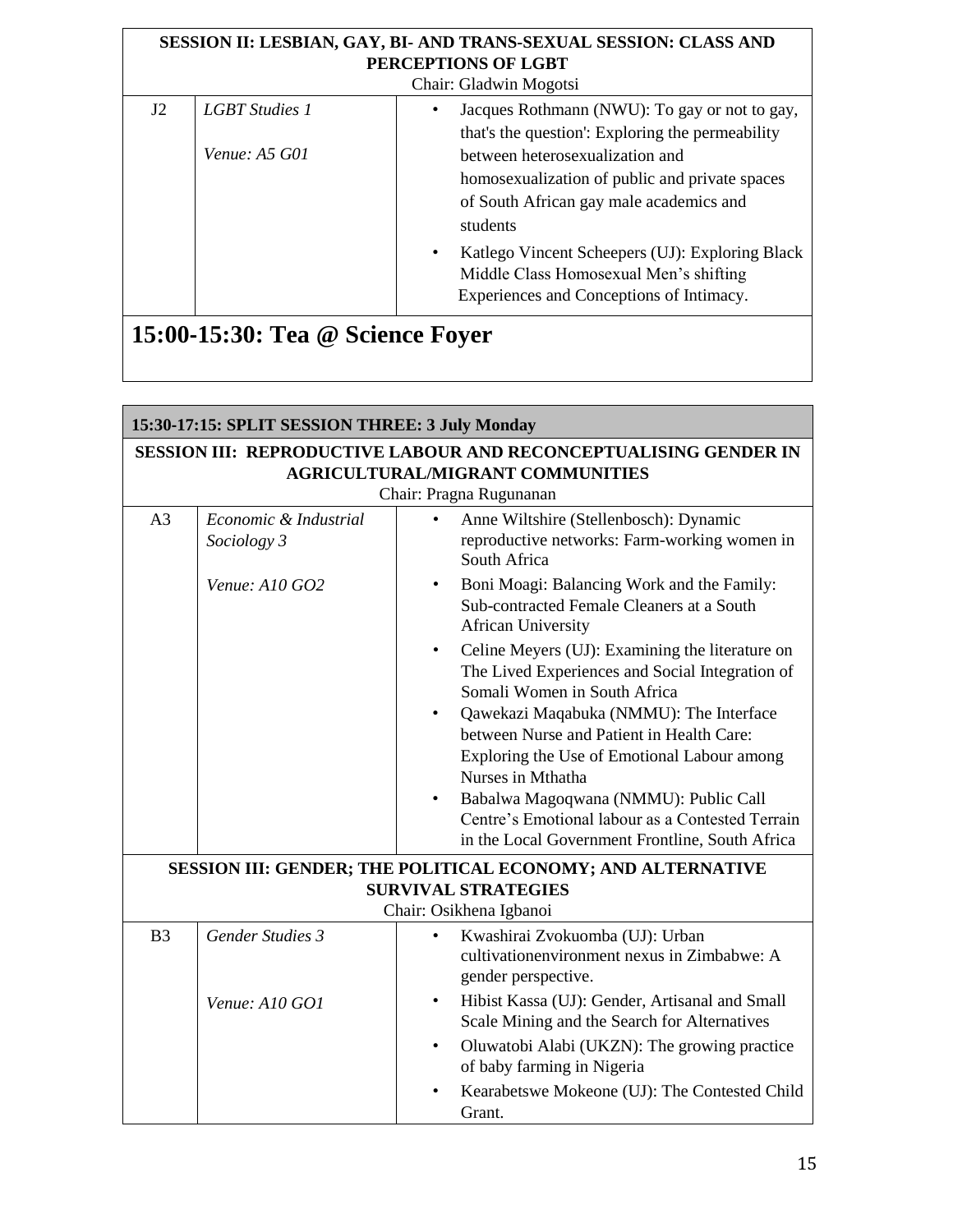|                |                                            | SESSION III: INTER-SECTIONAL CLASSES AND MIGRATION EFFECTS;<br><b>AGRARIAN STRUCTURE; RURAL LIVELIHOODS.</b>                                                                                |
|----------------|--------------------------------------------|---------------------------------------------------------------------------------------------------------------------------------------------------------------------------------------------|
|                |                                            | Chair: Simon Mapadimeng                                                                                                                                                                     |
| C <sub>3</sub> | Rural Sociology 1<br>Venue: A5 G02         | Helena Perezino (UWC: PLAAS): Class<br>formation across borders, the experience of<br>Mozambican migrant workers in Southern<br>African borderlands                                         |
|                |                                            | Ben Scully (Wits): Rural-Urban Linkages in<br>$\bullet$<br>Comparative Perspective: Lessons from the<br>Eastern Cape of South Africa.                                                       |
|                |                                            | Alex Dubb (UWC: PLAAS): Patterns of<br>accumulation in South Africa's grain-livestock<br>complex: raising questions of agrarian structure                                                   |
|                |                                            | Kearabetswe Mokoene (UJ): Labour Migration in<br>$\bullet$<br>Contemporary South Africa and its negative effect<br>on the Livelihoods of Families in the North West<br>Province             |
|                |                                            | Farai Mtero (Wits): Rural Livelihoods, largescale<br>mining impacts and agrarian change in<br>Mapela villages, Limpopo, South Africa                                                        |
|                |                                            | SESSION III: YOUTH, IDENTITIES AND SOCIAL MEDIA<br>Chair: Hlengiwe Ndlovu                                                                                                                   |
| D <sub>3</sub> | Social Movements and<br>Popular Movement 3 | Lere Amusan, Luqman Saka (NWU): Youth,<br>social media and citizen protests in sub-Sahara<br>Africa: Insights from Nigeria                                                                  |
|                | Venue: A10 GO3                             | Linah Nkuna (UJ): The repertoire of mediated<br>$\bullet$<br>communication in South African protests and the<br>implications towards democracy                                              |
|                |                                            | Ashwin Lorenzo Phillips (Stellenbosch<br>$\bullet$<br>University): Formation of identity under political<br>flux: the lived experiences of student activists at<br>Stellenbosch University. |
|                |                                            | Kgothatso Mokgele (UJ): Changing identities and<br>$\bullet$<br>the contemporary student movement at the<br>University of Pretoria.                                                         |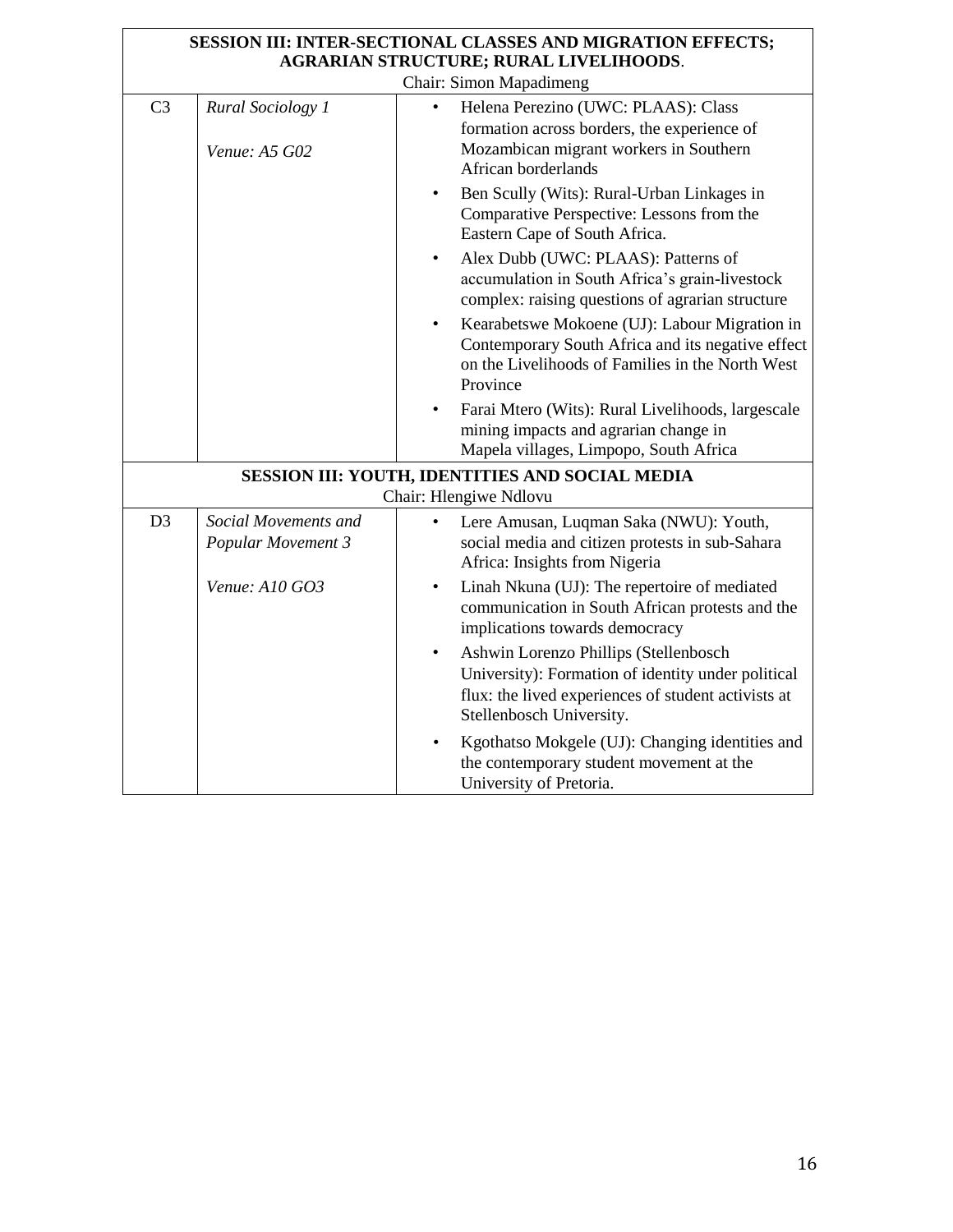| SESSION III: REPRESENTATION IN LITERATURE AND ART |                                               |                                                                                                                                                                                                                         |
|---------------------------------------------------|-----------------------------------------------|-------------------------------------------------------------------------------------------------------------------------------------------------------------------------------------------------------------------------|
|                                                   |                                               | Chair: Boipelo Bahule                                                                                                                                                                                                   |
| E <sub>3</sub>                                    | Media, Culture and<br>Society 1               | Kirsten Harmse (Stellenbosch): Reflections on the<br>$\bullet$<br>'Wolf in Blue': The Figure of the Criminal and the<br>Cop in 'Die Son.'                                                                               |
|                                                   | Venue: SB 3                                   | Siseko Kumalo (Rhodes): Defining an African<br>$\bullet$<br>Vocabulary Culture, Power and the Complexities<br>of Identities                                                                                             |
|                                                   |                                               | Vanyoro Kudakwashe (Wits): Representing<br>knowledge? Exploring the coverage of<br>xenophobia research in the Mail & Guardian and<br>the Sowetan, 2008 to 2013                                                          |
|                                                   |                                               | Jorge Gonzalez (Ottawa): Please Stand Behind<br>$\bullet$<br>the Line: The Dialectical Relationship between<br>Space and the Moment in the Art Gallery<br>Experience                                                    |
|                                                   |                                               | SESSION III: HEALTH, MIGRATION, BODY AND ABUSE                                                                                                                                                                          |
|                                                   |                                               | Chair: Tendayi Garutsa                                                                                                                                                                                                  |
| F <sub>3</sub>                                    | Health <sub>2</sub>                           | Wilson Akpan, Anthony Ajayi (Fort Hare):<br>$\bullet$<br>Health workers strikes and maternal health in<br>Nigeria.                                                                                                      |
|                                                   | Venue: SB 2                                   | Dostin Lakika, Zaheera Jinnah (ACMS-Wits):<br>$\bullet$<br>The body will speak: illness narratives amongst<br>forced migrants in Johannesburg.                                                                          |
|                                                   |                                               | Edmond Madhuha (Wits): The (human) body is<br>$\bullet$<br>like a car "it needs service": Exploring the factors<br>influencing the health seeking behaviours of<br>working class men in Modimolle, Limpopo<br>Province. |
|                                                   |                                               | Tackson Makandwa (Wits): The migrant<br>healthcare crisis in South Africa: Narratives of<br>maternal healthcare experiences of migrant<br>women in Johannesburg, South Africa.                                          |
|                                                   |                                               | Mnisi R. Eulander (Limpopo): The effect of<br>٠<br>children's sexual abuse on childhood and<br>adulthood: A case study of Hazyview, South<br>Africa.                                                                    |
|                                                   |                                               | <b>SESSION III: STUDIES IN ENVIRONMENTAL PARTICIPATION AND HUMAN</b>                                                                                                                                                    |
|                                                   |                                               | VULNERABILITY                                                                                                                                                                                                           |
|                                                   |                                               | Chair: Amos Apraku                                                                                                                                                                                                      |
| G <sub>3</sub>                                    | <b>Environment and Natural</b><br>Resources 2 | JD Nyamahono and W Akpan (Fort Hare):<br>$\bullet$<br>Drivers of environmental participation among the<br>urban poor: Perspectives from female volunteers                                                               |
|                                                   | Venue: A5 GO1                                 | S Reyneke (NWU): The effects of mining on the                                                                                                                                                                           |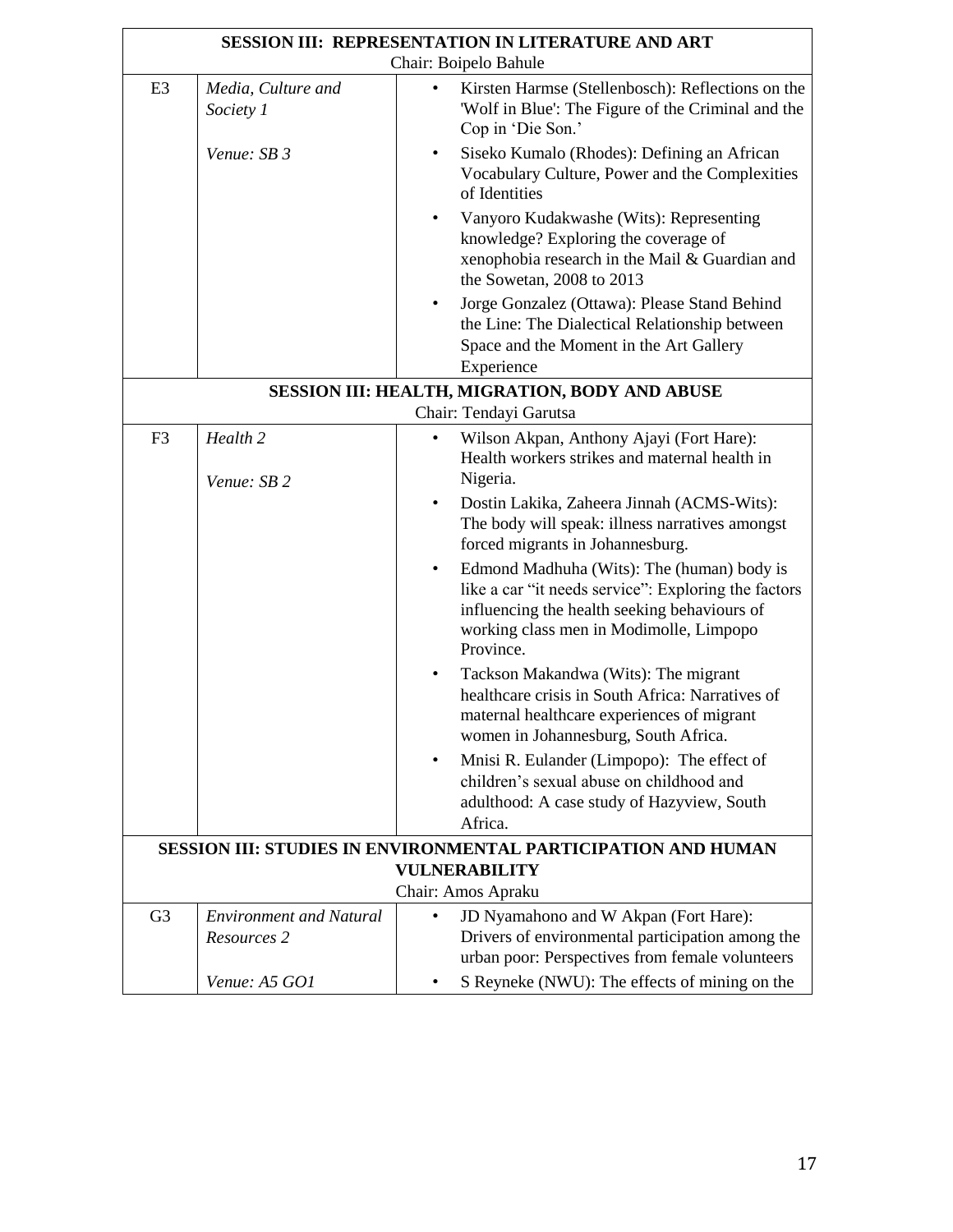|                |                                                          | greater Soweto area: Past and present                                                                                                                                                                                                |
|----------------|----------------------------------------------------------|--------------------------------------------------------------------------------------------------------------------------------------------------------------------------------------------------------------------------------------|
|                |                                                          | W Akpan, M Malambile, J.J. Van Tol (Fort Hare):<br>The pursuit of rural renewal: Sociological images<br>of Eastern Cape's 'newest' dam communities.                                                                                  |
|                |                                                          | Moshood Issah, Ikechukwu Umejesi (Fort Hare):<br>$\bullet$<br>Uranium mining, local communities and<br>perceptions of risk and vulnerability in the Great<br>Karoo.                                                                  |
|                |                                                          | <b>SESSION III: STUDENT MOVEMENTS IN CRITICAL PERSPECTIVE</b><br>Chair: Kgothatso Mokgele                                                                                                                                            |
| H <sub>3</sub> | Social Movements and<br>Popular Protest 4<br>Venue: SB 4 | Happy Mathew Tirivangasi, Shingirai Stanely<br>Mugambiwa (Limpopo): Hearing the voices? An<br>institutional study of #Feesmustfall movement and<br>its aftermath                                                                     |
|                |                                                          | Micheline Beta, Savior Tewe, Happy Mathew<br>Tirivangasi (Limpopo): Analysis of the<br>#Feesmustfall Movement In South Africa: A<br>Marxist perspective                                                                              |
|                |                                                          | Victor Counted (Western Sydney): Turning<br>'Swords into Ploughshares': Jurgen Moltmann on<br>Conflict, Resistance, and Protest hope                                                                                                 |
|                |                                                          | SESSION III: CONSTITUTIONALISM, COMMISSIONS, PARTIES AND BEYOND<br><b>POWER BINARIES</b>                                                                                                                                             |
|                |                                                          | Chair: Thozamile Botha                                                                                                                                                                                                               |
| I <sub>3</sub> | Political Sociology and the<br>Law 1<br>Venue: SB 5      | Claire-Ann Lester (UCT): Truth in the time of<br>Tumult: Tracing the role of Official 'Truthseeking'<br>Commissions of Inquiry in South Africa, from<br>Sharpeville to Marikana                                                      |
|                |                                                          | Johan Zaaiman (NWU): A sociological analysis of<br>$\bullet$<br>decisions related to diversity by the South African<br><b>Constitutional Court.</b>                                                                                  |
|                |                                                          | Tatenda Mukwedeya (Sheffield/Wits): Party, state<br>collapse and the trajectory of factionalism in the<br>ANC, post-apartheid                                                                                                        |
|                |                                                          | <b>SESSION III: DEVELOPMENT PROGRAMMES, PROJECTS AND FAILURES</b><br>Chair: Mokong Mapadimeng                                                                                                                                        |
| J3             | Development 2<br>Venue: SB 6                             | Mpho Maenetja (Limpopo): The impact of<br>NonGovernmental Organizations that supply<br>services to orphans and vulnerable children in rural                                                                                          |
|                |                                                          | areas: A case of Ga-Makanye Village in the<br>Limpopo province.                                                                                                                                                                      |
|                |                                                          | Rosina Malemela (Limpopo): The Exploration of<br>$\bullet$<br><b>Educational Transformation in the New</b><br>Democratic South Africa for People with Blindness<br>or Visual Impairment Disabilities: A Sociological<br>Perspective. |
|                |                                                          | Victor Matlotleng (NWU): Globalization and the<br>Development of Setswana Language: A<br>Sociological Perspective.                                                                                                                   |
|                |                                                          | Phillip Thabiso Mtyela (NWU): Afrocentric<br>Morality Must Rise.                                                                                                                                                                     |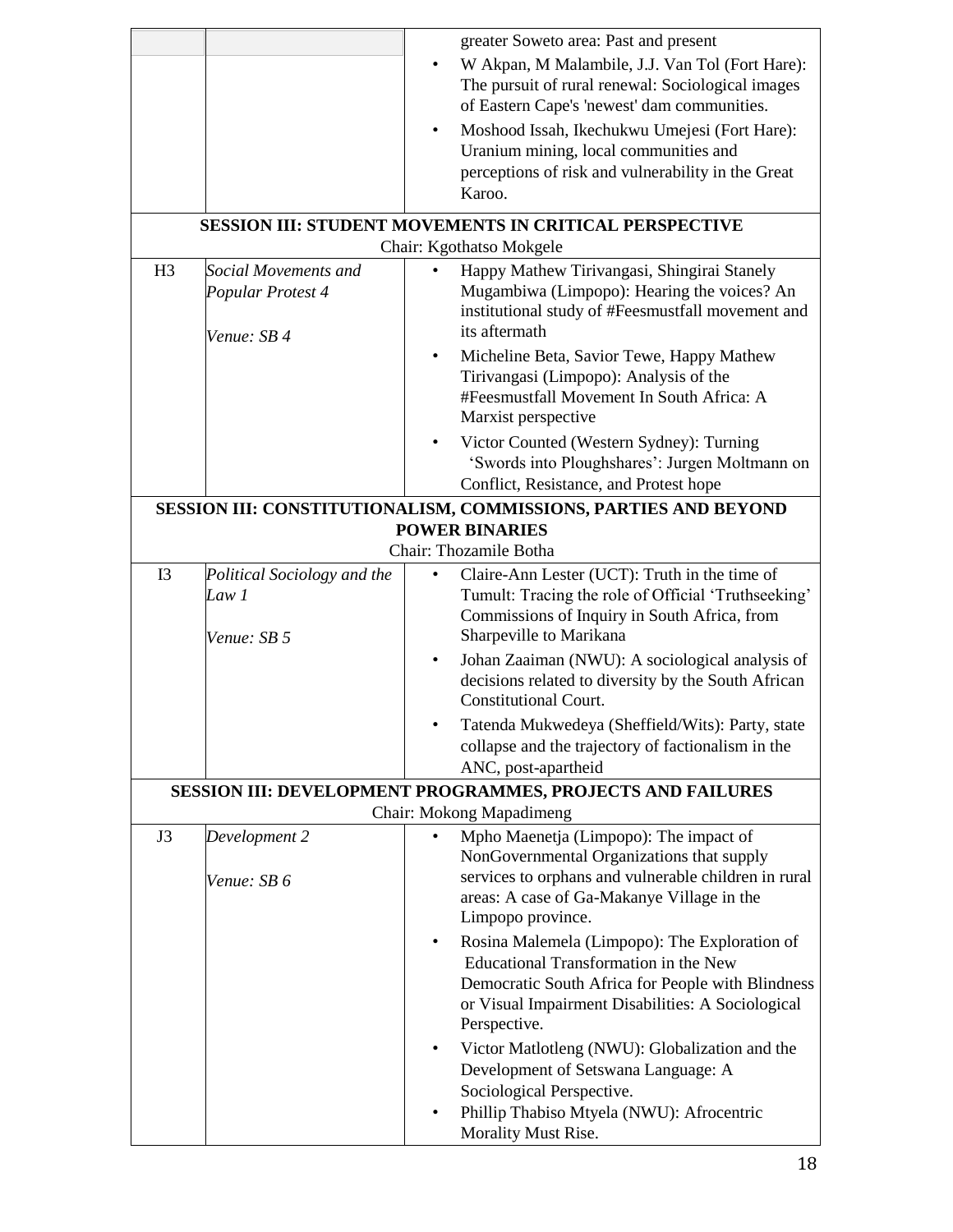## **17:30-19:00 Monday 3rd July: BRICS PLENARY SESSION: A10 G02 Theme: in the interstices of the inequalities and #What is Rising/Falling in the BRICS?**

#### PLENARY II

#### Chair: Nyna Amin (UKZN)

- Dhanraj Annarao Patil (Solapur University): "The Rise of Subaltern Counterpublics: Analyzing the Present and Exploring the Future of Community Radio Movement in India."
- Zhu Di (Chinese Academy of Social Sciences): "Consumption patterns and lifestyle of the middle-income group in China"
- Michel Nicolau (UniCamp) "Sportmega-events and globalization: some notes on Brazilian experience"
- Alexandrine Vanke (Russian Academy, State Academy of Sciences): "Working-Class Life and Social Inequalities: Local and Global Perspectives"
- Valirey Mansorov (Russian Academy of Social Sciences): "Social Justice in Changing Societies"

#### **TUESDAY 04TH JULY 2017 – PLENARY AND SPLIT SESSIONS PROGRAMME**

#### **8:30-10:15: SPLIT SESSION FOUR: Tuesday, 04TH JULY 2017**

| <b>SESSION IV: RETURN MIGRATION AND THE POLITICS OF BELONGING</b> |                                                        |                                                                                                                                                                                        |
|-------------------------------------------------------------------|--------------------------------------------------------|----------------------------------------------------------------------------------------------------------------------------------------------------------------------------------------|
|                                                                   |                                                        | Chair: Siphelo Ngcwangu                                                                                                                                                                |
| A <sub>4</sub>                                                    | Economic & Industrial<br>Sociology 4<br>Venue: A10 GO2 | Divane Nzima and Philani Moyo (Fort Hare):<br>The new diaspora trap framework: Explaining<br>return migration from South Africa to<br>Zimbabwe beyond the failure-success<br>framework |
|                                                                   |                                                        | John Mashayamombe (UP): Mining<br>$\bullet$<br>communities, migrant labour and politics of<br>belonging: comparative study on Postmasburg<br>and Ogies (Phola)                         |
|                                                                   |                                                        | Fred William Charway (Fort Hare): Whose<br>$\bullet$<br>right is it to trade: Foreign nationals or locals?<br>Informal Sector Trading in the city of East<br>London, South Africa      |
|                                                                   |                                                        | Charity Chisoro, Pragna Ragunanan (UJ): What<br>is The Impact of Youth Employability<br>Programmes on Young Graduates in The City<br>of Johannesburg?                                  |
|                                                                   |                                                        | Pragna Rugunanan (UJ): Gendering Migration:<br>Using a life-course approach to understand<br>skilled migration to South Africa and its impact<br>of the family.                        |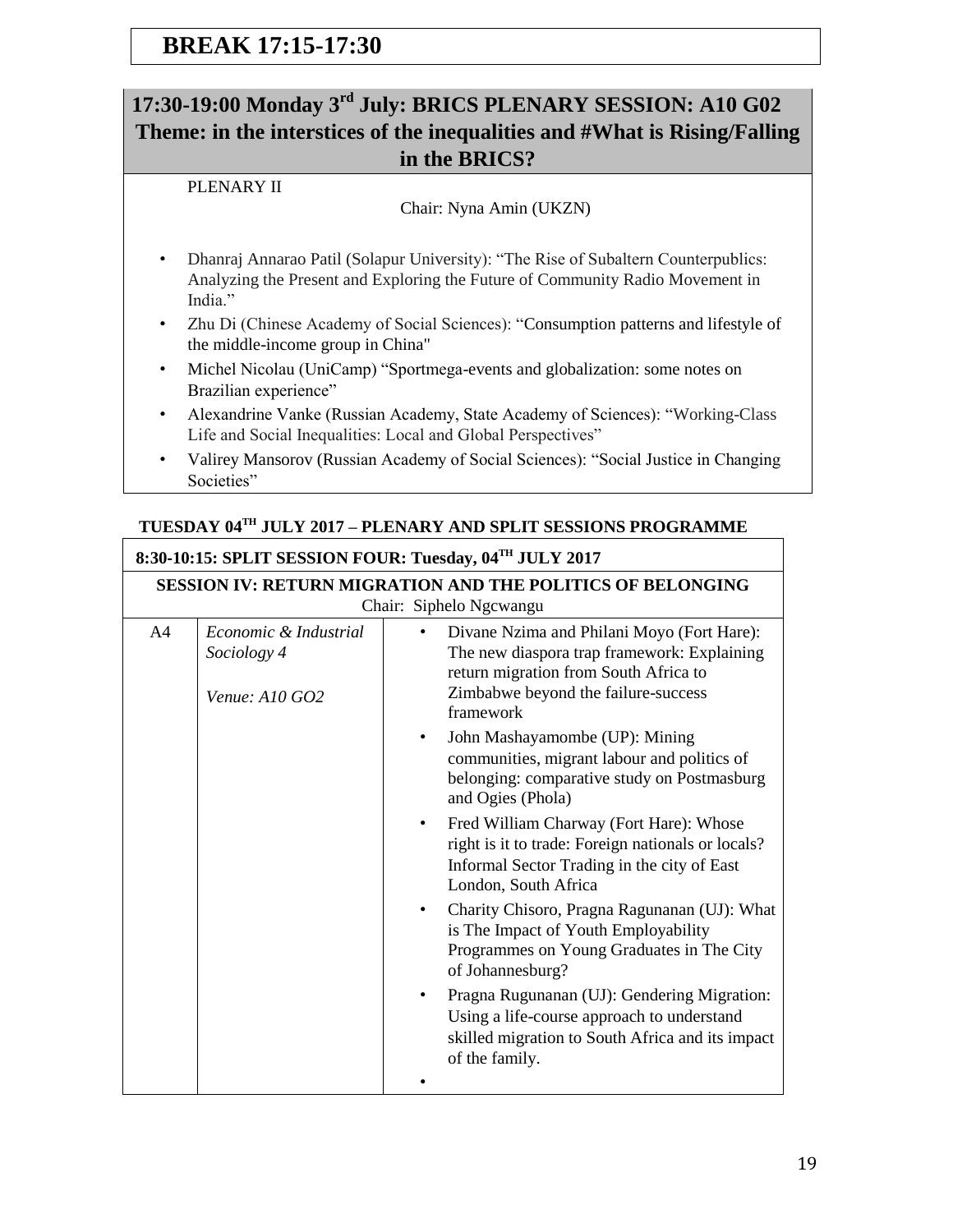|                |                                                             | <b>SESSION IV: THEME: RACE AND CLASS INTERSECTIONALITIES, WORK AND</b><br><b>UNDER-AND POST-GRADUATE SKILLS</b>                                                                       |
|----------------|-------------------------------------------------------------|---------------------------------------------------------------------------------------------------------------------------------------------------------------------------------------|
|                |                                                             | Chair: Grace Khunou                                                                                                                                                                   |
| <b>B</b> 4     | Race, Ethnicity, Class 3<br>Venue: A10 GO1                  | Nothile Dlamini and Nthabiseng Seroba<br>(Gauteng Provincial Legislature): Critical skills<br>and lack of informed choices: the<br>disadvantaged graduate problem in South<br>Africa. |
|                |                                                             | Sonia Mabunda and Anthony Khaziboni (UJ):<br>The intersection of race, class and gender in<br>domestic work within South Africa: A<br><b>Literature Review</b>                        |
|                |                                                             | Listen Yingi (Limpopo): Fighting against the<br>unfulfilled promises: The coming together of<br>races and classes among the South African<br>students                                 |
|                |                                                             | Mpho Maenetja (Limpopo): The effects of<br>$\bullet$<br>culture in communication among first-year<br>entering students at the University of Limpopo,<br>Turfloop campus.              |
|                |                                                             | <b>SESSION IV: COMMUNITY PROTESTS IN PERSPECTIVE</b>                                                                                                                                  |
|                |                                                             | Chair: Tendai Chiguware                                                                                                                                                               |
| C <sub>4</sub> | Social Movements and<br>Popular Protest 5<br>Venue: A10 GO3 | Thembelihle Maseko (UJ): Intersections: A<br>study of the 'protest lives' & 'private lives' of<br>selected women from the social movement,<br>Abahlali baseFreedom Park.              |
|                |                                                             | Eunice Khumalo (UJ): Understanding Protest<br>as a form of Popular Participation in Madibeng<br>Municipality, North West.                                                             |
|                |                                                             | Sethulego Matebesi (UFS): Transactional<br>activism and community protests in South<br>Africa.                                                                                        |
|                |                                                             | Carin Runciman (UJ): Democracy and delivery:<br>analyzing the meaning of community protests.                                                                                          |
|                |                                                             | <b>SESSION IV: MINING AND COMMUNITY</b><br>Chair: Karabo Mohapanele                                                                                                                   |
| D <sub>4</sub> | <b>Rural Sociology 2</b>                                    | Andrew Bowman (Edinburg), Sonwabile                                                                                                                                                   |
|                | Venue: SB 4                                                 | Mnwana (Wits): Through 'thick' and 'thin':<br>changing social configurations of platinum<br>mining in South Africa.                                                                   |
|                |                                                             | Janet Munakamwe (Wits): The land belongs to<br>$\bullet$                                                                                                                              |
|                |                                                             | our ancestors yet we are criminalized":<br>Zamazama everyday struggles in abandoned<br>shafts.                                                                                        |
|                |                                                             | Farai Mtero (Wits): Mining-induced<br>٠<br>displacement and resettlement (MIDR): Land's<br>and the labor question in Mokopane, Limpopo                                                |
|                |                                                             | Tendayi Garutsa (NWU), Fhulu Nekhwevha<br>(UFH): Possibilities of reviving Indigenous<br>Knowledge Systems in rural households.                                                       |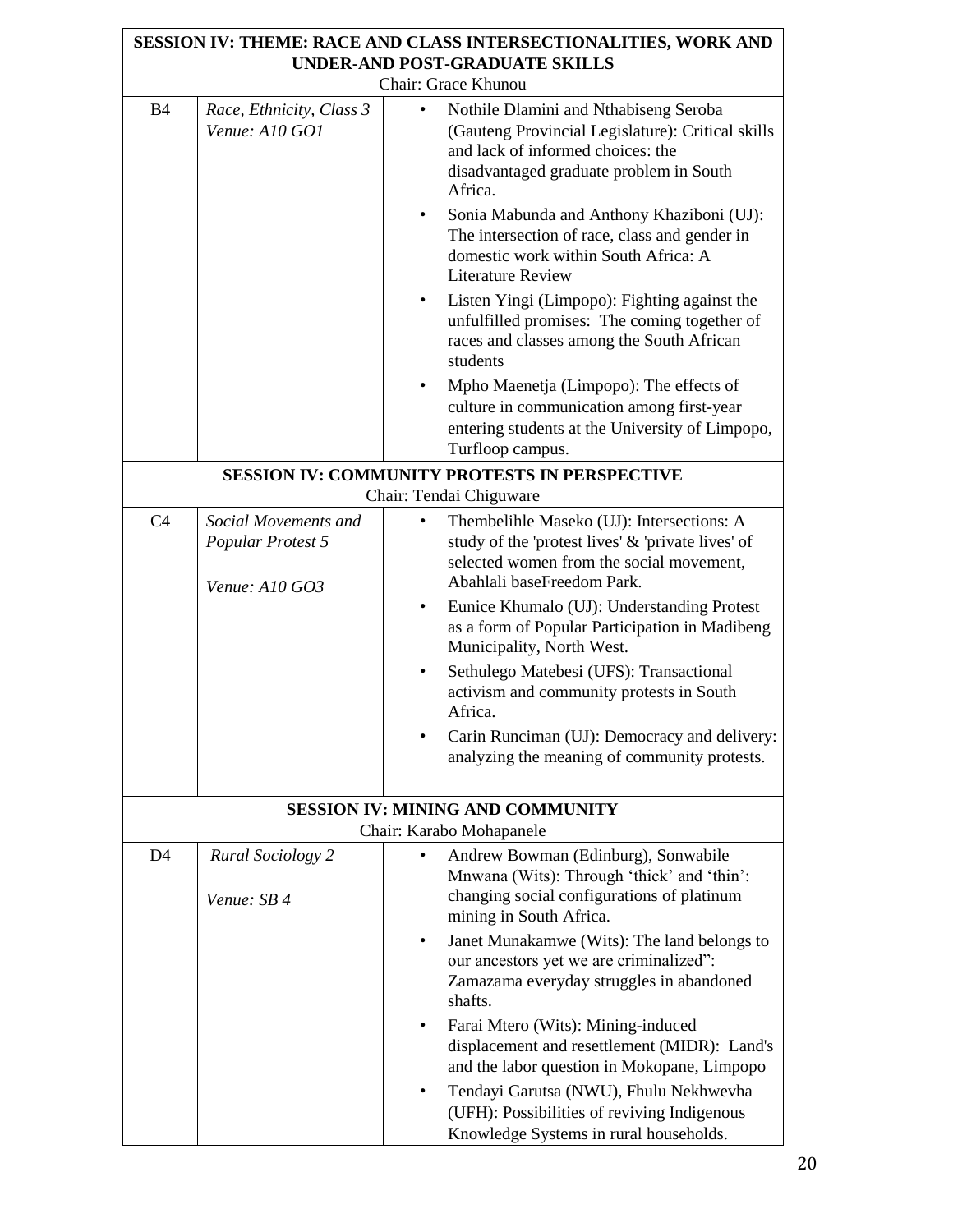| SESSION IV: SOCIOLOGICAL THEORY, HIGHER EDUCATION AND                                |                                                                                                                                        |                                                                                                                                                                       |  |
|--------------------------------------------------------------------------------------|----------------------------------------------------------------------------------------------------------------------------------------|-----------------------------------------------------------------------------------------------------------------------------------------------------------------------|--|
|                                                                                      |                                                                                                                                        | Chair: Boni Moagi                                                                                                                                                     |  |
| E <sub>4</sub>                                                                       | Methodology and Social<br>Theory 2<br>Venue: SB 2                                                                                      | Edlyne Anugwom (UWC): University<br>$\bullet$<br>curricula, research and teaching in South<br>Africa: challenges of outsider theory and<br>relevance in Sociology.    |  |
|                                                                                      |                                                                                                                                        | Vanessa Mpatlanyane (Stellenbosch): Student<br>$\bullet$<br>activists and the intellectual                                                                            |  |
|                                                                                      |                                                                                                                                        | Michael Nassen Smith (UCT): Decolonization,<br>$\bullet$<br>Eurocentrism and Marxism.                                                                                 |  |
|                                                                                      |                                                                                                                                        | Jacques De Wet (UCT): Towards Greater<br>Validity in Schwartz's Portrait Values<br>Indicator using Experimental Research.                                             |  |
|                                                                                      |                                                                                                                                        | Gift Mupambwa (NWU): Domination and<br>$\bullet$<br>Resistance: Beyond binary relationships<br>towards multi-directional configurations of<br>power                   |  |
|                                                                                      | SESSION IV: CRIME, VIOLENCE AND SECURITY SESSION: URBAN, RURAL,<br>XENOPHOBIC CRIMES; AND MILITARISED PROTESTS.<br>Chair: Luke Sinwell |                                                                                                                                                                       |  |
| F <sub>4</sub>                                                                       | Crime, Violence and<br>Security 2<br>Venue: SB 3                                                                                       | Sadiq Amali (Fort Hare) Causes and<br>implication of urban gang in security (a case<br>study of Nasarawa local government area, Kano<br>state, North Western Nigeria. |  |
|                                                                                      |                                                                                                                                        | Olumafemi Bandele (Stellenbosch), Cattle<br>$\bullet$<br>Fulani Herdsmen attacks: The changing face of<br>violence in Nigeria: Responses and reflection.              |  |
|                                                                                      |                                                                                                                                        | Caroline Agboola (UJ) Post incarceration<br>$\bullet$<br>experiences of women prisoners in South<br>Africa.                                                           |  |
|                                                                                      |                                                                                                                                        | Audrey Lawrence (Stellenbosch University),<br>Militant protests in democratic South Africa:<br>Current Challenges and Future Prospects.                               |  |
|                                                                                      |                                                                                                                                        | Ufoma Patience (NWU): An analysis of<br>xenophobia in South Africa: A theoretical<br>discourse                                                                        |  |
|                                                                                      |                                                                                                                                        | <b>SESSION IV</b>                                                                                                                                                     |  |
|                                                                                      | <b>SPECIAL SESSION</b>                                                                                                                 |                                                                                                                                                                       |  |
| <b>SOCIAL POLICY DIMENSIONS OF LAND REFORM: RETHINKING HOW WE</b>                    |                                                                                                                                        |                                                                                                                                                                       |  |
| <b>SECURE WELLBEING</b><br>SOUTH AFRICAN RESEARCH CHAIR IN SOCIAL POLICY, COLLEGE OF |                                                                                                                                        |                                                                                                                                                                       |  |
| <b>GRADUATE STUDIES, UNIVERSITY OF SOUTH AFRICA.</b><br>Chair: Jay Govender          |                                                                                                                                        |                                                                                                                                                                       |  |
| G <sub>4</sub>                                                                       | Development 3                                                                                                                          | Jimi O. Adesina (UNISA): Social Policy<br>Dimensions of Land Reform: Rethinking How                                                                                   |  |
|                                                                                      | Venue: SB 6                                                                                                                            | We Secure Wellbeing.                                                                                                                                                  |  |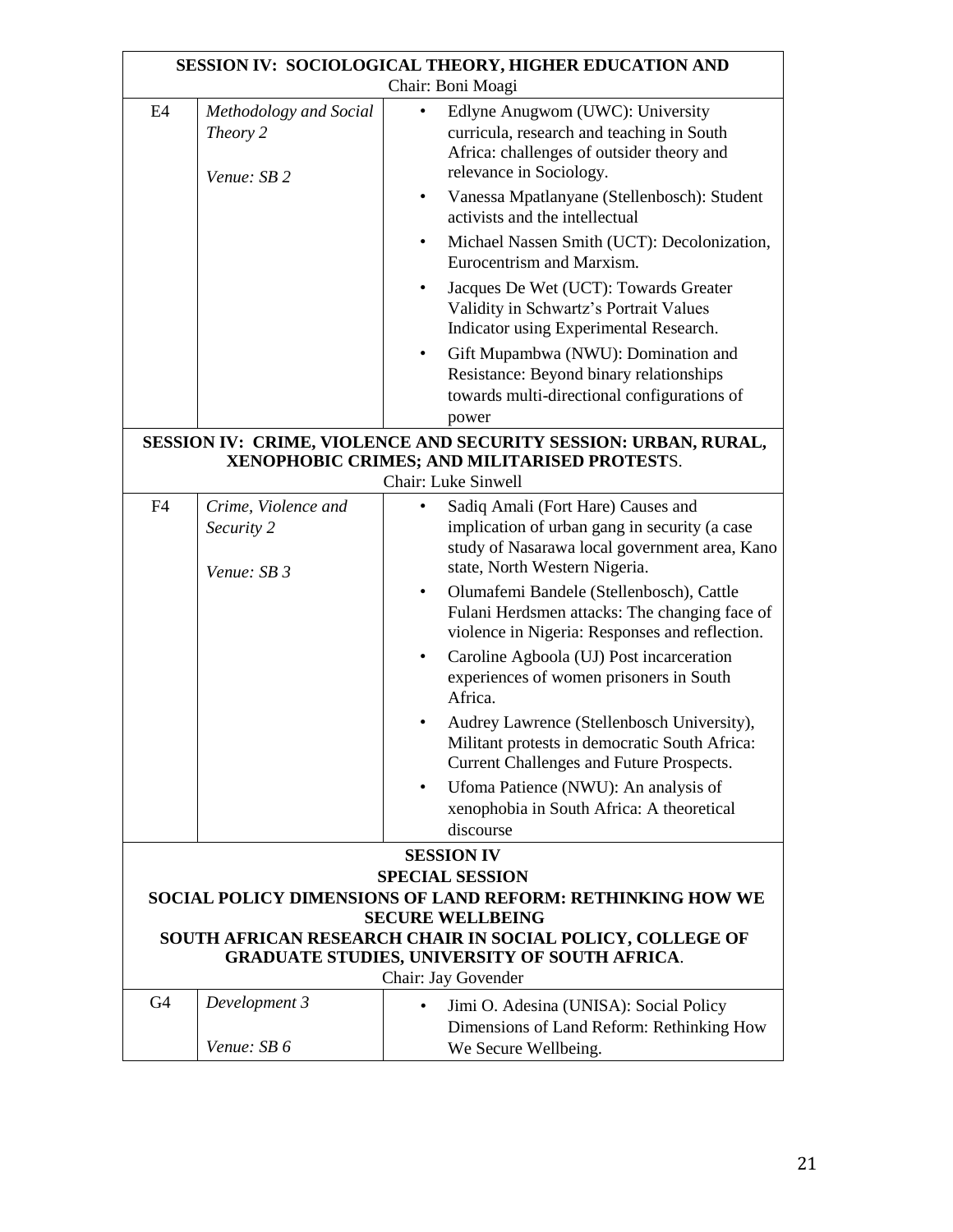|                                                                |                                      | Clement Chipenda (UNISA): The Fast Track<br>$\bullet$<br>Land Reform Programme as a Social policy<br>Instrument. An Exploration of the<br>Redistributive and Productive Outcomes in<br>Goromonzi District (Zimbabwe)<br>Tom Tom (UNISA): Voices From Below: A1<br>Farmers' Lived Realities and Situated<br>Meanings on the Transformative Role of the<br>Fast Track Land Reform Programme in<br>Zvimba District, Zimbabwe.<br>Newman Tekwa (UNISA): Land and<br>$\bullet$<br>Household Welfare: A Gender Perspective. A<br>Case Study of Chiredzi district, Zimbabwe<br>Musa Chibwana (UNISA): Land Reform as a<br>Social Policy Tool.                                                                                                                                                  |
|----------------------------------------------------------------|--------------------------------------|-----------------------------------------------------------------------------------------------------------------------------------------------------------------------------------------------------------------------------------------------------------------------------------------------------------------------------------------------------------------------------------------------------------------------------------------------------------------------------------------------------------------------------------------------------------------------------------------------------------------------------------------------------------------------------------------------------------------------------------------------------------------------------------------|
|                                                                |                                      | SESSION IV: REFLEXIVITY, THE STATE AND RESISTANCE<br>Chair: Thembelihle Maseko                                                                                                                                                                                                                                                                                                                                                                                                                                                                                                                                                                                                                                                                                                          |
| H <sub>4</sub>                                                 | Political Sociology and<br>the Law 2 | Sahar Sattarzadeh (University of Free State):<br>Re-searching Ourselves: A Call to 'Settled'<br>Academics and Scholars in the Unsettled<br>Academy.<br>Hlengiwe Ndlovu* (Wits): Women writing the<br>state in times of political unrest:<br>methodological and ethical challenges.<br>Johannes Machinya (Wits): The everydayness of<br>migrant 'illegality': experiences of 'illegality' at<br>the interface of undocumented migrants<br>illegalized and criminalized presence and<br>everyday encounters with state power<br>Leo Fortaillier (Laboratoire des Science<br>Sociales du Politique/UWC): An 'NGOisation'<br>of the Social Cohesion Policies between<br>Migrants and South Africans? Initial Results of<br>an Ethnographic Investigation of the Cape<br>Town Migrant Cause* |
| 10:15-10:45                                                    |                                      | <b>Tea@Science Foyer</b>                                                                                                                                                                                                                                                                                                                                                                                                                                                                                                                                                                                                                                                                                                                                                                |
| <b>Venue: A 10 G02</b><br>10:45-12:15: PLENARY Tuesday: 4 JULY |                                      |                                                                                                                                                                                                                                                                                                                                                                                                                                                                                                                                                                                                                                                                                                                                                                                         |

## **Decolonizing Sociology: Academic citizenship beyond the campus**

#### **PLENARY 3**

Chair and discussant: Xolela Mangcu

- Babalwa Magoqwana: "Disconnectioons and reconnections in African Sociology: Towards Building a Woman-Centered Vernacular Sociology."
- Radhamany Sooryamoorthy: "Sociology in South Africa: Colonial, Apartheid and Democratic Forms."
- Gertrude Fester: "Decolonizing Sociology: Academic Citizenship Beyond the University: Demystifying the Discourse."

## **12:15-1-15: Lunch @ Multi-Purpose Hall**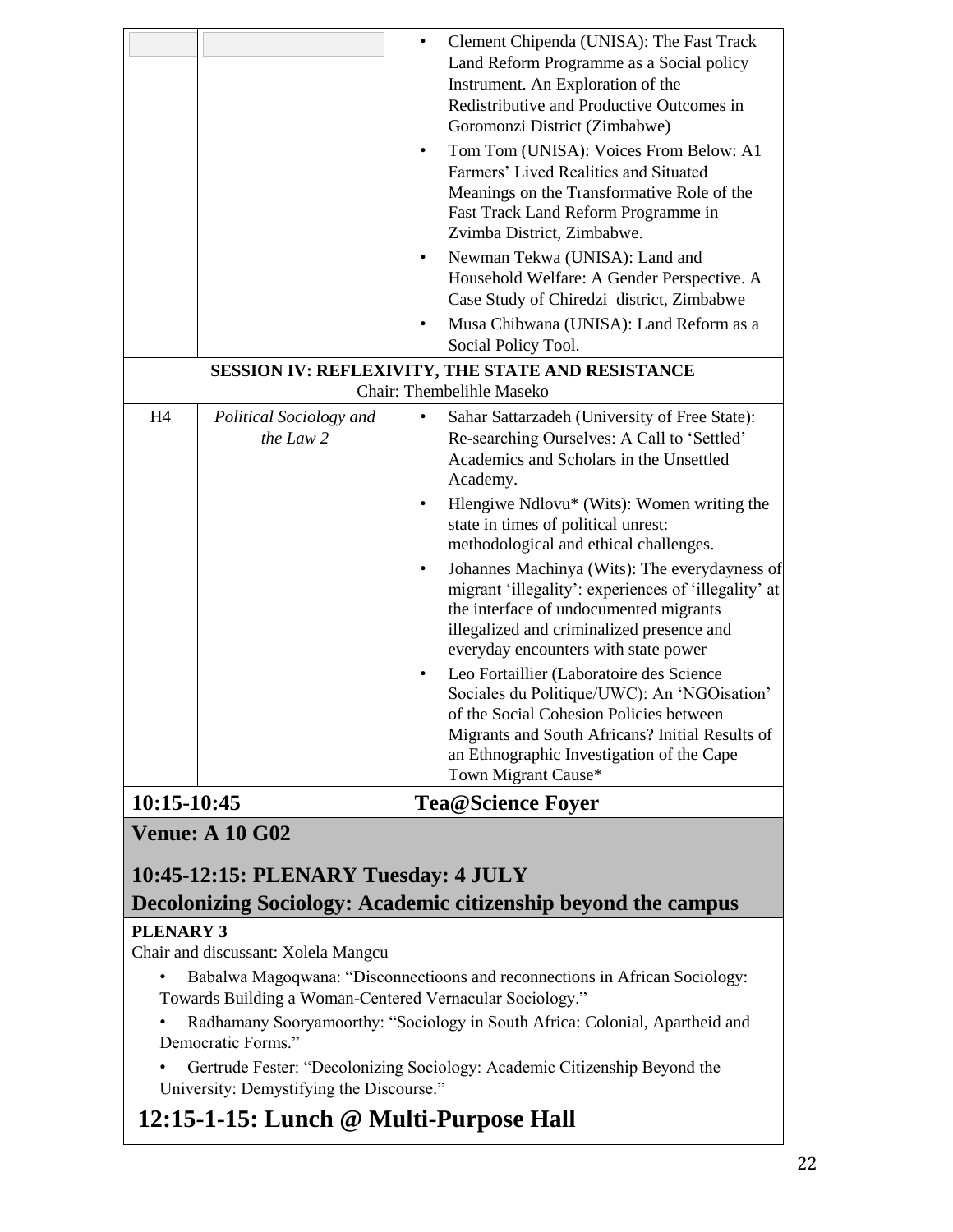| 1:15 -15:00: SPLIT SESSION V: TUESDAY, 4 July                                                                                          |                                                                                                                                                                                                                                                                                                                                                                                                                                                                                                                                                                                                                                |  |
|----------------------------------------------------------------------------------------------------------------------------------------|--------------------------------------------------------------------------------------------------------------------------------------------------------------------------------------------------------------------------------------------------------------------------------------------------------------------------------------------------------------------------------------------------------------------------------------------------------------------------------------------------------------------------------------------------------------------------------------------------------------------------------|--|
| <b>SESSION V: NEW DEBATES ABOUT EMPLOYMENT, UNEMPLOYMENT AND</b><br><b>GRADUATE EMPLOYMENT OPPORTUNITIES</b><br>Chair: Pragna Ragunana |                                                                                                                                                                                                                                                                                                                                                                                                                                                                                                                                                                                                                                |  |
| Economic & Industrial<br>Sociology 5                                                                                                   | Ryna van der Schyff (NWU): The relationship<br>between occupational dimensions and<br>undergraduate students perceptions of job<br>satisfaction.<br>Paballo Moerane and Sagie Narsiah (UKZN):<br>The Study Of Graduates Experiences Of<br>Unemployment In Durban, South Africa.<br>Neil Kramm (University Stellenbosch):<br>Millennials and the military in South Africa:<br>understanding the complex outcomes in<br>employment.                                                                                                                                                                                              |  |
|                                                                                                                                        | <b>SESSION V: HEALTH AND SOCIAL POLICY</b>                                                                                                                                                                                                                                                                                                                                                                                                                                                                                                                                                                                     |  |
| Health 3<br>Venue A10 G01                                                                                                              | Chair: Shila Manka Ngoh<br>Chinwe C. Obuaku-Igwe (UWC): Social<br>movement and Health: A case study of<br>studentled health movement at UWC and its<br>impacts on policy and practice<br>L Kunene, J Bunders, T Quinlan, B Regeer and<br>٠<br>J Broerse* (UFH): The HIV/AIDS Youth Peer<br>Educators (PEs) Contributions to HIV/AIDS<br>Youth Peer Education (YPE) at a South<br>African Comprehensive University in the<br>Eastern Cape<br>Marlize Max (NMMU): Social cohesion and<br>the meanings of community in a culturally<br>diverse post-conflict South Africa<br><b>SESSION V: THE POSITION OF WOMEN AND FAMILIES</b> |  |
| Clinical Sociology 3<br>Venue: A5 GO2                                                                                                  | Chair: Anthony Kaziboni<br>Kammila Naidoo & Muhammed Suleman<br>(UJ): Women Girls and Families in Southern<br>Africa: Sub-Narratives and Interventions.<br>Seedat Khan and Ali (UJ): A Myth Of The<br>$\bullet$<br>Informal Sector: A Study On The Sexual<br>Harassment Of The Girl-Child In Four Motor<br>Garages In Ilorin, Nigeria<br>Alabi (UKZN): A Sociological medico-legal<br>$\bullet$<br>investigation on Surrogacy in Nigeria<br>Jan Marie Fritz (Cincinnati/UJ): Moving<br>$\bullet$<br>toward the Central Inclusion of Women and<br>Girls: National Action Plans and Cities for<br>CEDAW.                         |  |
|                                                                                                                                        |                                                                                                                                                                                                                                                                                                                                                                                                                                                                                                                                                                                                                                |  |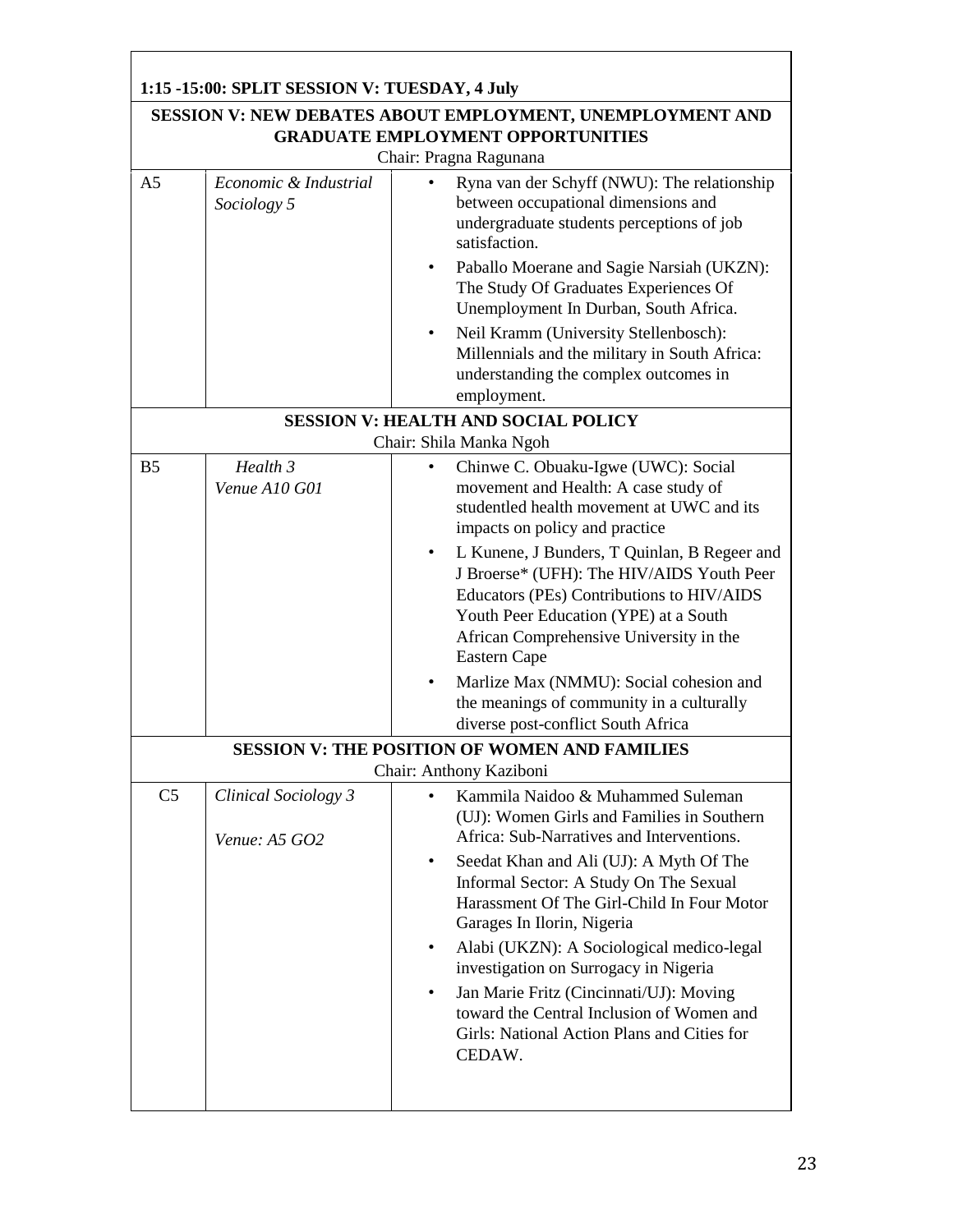| <b>SESSION V: INFORMAL NETWORKS AND AGENCY</b>                                            |                                |                                                                                               |  |  |  |
|-------------------------------------------------------------------------------------------|--------------------------------|-----------------------------------------------------------------------------------------------|--|--|--|
| Chair: Eunice Khumalo                                                                     |                                |                                                                                               |  |  |  |
| D <sub>5</sub>                                                                            | Social Movements and           | Paddington Mutekwe (UJ): Resistance and<br>$\bullet$                                          |  |  |  |
|                                                                                           | Popular Protest 6              | repression in Zimbabwe: A case study of<br>Shumba Platinum mine workers                       |  |  |  |
|                                                                                           |                                | Luke Sinwell (UJ): Marikana: The Origins of a<br>$\bullet$                                    |  |  |  |
|                                                                                           | Venue: $A10$ GO3               | Labour Movement                                                                               |  |  |  |
|                                                                                           |                                | Andrew Bennie (Wits): Mapping the Contours<br>$\bullet$                                       |  |  |  |
|                                                                                           |                                | of Agency in the South African Food System                                                    |  |  |  |
|                                                                                           |                                | Khanya Bonani (UJ): Nothing for us, without us:                                               |  |  |  |
|                                                                                           |                                | membership, location and participation within                                                 |  |  |  |
|                                                                                           | transnational spaces in Durban |                                                                                               |  |  |  |
|                                                                                           |                                | <b>SESSION V: CLASS AND INTEGRATED SETTLEMENTS, INSURGENT POOR</b>                            |  |  |  |
|                                                                                           |                                | AND LABOUR RELATIONS FOR MIGRANTS<br>HOUSEHOLD LIVELIHOODS FROM ABOVE AND BELOW               |  |  |  |
|                                                                                           |                                | <b>Chair: Janet Munakamwe</b>                                                                 |  |  |  |
| E <sub>5</sub>                                                                            | <b>Urban Sociology 1</b>       | Thozamile Botha (UJ): Mixed Income and<br>٠                                                   |  |  |  |
|                                                                                           |                                | Racially Integrated Human Settlements, their                                                  |  |  |  |
|                                                                                           | Venue: SB 4                    | impact on class inequalities in post-apartheid                                                |  |  |  |
|                                                                                           |                                | South Africa: A critical analysis.<br>$\bullet$                                               |  |  |  |
|                                                                                           |                                | Lynette Mashika (UP): Plastic view: a case of<br>the insurgency of the poor in post-apartheid |  |  |  |
|                                                                                           |                                | South Africa                                                                                  |  |  |  |
|                                                                                           |                                | Thabiso Moyo (Wits): Illegality and 'labour<br>$\bullet$                                      |  |  |  |
|                                                                                           |                                | relations' in construction: a case study of                                                   |  |  |  |
|                                                                                           |                                | Zimbabwean undocumented migrant workers                                                       |  |  |  |
| and employers in Johannesburg.<br>SESSION V PERCEPTIONS OF BEAUTY; AND INTERRACIAL DATING |                                |                                                                                               |  |  |  |
|                                                                                           |                                | Chair: Jay Govender                                                                           |  |  |  |
| F <sub>5</sub>                                                                            | Race, Ethnicity                | Tsakane Mahlaule (Wits): South African Black<br>٠                                             |  |  |  |
|                                                                                           | & Class 4<br>Venue: A5 G01     | Women Textures and Tones of Beauty in a<br>post-Apartheid era: Whose Lens is it anyway?       |  |  |  |
|                                                                                           |                                | Toks Oyedemi (Limpopo): Black body and the                                                    |  |  |  |
|                                                                                           |                                | cultural violence of beauty. *                                                                |  |  |  |
|                                                                                           |                                | Armand Schutter (UJ): Factors that influence<br>$\bullet$                                     |  |  |  |
|                                                                                           |                                | the acceptance of interracial dating. *<br>L.M. Talane (Limpopo): Skin Bleaching<br>$\bullet$ |  |  |  |
|                                                                                           |                                | amongst South African women - A Secondary                                                     |  |  |  |
|                                                                                           |                                | Analysis.*                                                                                    |  |  |  |
|                                                                                           |                                |                                                                                               |  |  |  |
|                                                                                           |                                |                                                                                               |  |  |  |
|                                                                                           |                                |                                                                                               |  |  |  |
|                                                                                           |                                |                                                                                               |  |  |  |
|                                                                                           |                                |                                                                                               |  |  |  |
|                                                                                           |                                |                                                                                               |  |  |  |
|                                                                                           |                                |                                                                                               |  |  |  |
|                                                                                           |                                |                                                                                               |  |  |  |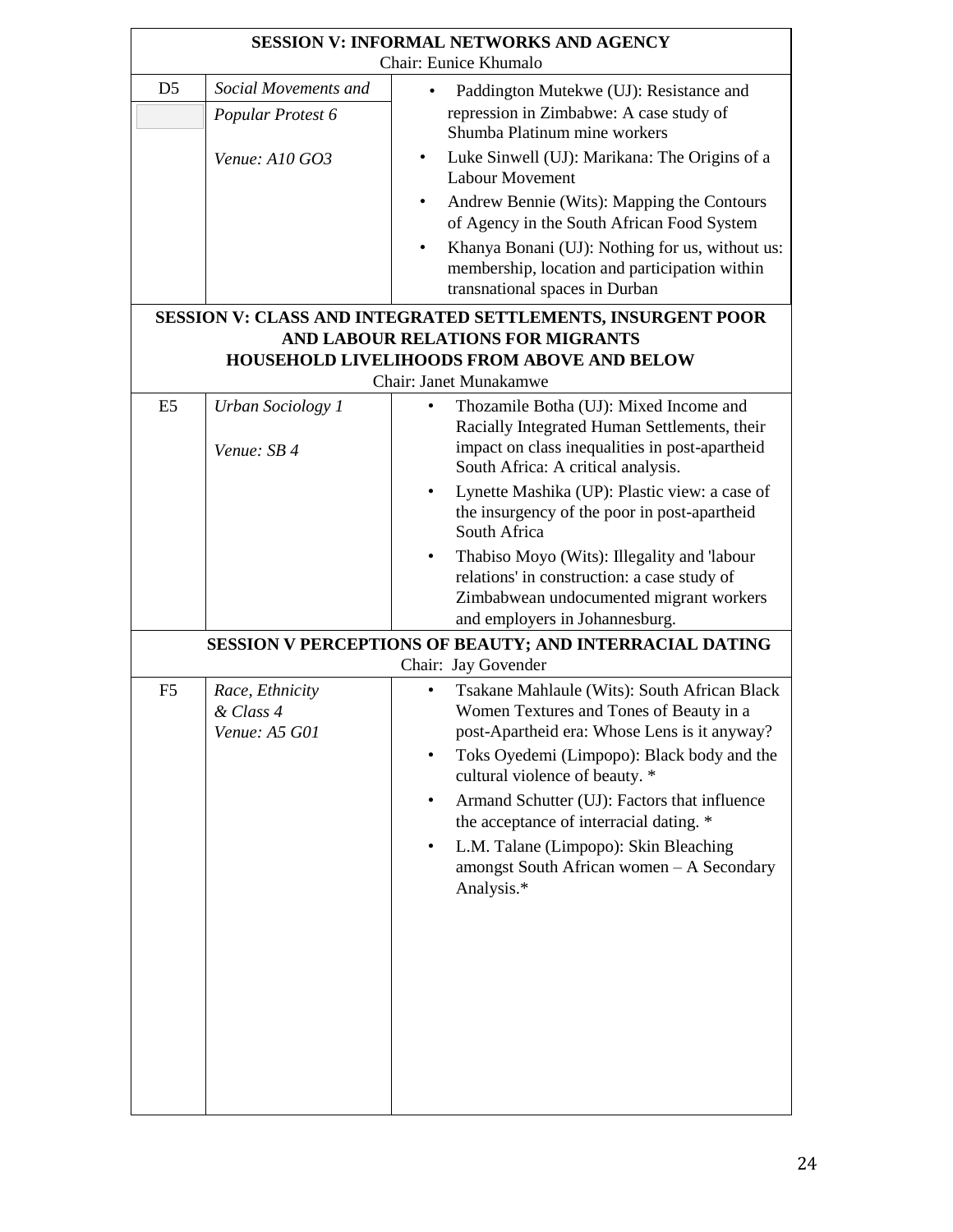| <b>SESSION V: DEVELOPMENT PRACTICE</b> |                              |                                                                                                                                                                                                                                                                                                                                                                                                                                                 |  |
|----------------------------------------|------------------------------|-------------------------------------------------------------------------------------------------------------------------------------------------------------------------------------------------------------------------------------------------------------------------------------------------------------------------------------------------------------------------------------------------------------------------------------------------|--|
| Chair: Kiran Odhav                     |                              |                                                                                                                                                                                                                                                                                                                                                                                                                                                 |  |
| G <sub>5</sub>                         | Development 4<br>Venue: SB 6 | Dauda A. Busari (NWU): Social Media and the<br>New face of Protests: The Bring Back our Girls<br>Advocacy Group in Nigeria as a Case Study<br>Beauty Mazibuko (ESKOM): Sustainability of<br>$\bullet$<br>socio-economic development by state-owned<br>companies (SOCs) through the delivery of<br>large-scale infrastructure projects: The case of<br>Eskom.<br>Carna Roets (NWU): Freeloading in<br>$\bullet$                                  |  |
|                                        |                              | postApartheid South Africa: Antecedents, risks<br>and ramifications.<br>Brittany Bunce* (UWC: PLAAS): Agricultural<br>investments in the communal areas of the<br>Eastern Cape: The impacts of joint ventures on<br>livelihoods and land rights.<br>Lebogang Prudence Sebeco (NWU):<br>Community members' perceptions of higher<br>education institution-community engagements:<br>the case of the WIN platform of the NorthWest<br>University. |  |
|                                        |                              | SESSION V: RELIGION: HEALTH, LIBERATION, SABBATH AND RASTAFARI                                                                                                                                                                                                                                                                                                                                                                                  |  |
|                                        |                              | <b>EXCLUSION</b>                                                                                                                                                                                                                                                                                                                                                                                                                                |  |
|                                        |                              | Chair: Ramosotho Mokgadi                                                                                                                                                                                                                                                                                                                                                                                                                        |  |
| H <sub>5</sub>                         | Religion 1<br>Venue: SB 3    | Kemmonye A. Gracious, Godswill Osuafor<br>(NWU): Religiosity and factors associated with<br>Health risk behavior and pregnancy among<br>High school learners in North East District,<br>Botswana.                                                                                                                                                                                                                                               |  |
|                                        |                              | Funeka Manzi (Wits): Black liberation<br>theology in contemporary South Africa: A<br>study of Pastor Skosana of the Way of Life<br>Church.<br>Fikile Masikane (Wits): The Shembe church's<br>concept of the Sabbath rest<br>Paballo Moerane (UKZN): Socio-economic<br>$\bullet$<br>exclusion in South Africa: The experiences,<br>challenges and conditions of Rastafari<br>followers.                                                          |  |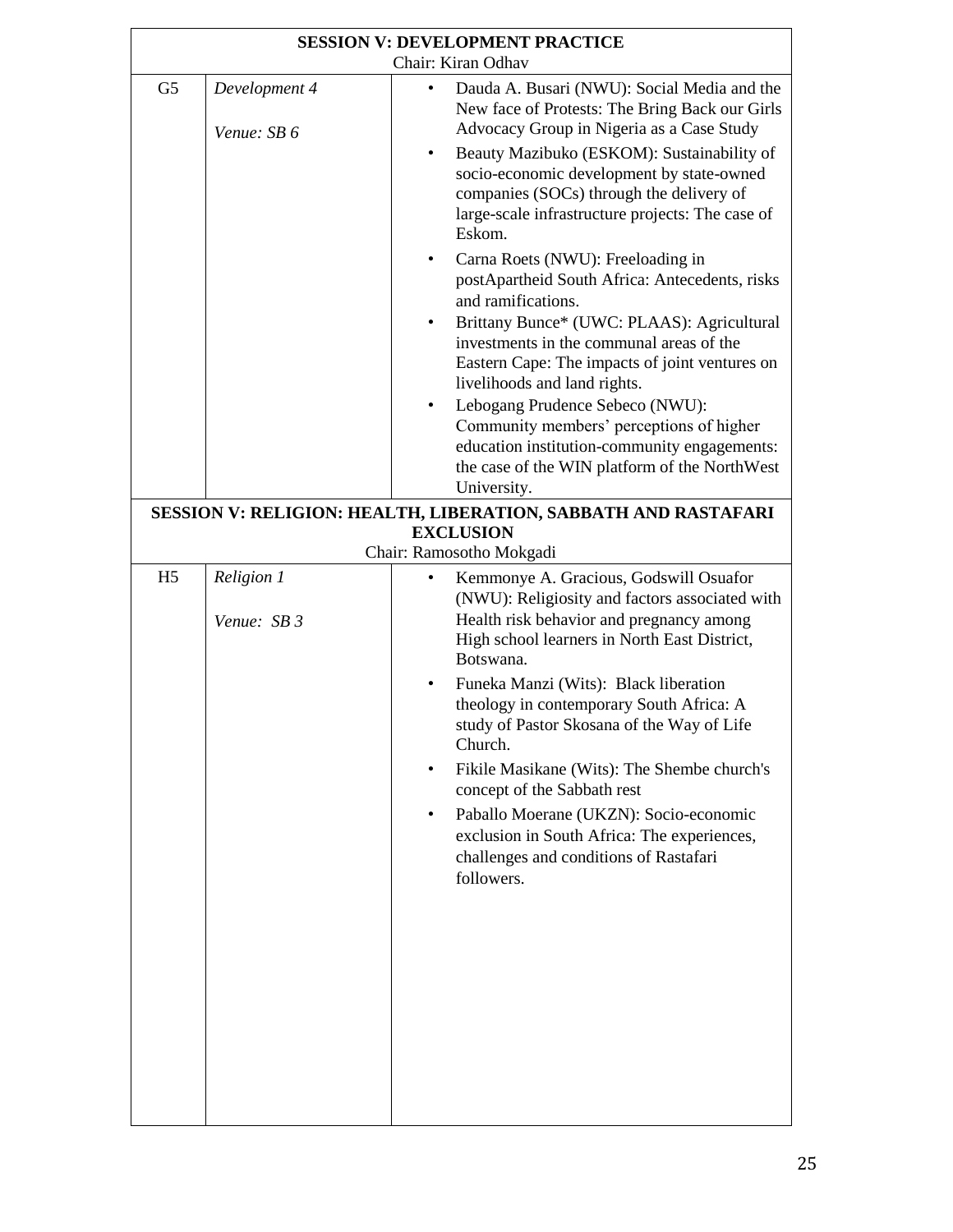| <b>SESSION V: EXAMINING RURAL LIVELIHOODS</b> |                                           |                                                                                                                                                                                                   |
|-----------------------------------------------|-------------------------------------------|---------------------------------------------------------------------------------------------------------------------------------------------------------------------------------------------------|
| Chair: Farai Mtero                            |                                           |                                                                                                                                                                                                   |
|                                               | <b>Rural Sociology 4</b><br>Venue: A5 GO2 | PG Gaopalelwe Mpolokeng* (NWU): The<br>Land Question in South African: Delays and<br>Implications.                                                                                                |
|                                               |                                           | Nokonwaba May, Ike Umejesi (UFH):<br>Betterment Planning and Land Reform<br>Programme in the former Ciskei Homeland: An<br>examination of Sustainable Rural Livelihoods<br>Approach.              |
|                                               |                                           | Hlonophile Simelane (PLANACT): Interaction<br>in social audits of service delivery - a case<br>study of Spring Valley informal settlements in<br>Witbank.                                         |
|                                               |                                           | Listen Yingi, Malemele R, Dyke (Limpopo): Is<br>$\bullet$<br>South Africa copying the Zimbabwe<br>experiences: the urgent need for land in the<br>present South Africa                            |
|                                               |                                           | Tapiwe Chatikobo (UWC, PLAAS): Livestock,<br>grazing and land reform in Matabeleland South,<br>Zimbabwe: Some theoretical perspectives                                                            |
|                                               |                                           | 15:00-15:30: Tea @ Science Building Foyer                                                                                                                                                         |
|                                               |                                           |                                                                                                                                                                                                   |
| 15:30-17:15: Tuesday: SPLIT SESSION SIX       |                                           |                                                                                                                                                                                                   |
|                                               |                                           |                                                                                                                                                                                                   |
|                                               |                                           | <b>SESSION VI: LIVELIHOODS AND THE VALUE OF THE ARCHIVES</b>                                                                                                                                      |
|                                               |                                           | Chair: John Mashayamombe                                                                                                                                                                          |
| A <sub>6</sub>                                | Economic & Industrial<br>Sociology 6      | Natasha Solari (Stellenbosch): Ons Trek Saam:<br>An Exploration of the Livelihoods Activities<br>within a Trek Net Fishing Crew from Ocean View                                                   |
|                                               | Venue: $A10$ GO2                          | at Long Beach, Simons Town.<br>uMbuso weNkosi (Wits): These Potatoes Look<br>٠                                                                                                                    |
|                                               |                                           | Like Humans: In the House of God, Bethal<br>Olusegun Oladeinde (Bells): Identity-Work and<br>٠<br>Workers Interests Articulation in an Oil Refinery,<br>Nigeria: a Post-Structuralist evaluation. |
|                                               |                                           | Lethubuhle Dube* (Rhodes): Perceptions of Non-<br>$\bullet$<br>academic Staff on Sexual Violence on Campus: A<br>focus on Grade 1-5 Support Staff at Rhodes<br>University.                        |
|                                               |                                           | Rhyno van der Schyff (NWU): The relationship<br>٠<br>between undergraduate students' perceptions of<br>occupational dimensions and undergraduate<br>students' perceptions of job satisfaction     |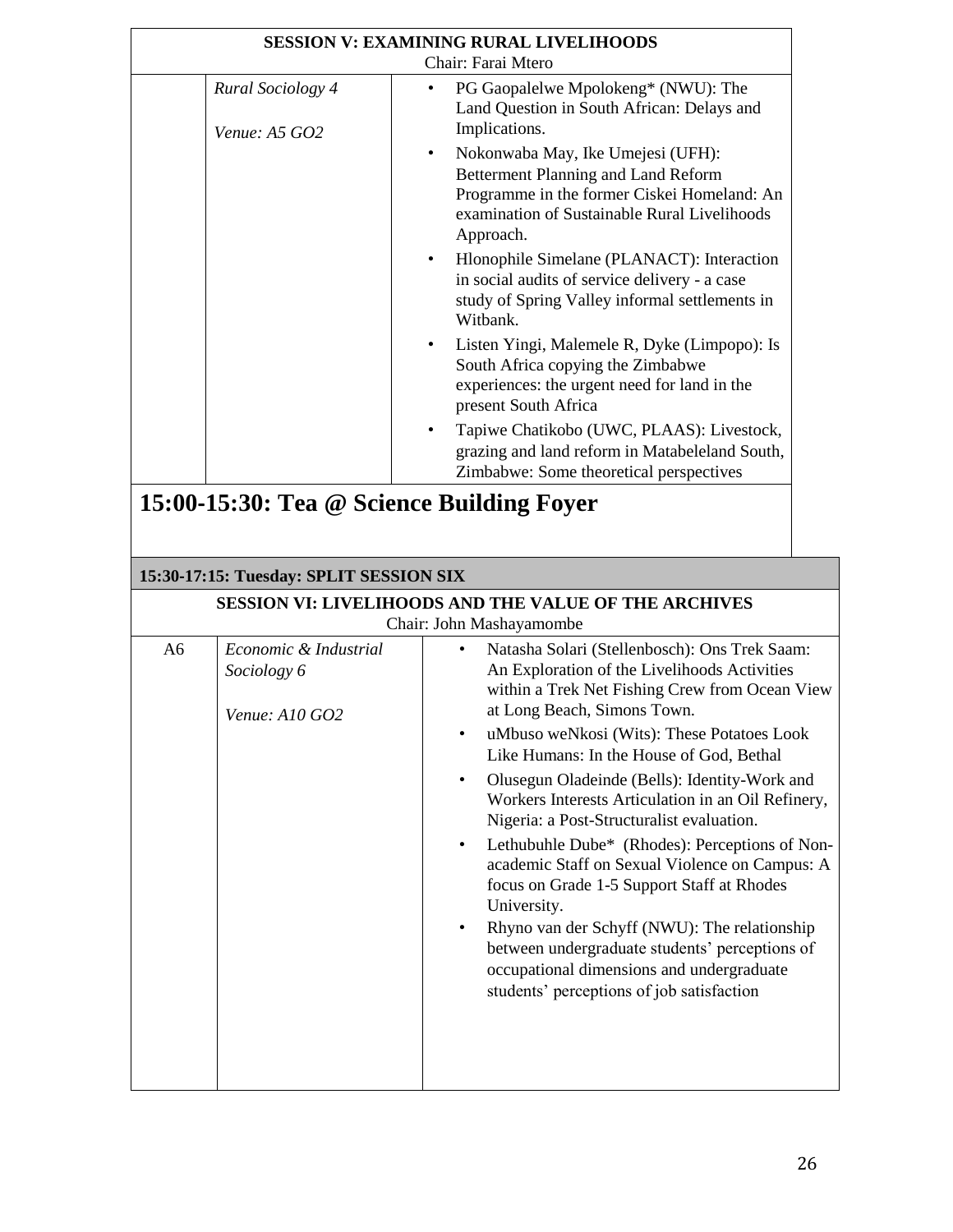| <b>SESSION VI: SOUTH AFRICAN UNIVERSITIES LEGACIES AND THEIR</b><br><b>FUTURE</b> |                                              |                                                                                                                                                                                                                                                                                       |  |  |
|-----------------------------------------------------------------------------------|----------------------------------------------|---------------------------------------------------------------------------------------------------------------------------------------------------------------------------------------------------------------------------------------------------------------------------------------|--|--|
|                                                                                   | Chair: Dave Cooper                           |                                                                                                                                                                                                                                                                                       |  |  |
| <b>B6</b>                                                                         | <b>Higher Education 3:</b><br>Venue: A10 GO1 | Bongani Mavundla (Free State): Concept paper:<br>Towards a rethinking of the university as<br>technology of the racial self in South Africa<br>Shingirai Stanley Mugambiwa (Limpopo): The<br>٠<br>Legacy Of Apartheid And Its Impact on the South<br>African Higher Education System. |  |  |
|                                                                                   |                                              | Steward Makgoba (Limpopo): The Decision to<br>٠<br>Study in a Historically Black University: Case<br>Study at University Of Limpopo.                                                                                                                                                  |  |  |
|                                                                                   |                                              | Michelin Beta (Limpopo): The Effect of Poverty<br>on University Students' Academic Performance in<br>South Africa: A literature based analysis                                                                                                                                        |  |  |
|                                                                                   |                                              | Andile Mthombeni (Wits): Constructions of<br>$\bullet$<br>Fatherhood as Published in selected South<br>African Psychology Journals: A Critical<br>Discourse Analysis                                                                                                                  |  |  |
|                                                                                   |                                              | SESSION VI: NATURE, CLASS, ADAPTATION, SMALL FARMER BOTTLENECKS &                                                                                                                                                                                                                     |  |  |
|                                                                                   |                                              | HOUSEHOLD DIVERSIFICATION.                                                                                                                                                                                                                                                            |  |  |
|                                                                                   |                                              | Chair: Sonwabile Mnwana                                                                                                                                                                                                                                                               |  |  |
| C6                                                                                | Rural Sociology 4<br>Venue: A5 GO3           | Eromos Ebhuoma, Danny Simatele: (Wits):<br>Defying the odds: Climate variability, asset<br>adaptation and food security nexus in the rural<br>Delta state of Nigeria.                                                                                                                 |  |  |
|                                                                                   |                                              | Donna Hornby (UWC: PLAAS): Drought in<br>$\bullet$<br>South Africa: Rethinking the who, what, where,<br>how and why of land reform, food and water.                                                                                                                                   |  |  |
|                                                                                   |                                              | Ben Cousins (PLAAS-UWC): Ben Cousins<br>$\bullet$<br>(UWC: PLAAS): Accumulation versus social<br>reproduction: capitalist contradictions within<br>smallholder farming in South Africa.                                                                                               |  |  |
|                                                                                   |                                              | Mnqobi Ngubane (UWC: PLAAS): Investigating<br>socio-spatial trajectories of class formation:<br>accumulation from below and above on New<br>Qwaqwa Farms from the mid-1980s to 2016.<br>Douglas Nyathi (UWC: PLAAS): Rural<br>$\bullet$<br>livelihoods diversification in developing  |  |  |
|                                                                                   |                                              | countries: Determinants and implications at<br>household level.                                                                                                                                                                                                                       |  |  |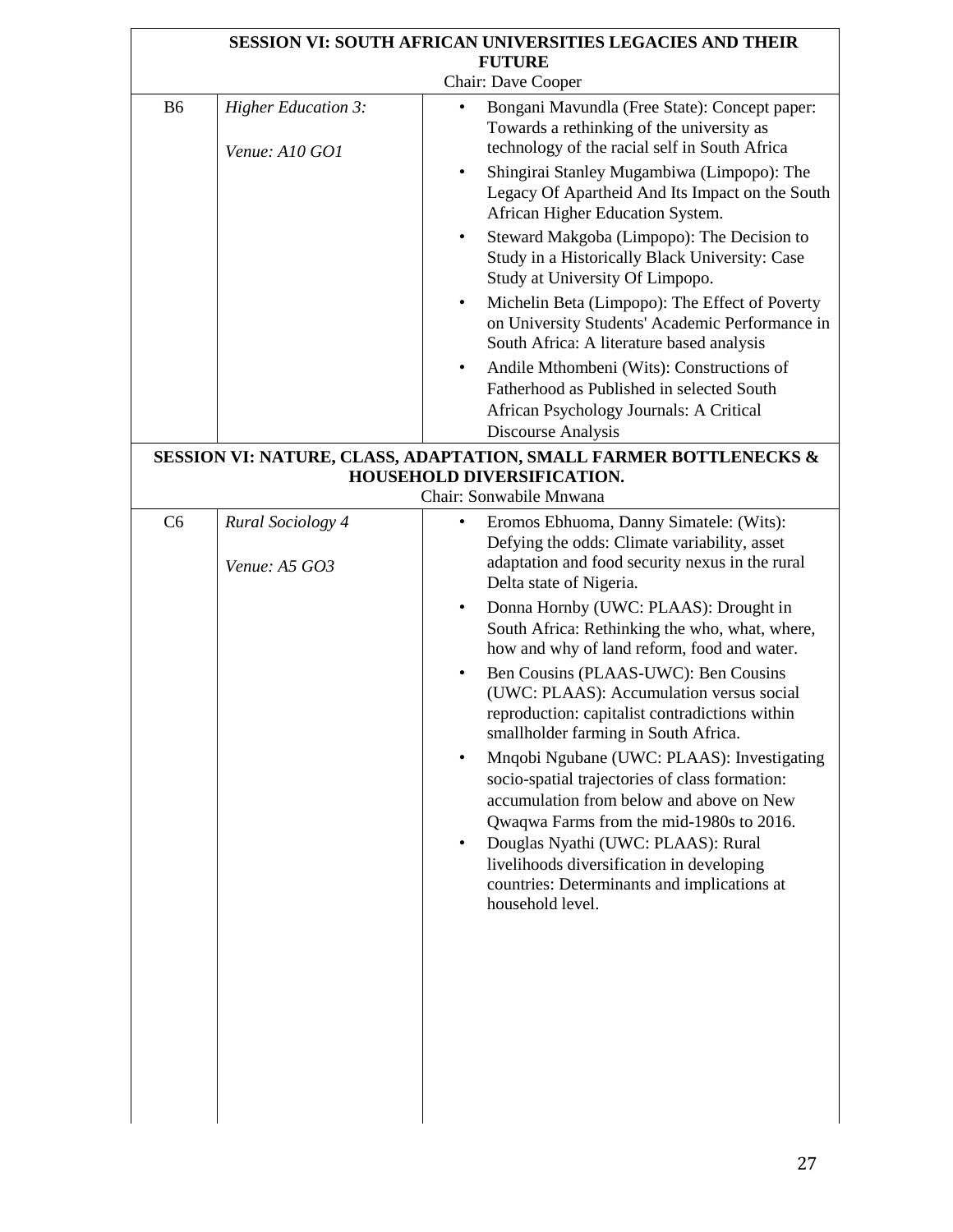| <b>SESSION VI: INTERVENTIONS WITHIN DIVERSE SOCIOLOGICAL CONTEXTS</b><br>CHAIRPERSON: Boni Moagi |                                           |                                                                                                                                                                                                                                                                                                                                                                                                                                                                                                                                                                                                                                                                                                                                                            |
|--------------------------------------------------------------------------------------------------|-------------------------------------------|------------------------------------------------------------------------------------------------------------------------------------------------------------------------------------------------------------------------------------------------------------------------------------------------------------------------------------------------------------------------------------------------------------------------------------------------------------------------------------------------------------------------------------------------------------------------------------------------------------------------------------------------------------------------------------------------------------------------------------------------------------|
| D <sub>6</sub>                                                                                   | Clinical Sociology 4<br>Venue: SB 2       | Ms Sonia Mabunda & Anthony Kaziboni (UJ):<br>$\bullet$<br>Intergovernmental Relations within the<br>Implementation of the Free Basic Water Policy<br>(2001) in South Africa: An Institutional Analysis.<br>Neo Tlali (Limkokwe University):<br>$\bullet$<br>Understanding political protests in Lesotho and<br>their impact in responding to the needs of the<br>protestors: A clinical sociological perspective.<br>Mariam Seedat-Khan & Ali (UKZN): Narratives<br>Of Key Stakeholders In Waste Disposal<br>Management In Ilorin, Nigeria<br>Tina Uys (UJ): Clinical Sociology and<br>Whistleblowing: Promoting a Just Workplace<br>Bonisiwe Moagi (UJ) Balancing Work and the<br>Family: Sub-contracted Female Cleaners at a<br>South African University |
|                                                                                                  |                                           | SESSION VI: TRADE UNIONS, PARTY POLITICS AND PROTEST                                                                                                                                                                                                                                                                                                                                                                                                                                                                                                                                                                                                                                                                                                       |
|                                                                                                  |                                           | Chair: Luke Sinwell                                                                                                                                                                                                                                                                                                                                                                                                                                                                                                                                                                                                                                                                                                                                        |
| E <sub>6</sub>                                                                                   | Social Movements and<br>Popular Protest 7 | Langtone Maunganidze (University of Botswana):<br>Partisanship or Social Movement Unionism?<br>Challenges and opportunities for union                                                                                                                                                                                                                                                                                                                                                                                                                                                                                                                                                                                                                      |
|                                                                                                  | Venue: A10 G03                            | revitalization in Southern Africa<br>Trevor Ngwane (UJ): Trade unions and party<br>$\bullet$<br>politics in South Africa: Challenges and choices<br>facing SAFTU 'the new labour giant' in South<br>Africa<br>Benjamin Roberts, Jare Struwig, Steven Gordon,<br>Samela Mtyingizane (HSRC): The<br><b>Unconventional Vote: Preferences regarding</b><br>electoral protest and violence in the context of<br>municipal elections in South Africa<br>Michael Braun (Tornoto): Populism and local<br>$\bullet$<br>party organization in the 2016 South African<br>municipal elections<br>Tasneem Essop (Wits): Local Politics in the<br>Economic Freedom Fighters in Marikana                                                                                  |

r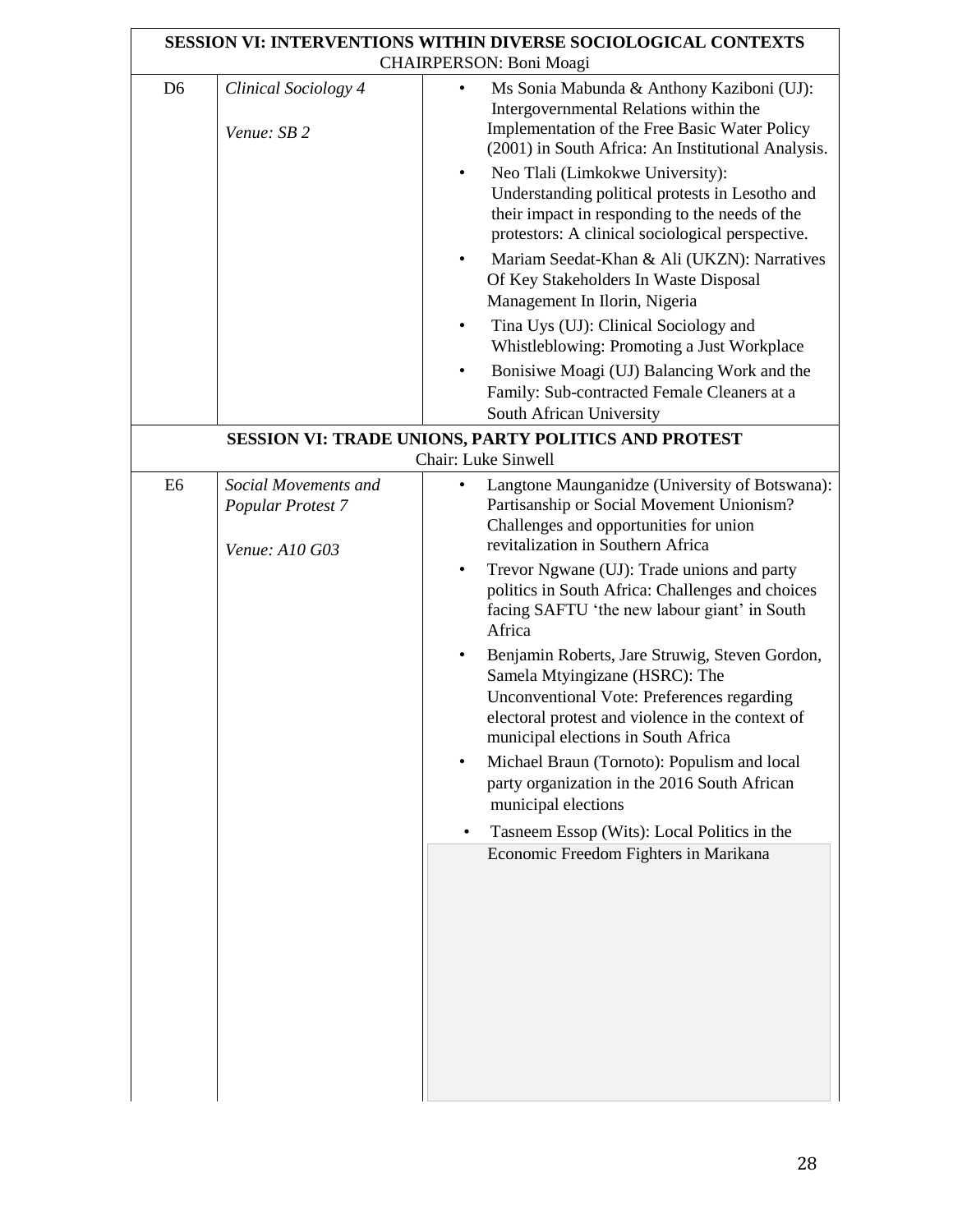| SESSION VI: POPULAR CULTURE/MEDIA AS PEDAGOGIC OR                           |                                                      |                                                                                                                                                                                                                                |  |
|-----------------------------------------------------------------------------|------------------------------------------------------|--------------------------------------------------------------------------------------------------------------------------------------------------------------------------------------------------------------------------------|--|
| CREATIVE, ITS GENDER CONTENT AND THE TALKING RADIO                          |                                                      |                                                                                                                                                                                                                                |  |
| Chair: Lina Nkuna                                                           |                                                      |                                                                                                                                                                                                                                |  |
| F <sub>6</sub>                                                              | Media, Culture & Society 2<br>Venue: SB 3            | Vanessa Mpatlanyane (Stellenbosch): Social<br>Media as medium of political pedagogy: Open<br>Stellenbosch's use of facebook and twitter.<br>Kiran Odhav (NWU) Banita Odhav (UP):<br>$\bullet$                                  |  |
|                                                                             |                                                      | #ArtsArise!<br>Luniko Futshane (Rhodes): Blurred Lines - The<br>$\bullet$<br>Study of The Influence of Mainstream Hip Hop<br>Culture at Rhodes University: A Content<br>Analysis of Hip Hop Lyrics and Gender<br>Relations.    |  |
|                                                                             |                                                      | Onkabetse Kesoabaka Itumeleng (NWU): Whose<br>$\bullet$<br>Mike is it anyway?                                                                                                                                                  |  |
|                                                                             |                                                      | MMaafsane Makhumisane (Limpopo): The<br>Concept and Practice of Lobola in South AfricaA<br>Case Study of Students' Perceptions.                                                                                                |  |
|                                                                             |                                                      | SESSION VI: GENDER; SEXUALITY; INTIMACY; AND FAMILIES                                                                                                                                                                          |  |
|                                                                             |                                                      | <b>CHAIR: Kearabetswe Mokeone</b>                                                                                                                                                                                              |  |
| G <sub>6</sub>                                                              | Gender Studies 4<br>Venue: SB6                       | Lesego Linda Plank (UJ): Experiences of Single<br>Black Middle Class Women from Soweto on<br>Intimate Relationships.                                                                                                           |  |
|                                                                             |                                                      | Shamiso Madvivire (Rhodes): The Social<br>$\bullet$<br>Construction of Young Womens Sexuality in 21st<br>Century Zimbabwe'.                                                                                                    |  |
|                                                                             |                                                      | Simon Tebogo Lobaka (Unisa): Exploring the<br>$\bullet$<br>experiences of young adult women growing up<br>with non-resident fathers in North West-Tlokwe<br>Local Municipality.                                                |  |
|                                                                             |                                                      | Shamiso Madzivire (Rhodes): The Social<br>Construction of Young Women's Sexuality in<br>21st Century Zimbabwe                                                                                                                  |  |
|                                                                             |                                                      | SESSION VI: MIGRANT BELONGING, WORKERS EDUCATION, MINING                                                                                                                                                                       |  |
| <b>IDENTITY AND WORKERS AND GENERAL LIVELIHOODS.</b><br>Chair: Jay Govender |                                                      |                                                                                                                                                                                                                                |  |
| H <sub>6</sub>                                                              | Economic and Industrial<br>Sociology 7<br>Venue: SB4 | Mondli Hlatshwayo (UJ): Workers' education in<br>the context of precariousness: thinking out of the<br>union box                                                                                                               |  |
|                                                                             |                                                      | Olusegun Oladeinde (Bells): Identity-Work" and<br>$\bullet$<br>Workers' Interests Articulation in an Oil<br>Refinery, Nigeria: a Post-Structuralist evaluation.<br>Natasha Solari (Stellenbosch): "Trek Saam": An<br>$\bullet$ |  |
|                                                                             |                                                      | Exploration of the Livelihoods Activities within a<br>Trek Net Fishing Crew from Ocean View at Long<br>Beach, Simons Town                                                                                                      |  |
|                                                                             |                                                      | Carna Roets (NWU): Informal Livelihood<br>$\bullet$<br>Strategies and Resilience in Post-Apartheid South<br>Africa: The case of Potchefstroom Street Beggars                                                                   |  |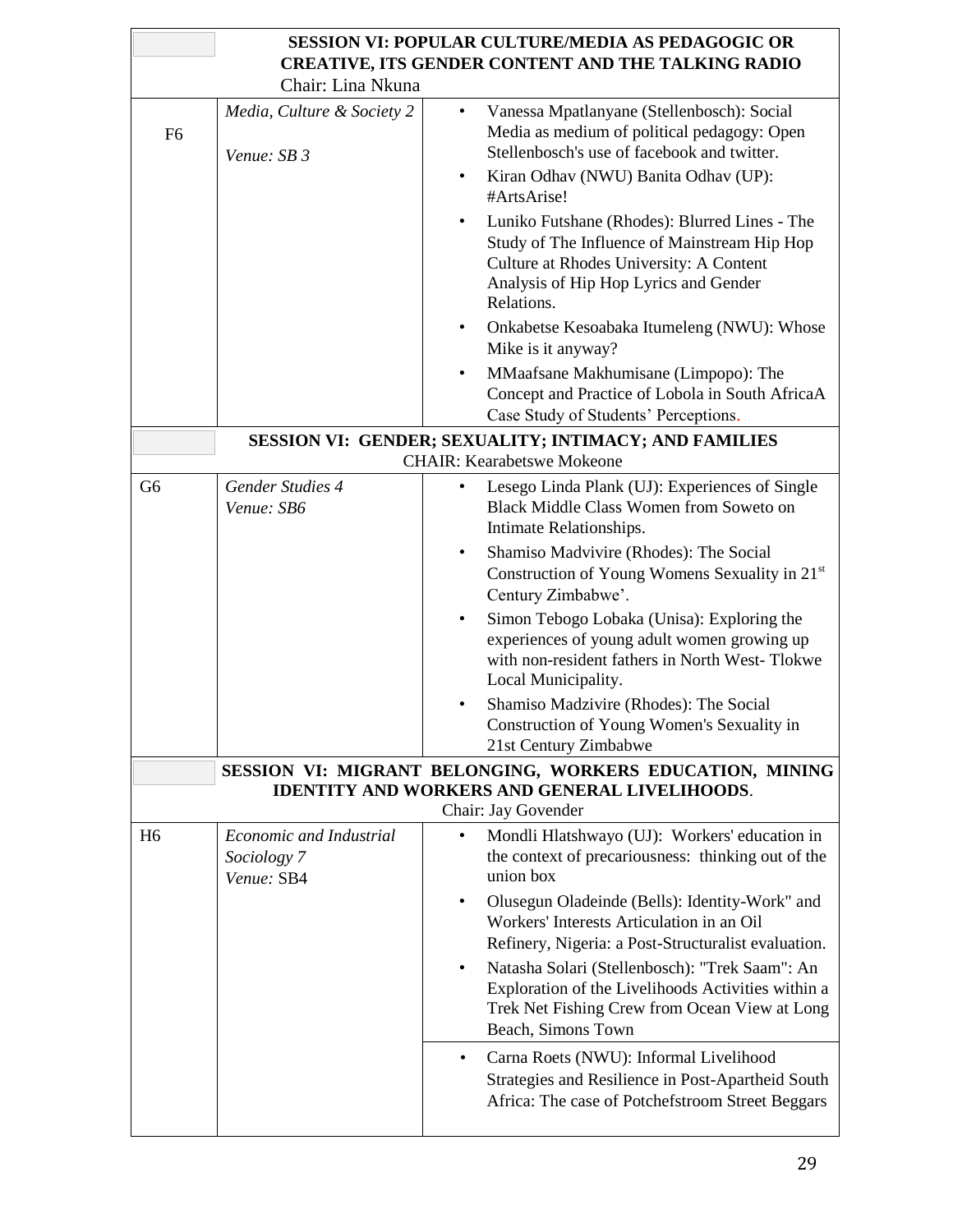| SESSION VI: MIGRANT NETWORKS, AFRICAN CITIES AND WOMEN |                                 |                                                                                                                                                   |
|--------------------------------------------------------|---------------------------------|---------------------------------------------------------------------------------------------------------------------------------------------------|
| 16                                                     | Urban Sociology 2 Venue:<br>SB2 | Marifa Muchemwa (UJ): Exploring social<br>networks of Zimbabwean migrants in residential<br>choice and integration in Hillbrow, Johannesburg      |
|                                                        |                                 | Mtero Olanrewaju Olutayo and Isaac Adedeji<br>$\bullet$<br>(Ibadan): Modernization without design of Ibadan<br>city, Oyo state, Nigeria.          |
|                                                        |                                 | Kwezi Sontange (NWU): Forced economic<br>$\bullet$<br>transmigration: a conceptual model for<br>understanding African migration in Potchefstroom. |

Г

|                                                            | A 10 GO2   $17:30-19:00$<br><b>SASA AGM</b>                                                                                                                                                                                                                                                                                                                                                                                                    |
|------------------------------------------------------------|------------------------------------------------------------------------------------------------------------------------------------------------------------------------------------------------------------------------------------------------------------------------------------------------------------------------------------------------------------------------------------------------------------------------------------------------|
| <b>Tue: 19.30</b><br>to late<br><b>Venue</b><br><b>TBC</b> | <b>Mokete wa Maitsiboa (Evening Celebration)</b><br><b>Official Opening: Prof. M. Setlalentoa (Faculty Dean,</b><br><b>Humanities</b> )<br><b>Official Welcome: Prof. D. Maselesele (Campus Rector,</b><br><b>Mafikeng</b> )<br><b>Introduction of Keynote Speaker – Dr R.</b><br>Mokgadi (HoD, Sociology and LOC Chair)<br>Keynote Address: Zulumathabo Zulu<br>Decolonization: Taxonomy, Epistemology and<br><b>Technology Underpinnings</b> |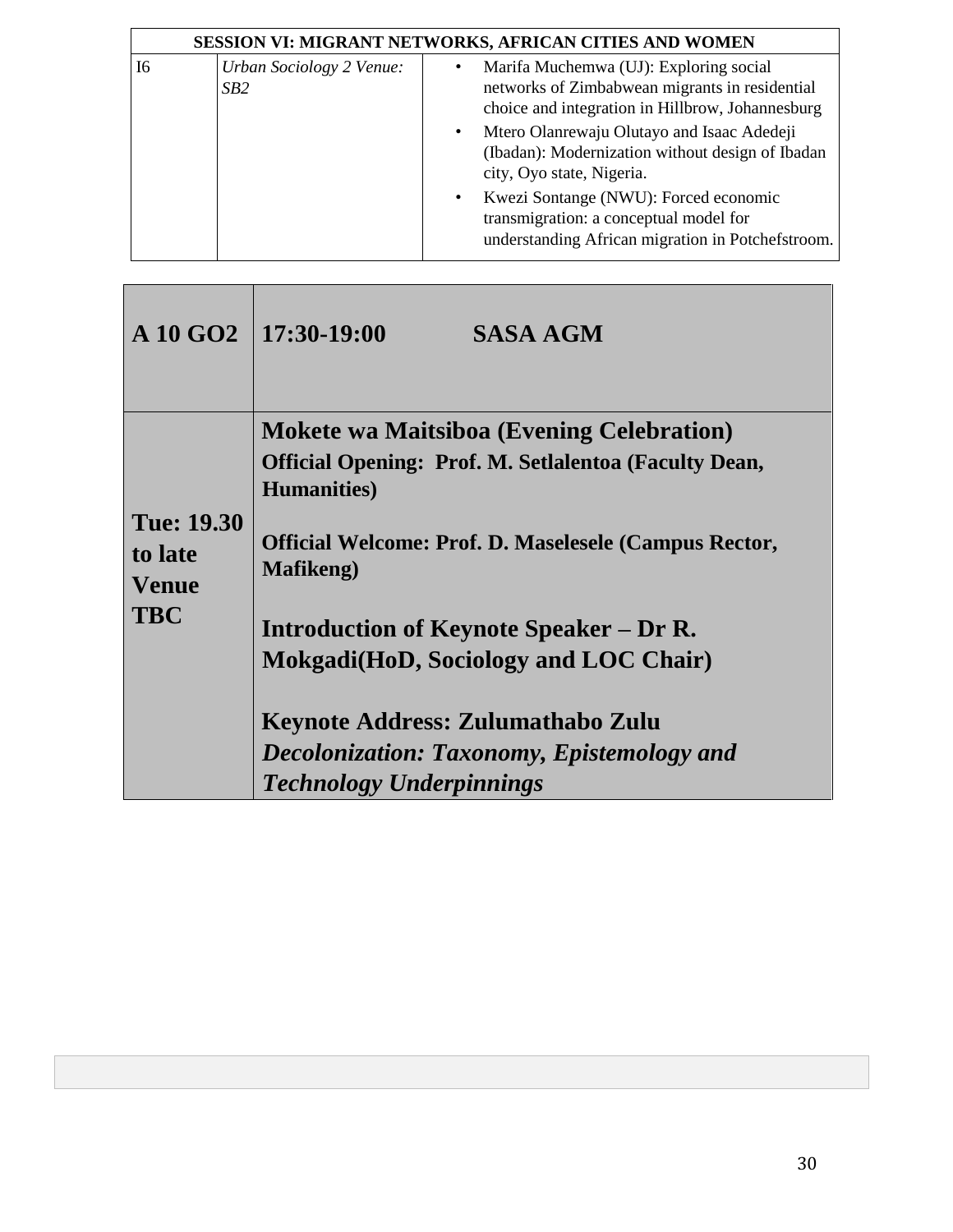## **8:30 – 10:15 BRICS PLENARY VENUE: A1 GO2 Chair: Ramosotho Mokgadi**

## **SESSION IN HONOUR OF THE LATE ISHWAR MODI (PAST PRESIDENT OF THE INDIAN SOCIOLOGICAL SOCIETY AND FOUNDER MEMBER OF ISA-BASED BRICS SOCIOLOGY)**

## **SESSION OPEN TO THE PUBLIC**

- Li Chunling (CASS-China): "Middle Class in BRICS: Growth and challenge".
- Srinivas Sajja (India): "Dialectics of Democratic Decentralization: Inda: Case Studies"
- Jose T. S. Dos Santos (Brazil): Title TBC.
- Jay Govender (UKZN, SA): "Racialized inequality in post-apartheid South Africa"
- Mokong Mapadimeng (Limpopo, SA): **"**Towards Indigenisation of Educational Curriculum Challenges and Possibilities with Specific Reference to African myths as Knowledge Source within the Sepedi and Setswana languages".

## **10:15-10:45: Tea @ Science Building Foyer**

## **Venue: A10 G02: 10:45 12:15: PLENARY 4 CRITICAL REFLECTIONS ON SASA, REGIONALIZATION AND CHALLENGES**

Chair: Sonwabile Mnwana

- Eddie Webster (Wits): "Going Global, Building Local: SASA's Challenge."
- Irma Du Plessis (UP): "Critical reflections on SASA two decades later."
- Grace Khunou (UJ) Title: TBC

• Rudo Gaidzanwa (University of Zimbabwe): "Renegotiating engagement, overcoming historical challenges and maximizing opportunities within and outside universities: Academics, students and practitioners in sociology in Southern Africa."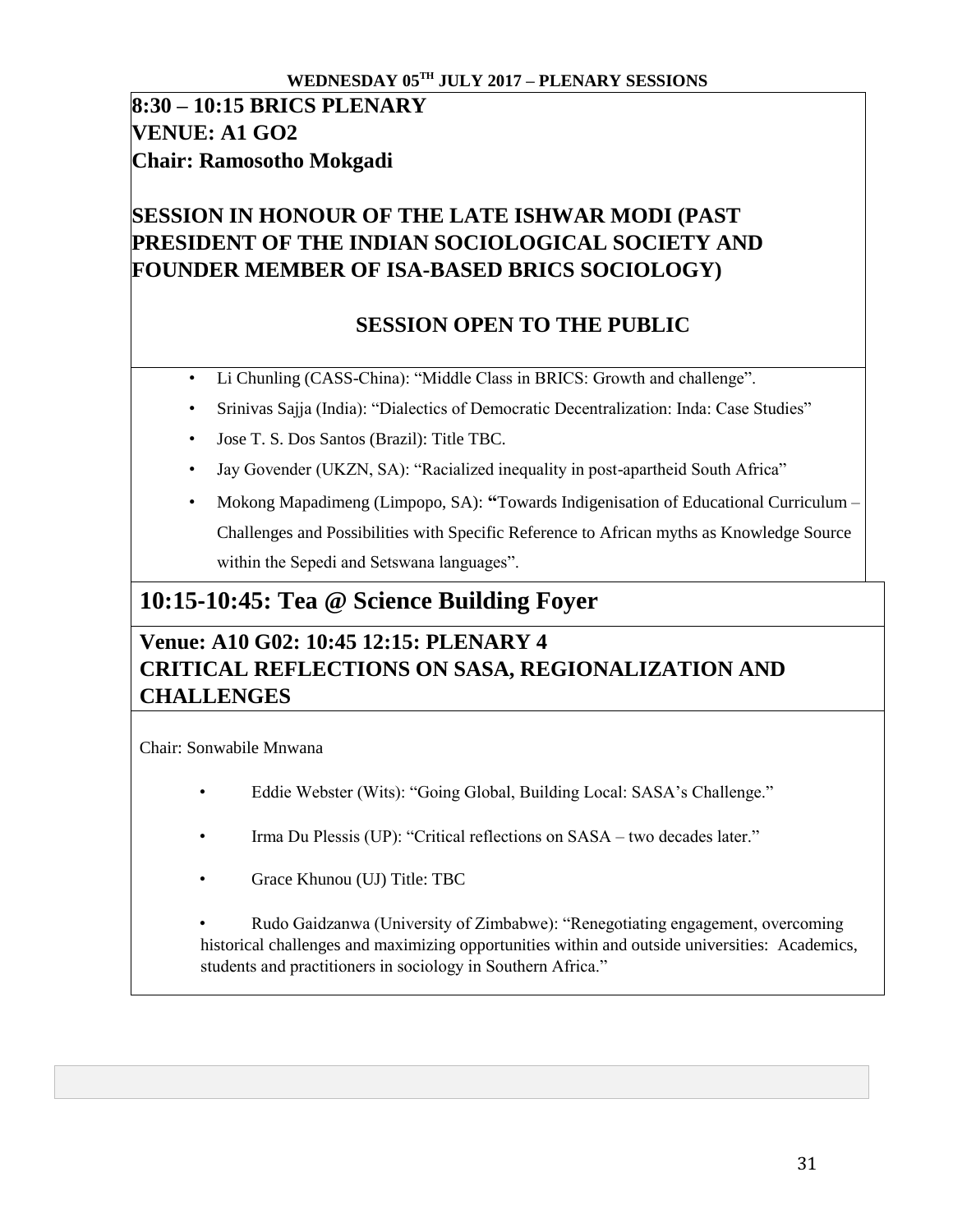## **INVITED PLENARY SPEAKERS**

| Professor Rudo Gaidzanwa                    | University of Zimbabwe                    |
|---------------------------------------------|-------------------------------------------|
| <b>Professor Emeritus Edward Webster</b>    | University of Witwatersrand               |
| <b>Professor Michel Nicolau Netto</b>       | Unicamp                                   |
| Prof. José Vicente Tavares Dos              | Federal University of Rio Grande Do Sul   |
| Santos                                      |                                           |
| Professor Alexandrina Vanke                 | Institute of Sociology of The Russian     |
|                                             | Academy of Sciences.                      |
|                                             | And State Academic University             |
|                                             | For The Humanities                        |
| <b>Associate Professor Valeriy Mansurov</b> | <b>Russian Academy Of Sciences</b>        |
| Associate Professor Dhanraj Patil           | University of Solapur,                    |
| Associate Professor Li Chunling             | <b>Chinese Academy of Social</b>          |
|                                             | Sciences, And Graduate School             |
|                                             | Of Chinese Academy of Social              |
|                                             | Science                                   |
| Associate Professor Zhu Di                  | <b>Chinese Academy of Social Sciences</b> |
|                                             | (Cass                                     |
| Professor Mokong S. Mapadimeng              | University of Limpopo                     |
| <b>Associate Professor Jayanathan</b>       | University of Kwazulu-Natal               |
| Govender                                    |                                           |
| Associate Professor Srinivas Sajja          | University of Hyderabad                   |
| <b>Associate Professor Babalwa</b>          | Nelson Mandela Metropolitan               |
| Magoqwana                                   | University                                |
|                                             |                                           |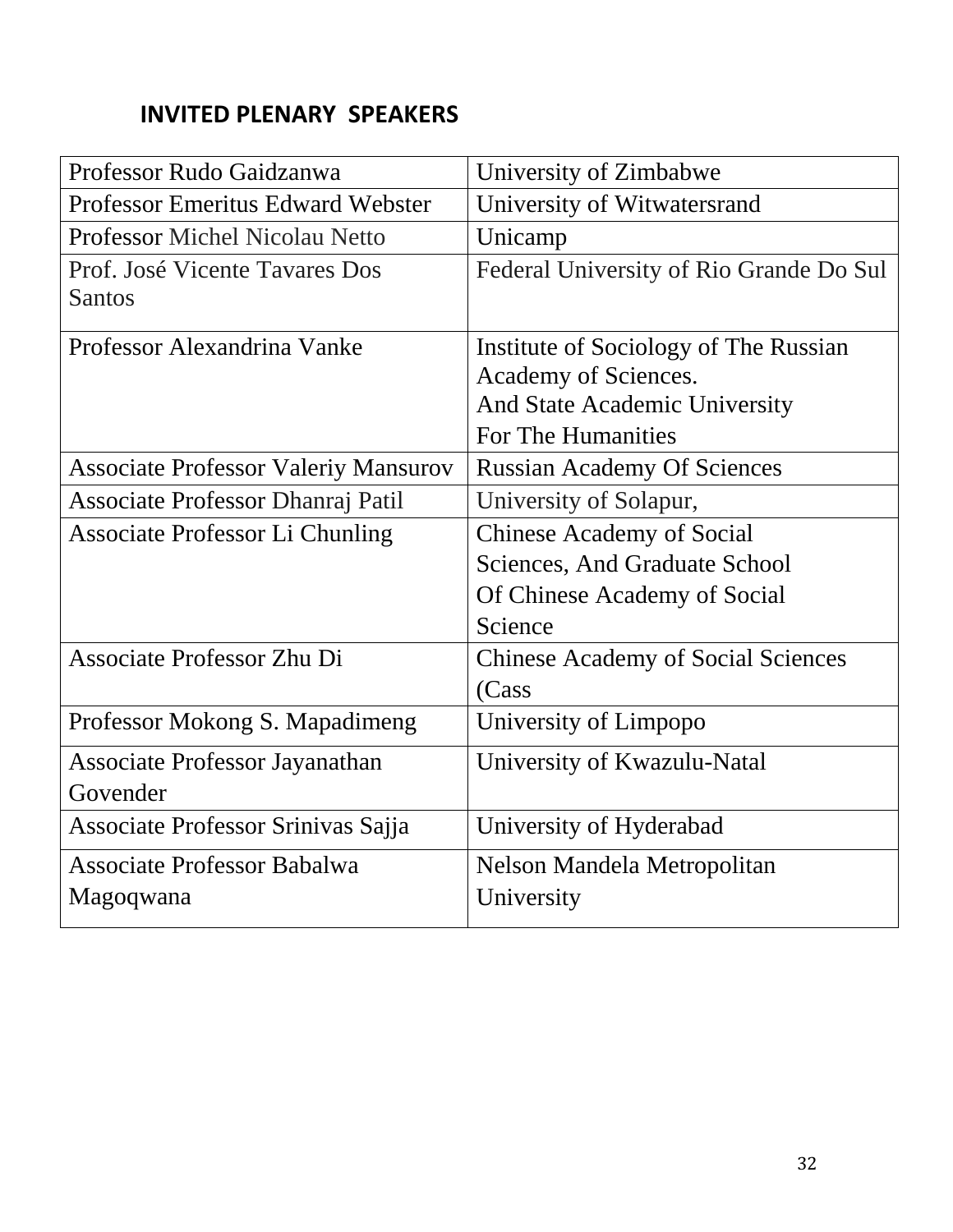

## **Prof. Rudo Gaidzanwa**

Rudo Gaidzanwa is currently Professor of Sociology in the Department of Sociology at the University of Zimbabwe. She is the current Dean of the College of Social Sciences in the Zimbabwe Academy of Sciences. She has served as the Dean of the Faculty of Social Studies and is a Founding Fellow, Zimbabwe Academy of Sciences. She is a Coconvenor of the SAPES Public Seminar Series in Harare, Zimbabwe. She is a Member of the Board of Advisors of the Journal of Higher Education in Africa and is a Member of the Editorial Board of the journal, Women's Studies International

Forum. She co-

ordinates the Affirmative Action Program, University Of Zimbabwe. She has authored a book entitled "Images of Women in Zimbabwean Literature." "Edited a book "Speaking for Ourselves: Student masculinities and femininities at the University of Zimbabwe. Edited book: Issues in policy making in Southern Africa. Has written over thirty articles and book chapters on feminism, gender, land and migration.

**Title**: "Renegotiating engagement, overcoming historical challenges and maximizing opportunities within and outside universities: Academics, students and practitioners in sociology in Southern

Africa"

**Abstract:** Sociology as a discipline carries historical baggage related to its origins and influence as a professional and policy discipline that was utilized to shape the lives of specific populations in the North through social work and related interventions. In addition, sociology has a strong history related to its search for theories that could be applied to the understanding of and crafting of solutions to social problems, a critique of social policies, especially those related to the shaping of the lives of poor people of different classes, ages, ethnicities and ages in the North. Over time, the focus of sociology encompassed the examination of organizations and power (C. Wright Mills) political sociology and the sociology of organizations, politics, education, health and other sectors. However, the transplantation of sociology to the developing world needs to be understood in the context of the challenges related to its links with imperialism and colonialism as well as the development of anthropology as a discipline focused on understanding the cultures of nonwestern peoples. Southern Africa has grappled with its history of settler colonialism and sociology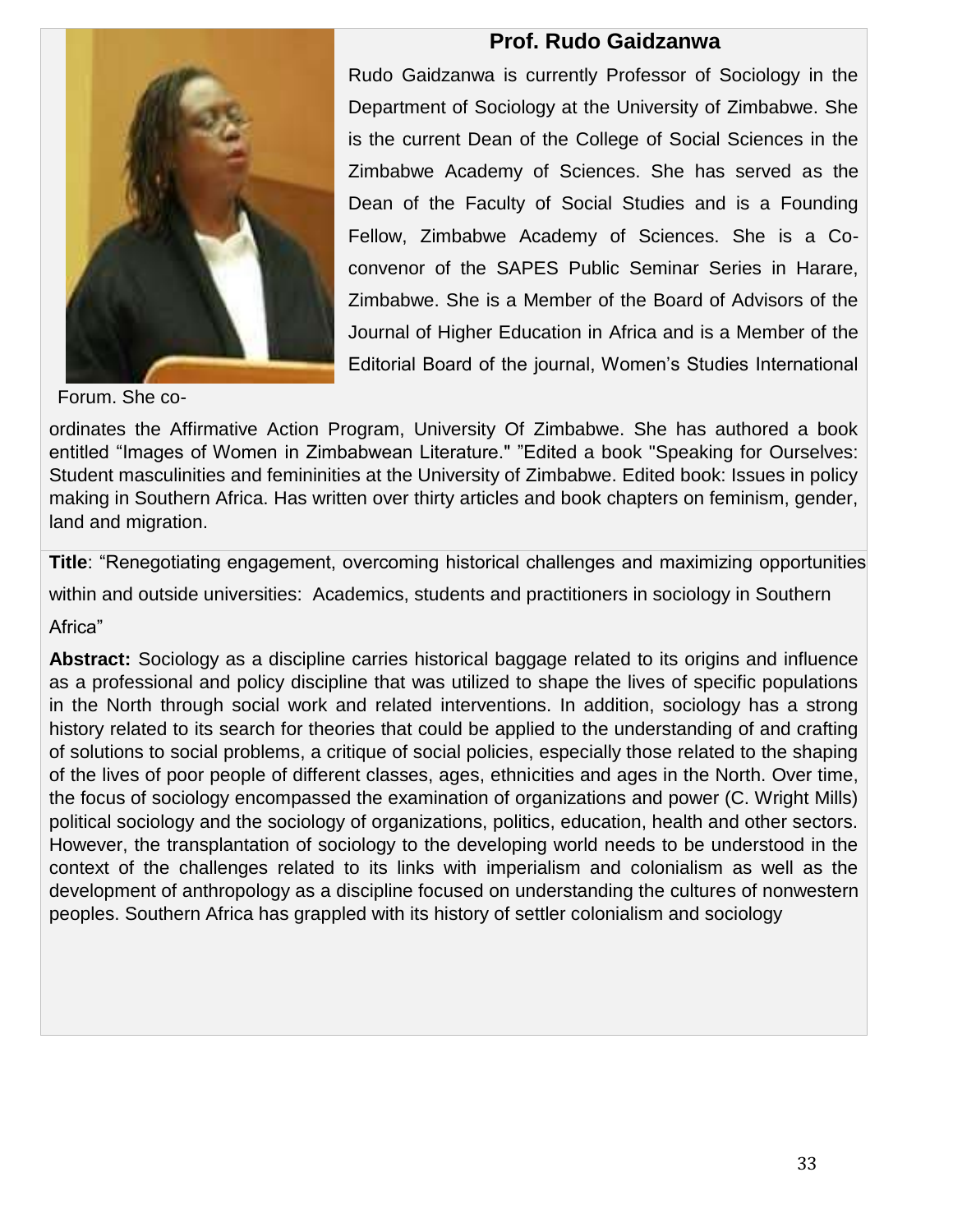has co-existed and interacted with the field of development studies, related to anthropology, itself associated with the study of 'primitive' and colonized peoples. Thus, since the attainment of independence by the countries of Southern Africa, there has been need to develop the reach and focus of sociology to make it relevant, useful and transformational, improving the lives of the Southern Africa's peoples through more democratic economic, social and political governance. However, the problems of sustained funding for higher education in Southern Africa present major challenges as many economies falter or experience slow or negative growth. Such conditions have created room for the intervention of foreign and local corporate and private funders to inject funding focused on their priorities, sometimes not necessarily aligned to or relevant to the universities and the neediest populations in Southern Africa. Funding for sociological research that could better inform public policy has been sometimes been negatively impacted as state entities are 'captured' and directed into interventions that are aligned to the interests of private and foreign funders, to the detriment of effective public policies and programs. In addition, economically and politically distressed and fragile states in Southern Africa are frequently not able to provide sufficient funding for policy-oriented academic research due to internal and external problems, resulting in the reliance by academics on consultancy and private work, to supplement their earnings. Universities, under these circumstances, tend rely on high enrolments to generate incomes, resulting in enormous teaching loads under conditions of reduced investment in staff salaries and support, resources such as journals, online and offline and equipment that is necessary for knowledge generation. In addition, the proliferation of universities of various religious, social and other identities and persuasions in various Southern African countries indicates the desire by students, religious and other types of organizations, to undertake university education. There is need to understand the motivations and contributions that these initiatives can make to the development of sociology, the diversification and maximization of opportunities for citizenship beyond the traditional boundaries of higher education. This can be accomplished through understanding the standpoints and experiences of various types of universities in Southern Africa, in their quest to retain and extend the relevance of grounded and relevant sociology in Southern Africa. In such contexts, it is crucial to re-examine, renegotiate engagement with the various university publics I order to overcoming emerging and historical challenges while maximizing opportunities for improving the relevance of universities in Southern Africa.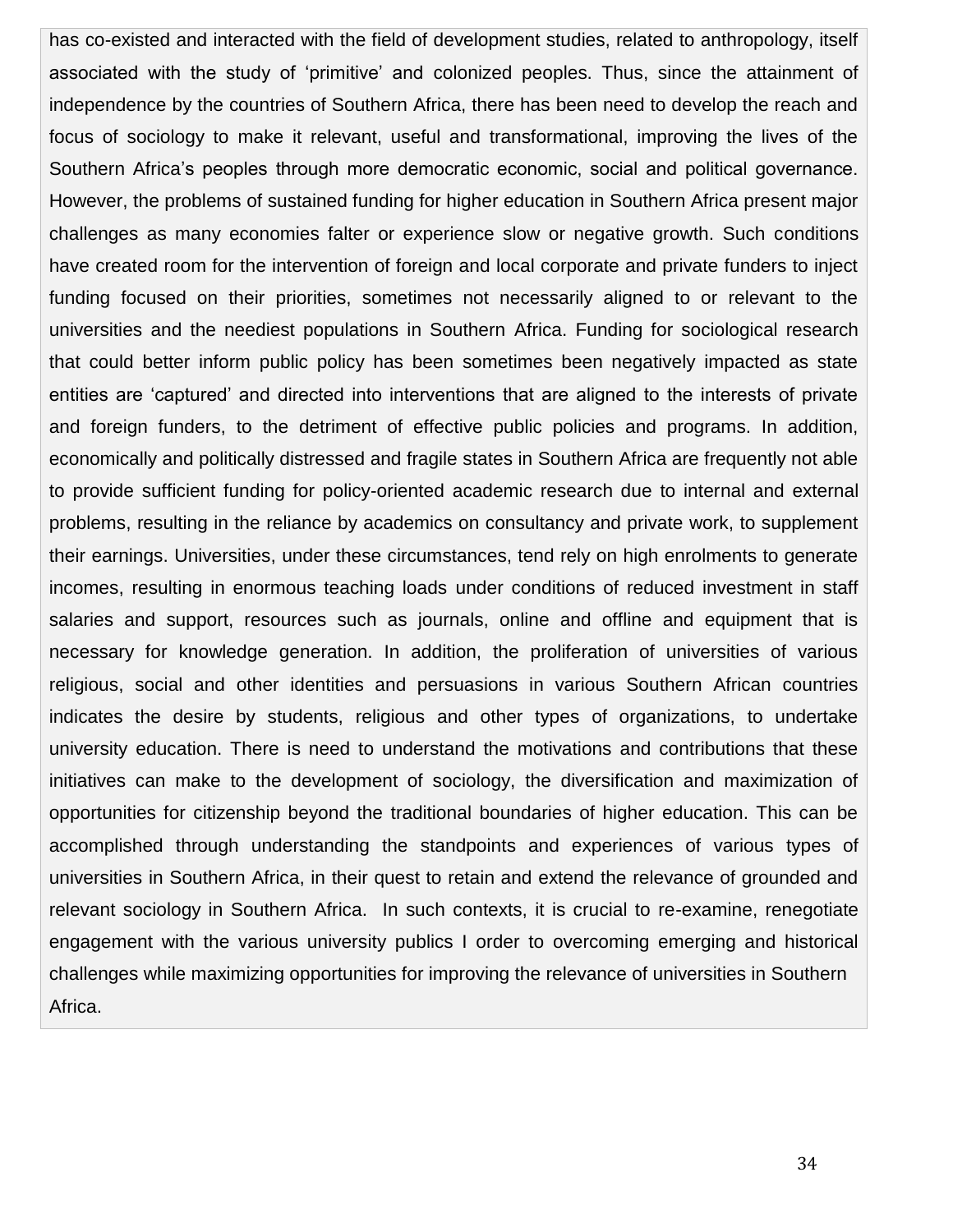

**Professor Edward Webster** is Professor Emeritus in the Society, Work and Development Institute (SWOP) at the University of the Witwatersrand, Johannesburg. He is recognized locally and internationally for his significant contribution to scholarship, especially in the field of Industrial Sociology. Recently he was awarded an Honorary Doctorate in Literature for his scholarly contributions, commitment and advancement of democracy through labour activism and nurturing several generations of leading labour sociologists. Professor Webster is the author of various chapters in books, journal articles and research reports. A list of published books includes *Trade Unions and Democratization in South Africa 1985-1996, Macmillan, London, 1999 (co-author with G Adler)*; *Cast in A Racial Mould -*

*Labour Process and Trade Unionism in the Foundries, Ravan Press, Johannesburg, 1985; Essays in Southern African Labour History, Ravan Press, Johannesburg, 1978, pp248 (editor);* **and** *Change, Reform and Economic Growth in South Africa, Ravan Press, Johannesburg, 1978 (co-editor with L Schlemmer).*

#### **Abstract:**

Thirty four years ago, July 1983, I was elected president of the Association of Sociologists of Southern Africa (ASSA), the predecessor of SASA. It was the high point of apartheid and we were a small non-racial group of beleaguered sociologists. Events rapidly overtook us : shortly after the congress, the United Democratic Front (UDF) was launched, the formation of the Congress of South African Trade Union (COSATU) followed, and protest in the townships accelerated . Instead of standing on the side lines, ASSA became the forum for a generation of publically engaged sociologists. In this paper I compare that moment – the moment of public sociology in South Africa – with the current moment in which globalization has opened opportunities for crossnational links between sociological communities with nodes of scholars linked to each other in cyberspace. But, I will suggest, there is a grave danger in this global age of a kind of pseudouniversalism. I will argue that it is only through an understanding of our different histories that we can arrive at an understanding of the many voices in our discipline. We need to remind ourselves that path-breaking cultural creativity in world history has often come, not from the center, but from the periphery of cultural worlds. How are we to find a critical space and a voice that is at once both particular, unique, and at the same time universal? I will conclude by suggesting that a new generation of sociologists stands at a similar moment to that faced by sociologists in the eighties. New social movements are emerging that are dramatically changing the world around us, opening up new opportunities for redefining the relationship between sociology and its many publics. This is the challenge facing sociology in South and Southern Africa: how do we go global while building a strong and vibrant local sociology.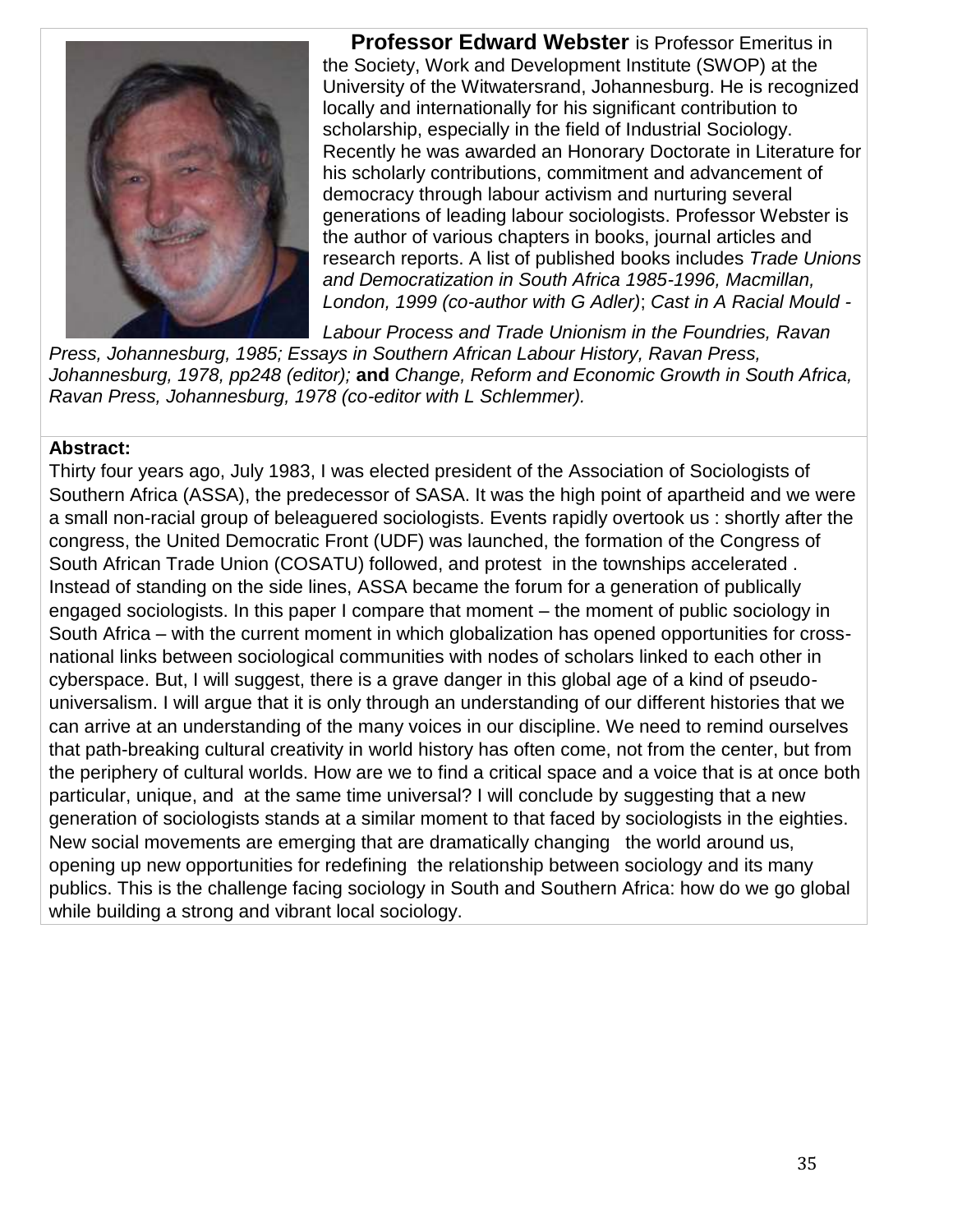## **Michel Nicolau Netto** (mnicolau@unicamp.br) is Professor of Sociology at UNICAMP.

Title: Sportmega-events and globalization: some notes on Brazilian experience. Brazil. Michel was Visiting Fellow at the Department of Geography and Environment, LSE, in London as Urban Studies Foundation International Fellow, and visiting scholar at the Institute of Latin American Studies/Columbia University, in New York. Michel is the leader of the Study Group on Pierre Bourdieu (GEBU), at Unicamp, and a member of the Research Group of Cultural Practices (GEPRACC), at PUC-SP. Michel has published books and several papers on sociology of culture.

His main focuses are: culture, identity, globalization and sport mega events.



## **José Vicente Tavares Dos Santos** is the

Director of the Latin American Institute for Advanced Studies - Federal University of Rio Grande do Sul Professor of Sociology at Federal University of Rio Grande do Sul, Porto Alegre, Brazil (since 1978). Senior Research at CNPD - National Council of Scientific Development (since 1988).

• **Titles**: Bachelor in Social Sciences, Federal University of Rio Grande do Sul (1971), Master of Sociology, University of Sao Paulo (1977),, Ph.D.

(Docteur d´Etat), University of Paris X, Nanterre (1987).

#### • **Visiting Fellow**

Université de Montreal (2016); University of Cambridge, UK (2008); University of Coibra, Portugal; EHESS, Paris; Foundation des Sciences Politiques, France (2002); University of Republica, Uruguay; University of Sao Paulo, State University of Ceara, Federal University of Ceara and Federal University of Para, Brazil; Harvard University (Student Fellowship, 1970).

**Associations**: ISA - International Sociological Association - President of Research Committee "Social Control and Deviance" (2014-2018)., CLACSO – Latin American Council of Social Sciences, President of the RC Paradox of Citizenship, Security (2014-2020). Former President of the Latin American Sociological Association. Former President of the Brazilian Society of

Sociology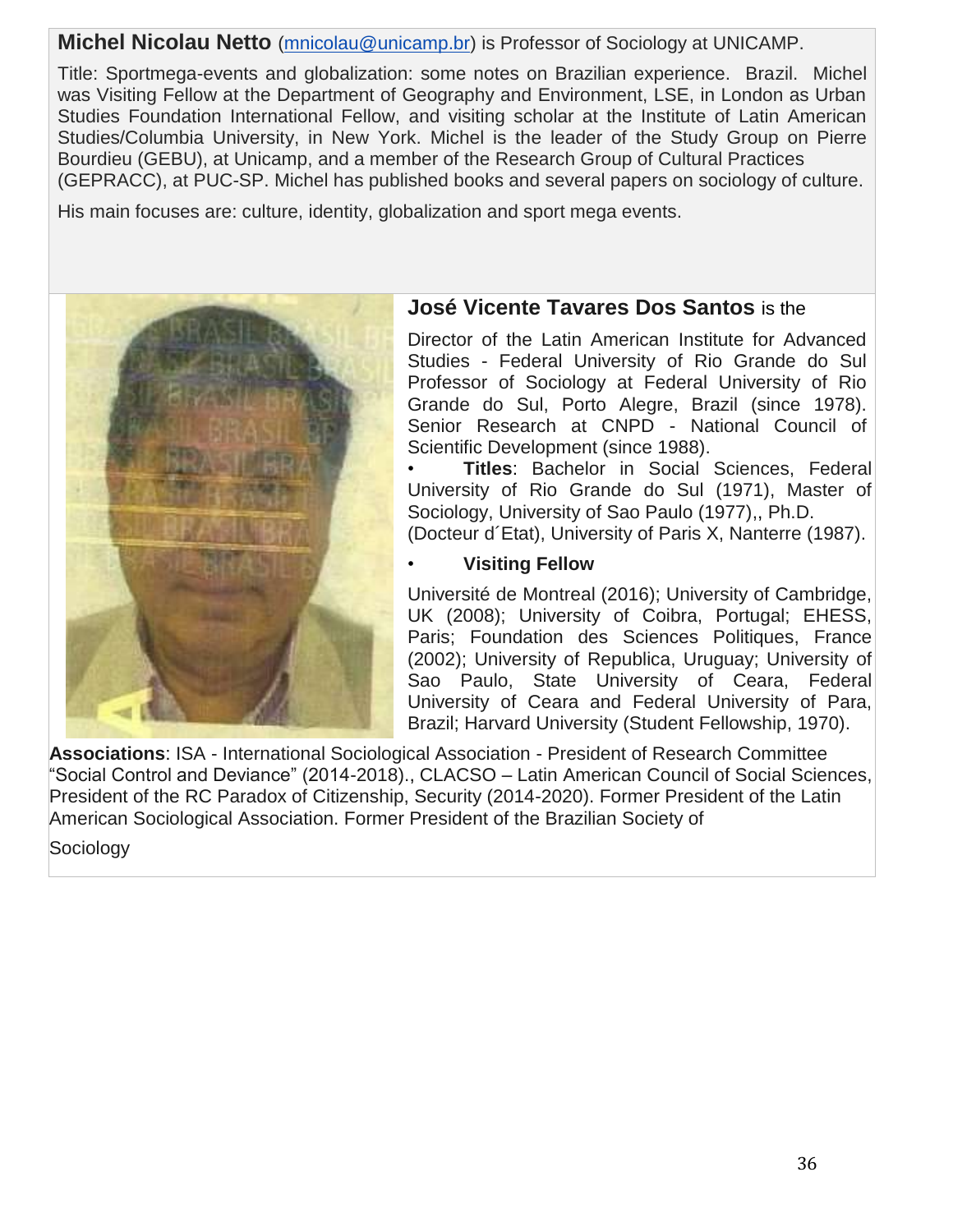

**Alexandrina Vanke** is a research fellow at the Institute of Sociology of the Russian Academy of Sciences. and an associate professor in the Department of Sociology of the State Academic University for the Humanities. In her research, she focuses on gender, class, the body, sexuality, and social movements in Russia. She is a coeditor of the journal *INTERaction. INTERview.* 

*INTERpretation*. Her recent publications include articles on working-class people in *Laboratorium: Russian Review for Social Research, Sotsiologicheskie Issledovaniya* and *Russian Sociological Review*.

**Title:** Working-Class Life and Social Inequalities: Local and Global Perspectives

#### **Abstract**:

In his article on working-class fragmentation in South Africa based on 74 interviews, Michel Paret argues that there are two groups of protesters have taken part in strikes organized by National Union of Metalworkers South Africa which are 'workers' and 'the poor' (Paret 2017: 272). Despite both social groups are discriminated, they have different political goals, targets and tactics (Paret 2017: 275). However, they have a potential for creating broader working-class solidarity in struggle against social inequality and poverty on the national and global levels (Paret 2017: 282). In Russia, which case my qualitative data represent, workers and the poor are parts of a consistent precarious group of people facing with various kinds of social inequalities such as: restricted access to higher education, low social and geographical mobilities, low income and restricted consumption. Despite some similarities on the local level, Russian workers have much less protest potential in comparison with their South African counterparts. My paper draws on 75 interviews with workers and poor people with precarious employment collected in 2015 and 2017 in five Russian regional cities under the project 'Intergenerational Social Mobility from 20th to 21st Century: Four Generations of Russian History'. In the paper, I will analyze the abovementioned inequalities related to workers in Russia and try to compare these inequalities with those which South African working-class people face with. I suppose that social differentiation in Russia and South Africa base on different grounds and lead to different strategies of handling with inequalities connected to national, geographical and historical peculiarities. However, these local inequalities contribute to global ones leading to formation of the discriminated global working-class that experiences the precarization of labour and life caused by the expansion of neoliberal and precarious politics around the globe (Standing 2011, Wacquant 2008, Paret 2015).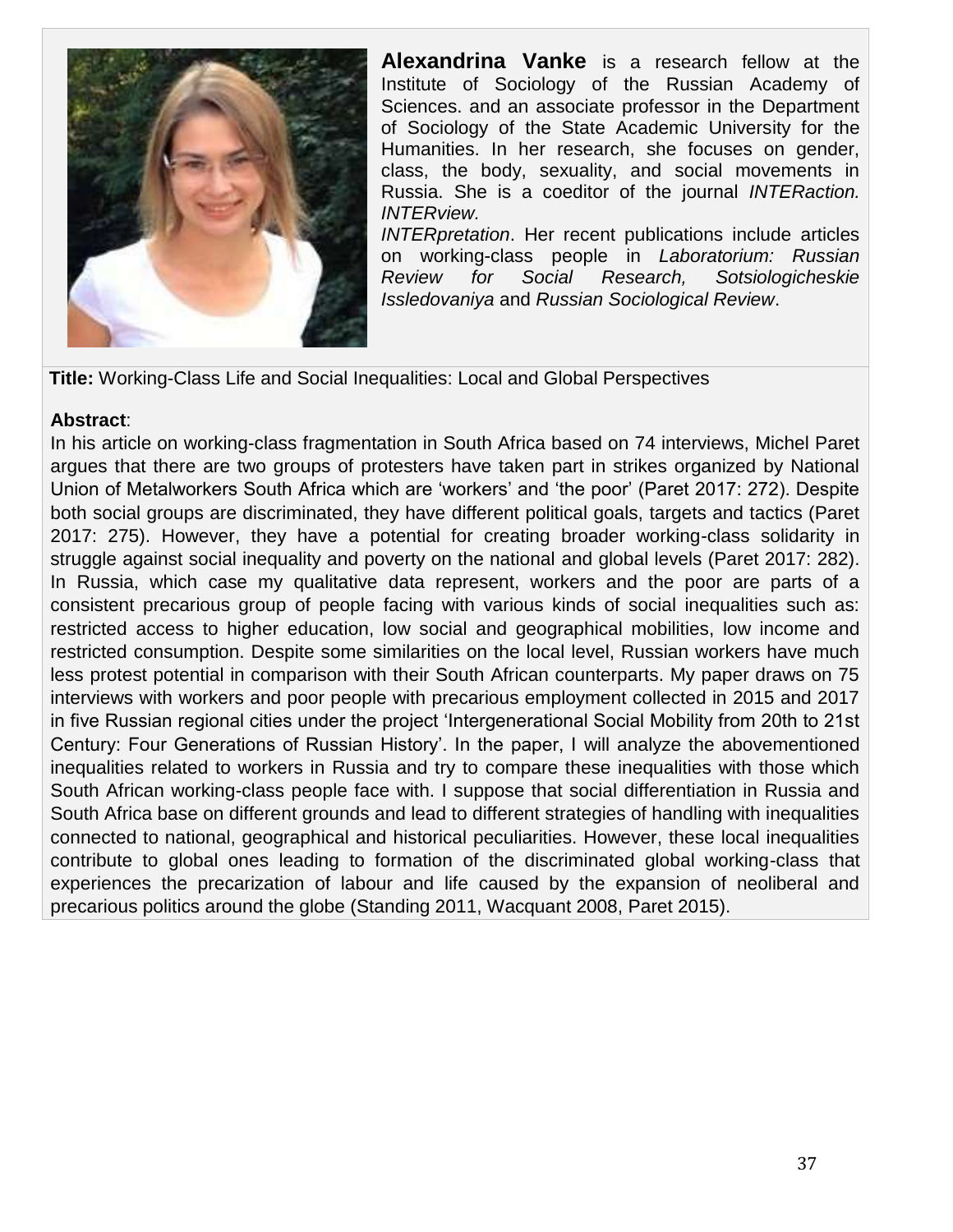

**Valeriy Mansurov** is a member of the Institute of Sociology at the Russian Academy of Sciences and the President of the Russian Society of Sociologists. He has an optimistic view of Russian society and has written on various topics including the changes and problems of Russian Sociology. He can be reached at [mansurov@isras.ru](mailto:mansurov@isras.ru)

Valirey Mansorov (Russian Academy of Social Sciences): "Social Justice in Changing Societies"



**Dhanraj Patil:** He received his Ph.D in Development Communication (DC) in 2007 and presently, heading the Department of Sociology, Walchand College of Arts and Science, University of Solapur, Maharashtra. He contributed 30 papers in the University Grants Commission (UGC), approved journals and also authored four reference books that have been recommended by several Indian Universities. He is a chairman of Board of Studies (BoS) in Rural Development and member of (BoS) in Sociology, Solapur University, Solapur. He has been a member of

the editorial board of "Sociological Research Bulletin" the official journal of Maharashtra Sociological Association (MSA). Currently, he is a visiting project researcher at the Finland Futures Research Centre (FFRC), University of Turku, Finland. He had guided two students for Ph.D. His research interests are Communication for Marginalized Communities; Gender and Environment and Forecasting Studies.

**Title:** The Rise of Subaltern Counter publics: Analyzing the Present and Exploring the Future of Keywords: Community radio, Counter publics, Movements, Future scenario, India.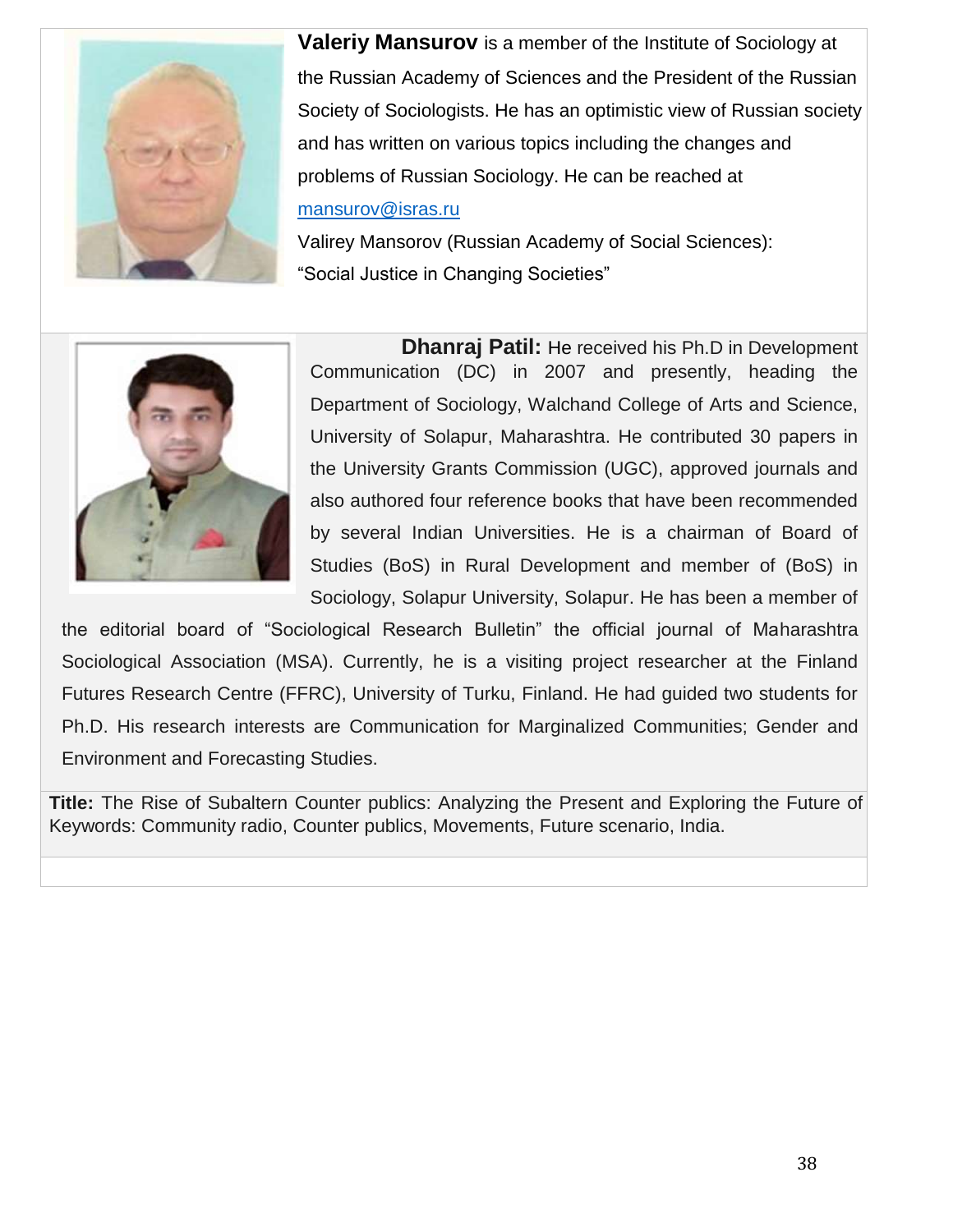

**LI Chunling** is Research Fellow of Institute of Sociology of Chinese Academy of Social Sciences, and also professor of Department of Sociology of the Graduate School of Chinese Academy of Social Science.

She received B.A. and M.A. of history in Peking University and Ph.D in sociology in Graduate School of Chinese Academy of Social Sciences. She had studied as visiting scholar and visiting professor in Ecole

Normale Superieure, France (2012), Princeton University (2010), Sciences Po Paris (2008), Stockholm University (2007), Oxford University (2007) the University of Michigan (2002,2004), Hong Kong Polytechnic University (2001-2004). Her primary research interests are inequality and stratification, as well as sociology of education and youth studies. She has authored a few of books and published tens of papers on these issues. Books she published include The Youth and Social Change: a comparative study between China and Russia (2014), Experience, Attitudes and Social Transition: A Sociological Study of The Post-80's Generation (2013), Rising Middle Classes in China (2012), Gender Stratification and Labor Market (2011), Formation of Middle Class in Comparative Perspective: Process, Influence, and Socioeconomic Consequences (2009), Theories of Social Stratification (2008), Cleavage or Fragment: An Empirical Analysis on the Social Stratification of the Contemporary China (2005), Social Mobility in Urban China (1997). Her recent research projects are on China's Middle Class, Inequality in High Education and A Panel Study on Employment, Living Condition and Value of Youth in Contemporary China.

#### **Abstract:**

In 1990s and the first ten years of this century, BRICS countries have experienced a fast economic growth. The fast economic growth has brought a common social phenomenon in these five countries: the emergence of middle class. The rising middle class has brought about profound changes in the social structure in these countries, and has played an active role in the economic development and social stability. At the same time, the BRICS's middle class has become an important component of the global middle class and has become an engine for world economic growth. However, since the 2008 economic crisis, the BRICS countries (except India) have suffered economic slowdown or economic crisis, caused some negative influence on the development of the middle class. The middle class is facing growing economic risks and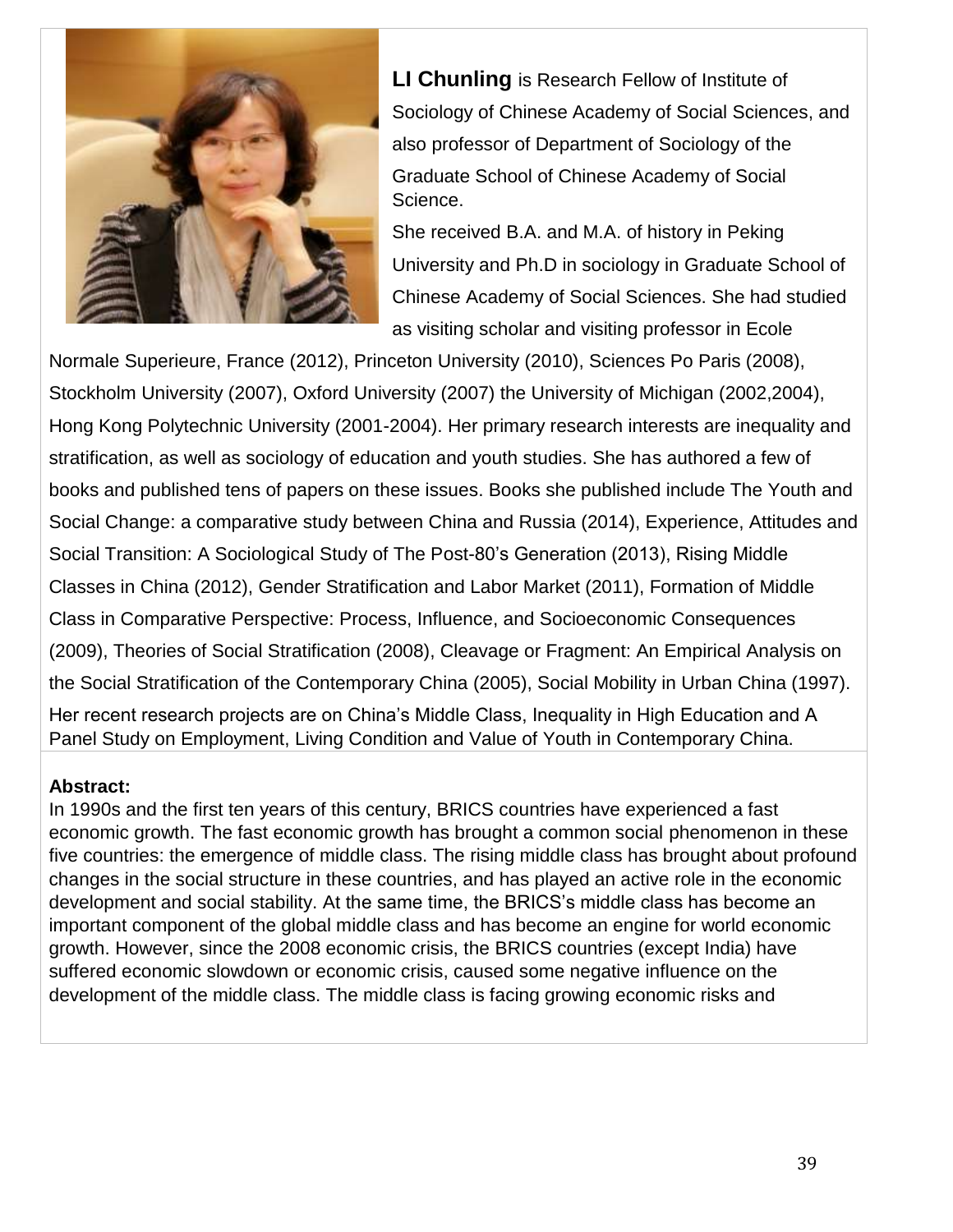uncertainties. How to cope with these problems and challenges, strengthen the ability of the middle class to resist economic risks and make the middle class grow smoothly is an issue that governments need to consider carefully.



**Zhu D**i is an Associate Professor in Institute of Sociology, Chinese Academy of Social Sciences (CASS). She got her Ph.D and Msc degrees from the University of Manchester, and BA degree from Fudan University (Shanghai). Her research interests include: sociology of consumption, sustainable consumption, social stratification and research methods. She published a book 'Taste and Material Aspiration: Consumption Patterns of the Middle Class in Contemporary China' in 2013. Her recent research projects include 'the development trend and consumption patterns of Chinese middle

income group' (funded by the National Social Science Foudation) and 'Comparative research on sustainable consumption between China and the UK' (co-funded by British Academy and Chinese Academy of Social Sciences.

## **Consumption patterns and lifestyle of the middle income group in China**

**Abstract:** This paper focuses on consumption trend of the middle income group, including family expenditure, expenditure structure and durable consumption. The purpose of the paper is to reveal consumption patterns of the middle income group and to explore their potential and power in consumption and its impact factors, so as to generate policy implications on expanding consumption and improving well-being of the population. This paper uses China Social Survey 2006-2015, which were national-scale random sampling survey and were conducted by Institute of Sociology of Chinese Academy of Social Sciences. The middle income group have demonstrated desires and potential in consumption to certain extent, especially on the consumption of convenient and high quality food and some high-grate household durables, with ownership rate of a few high-grade electrical appliances rapidly growing since 2008. However, expenditure as well as the expenditure share on durables and culture and entertainment consumption among the middle income group is relatively low, mainly constrained by the incomplete social security system and disproportionally rising of housing mortgages. It is shown by regression models that life security factors have significant impact on the amount of high-grade electrical appliances owned by middle income households. Policy implications include keeping increase the income level of the middle income group, improving urban and rural social security system – especially medical and employment security, enhancing innovation and upgrade of products to satisfy different consumption demands, and rural market being an opportunity to expand domestic consumption.

**Keywords:** The middle income group; expenditure structure; durables; life security; expand consumption.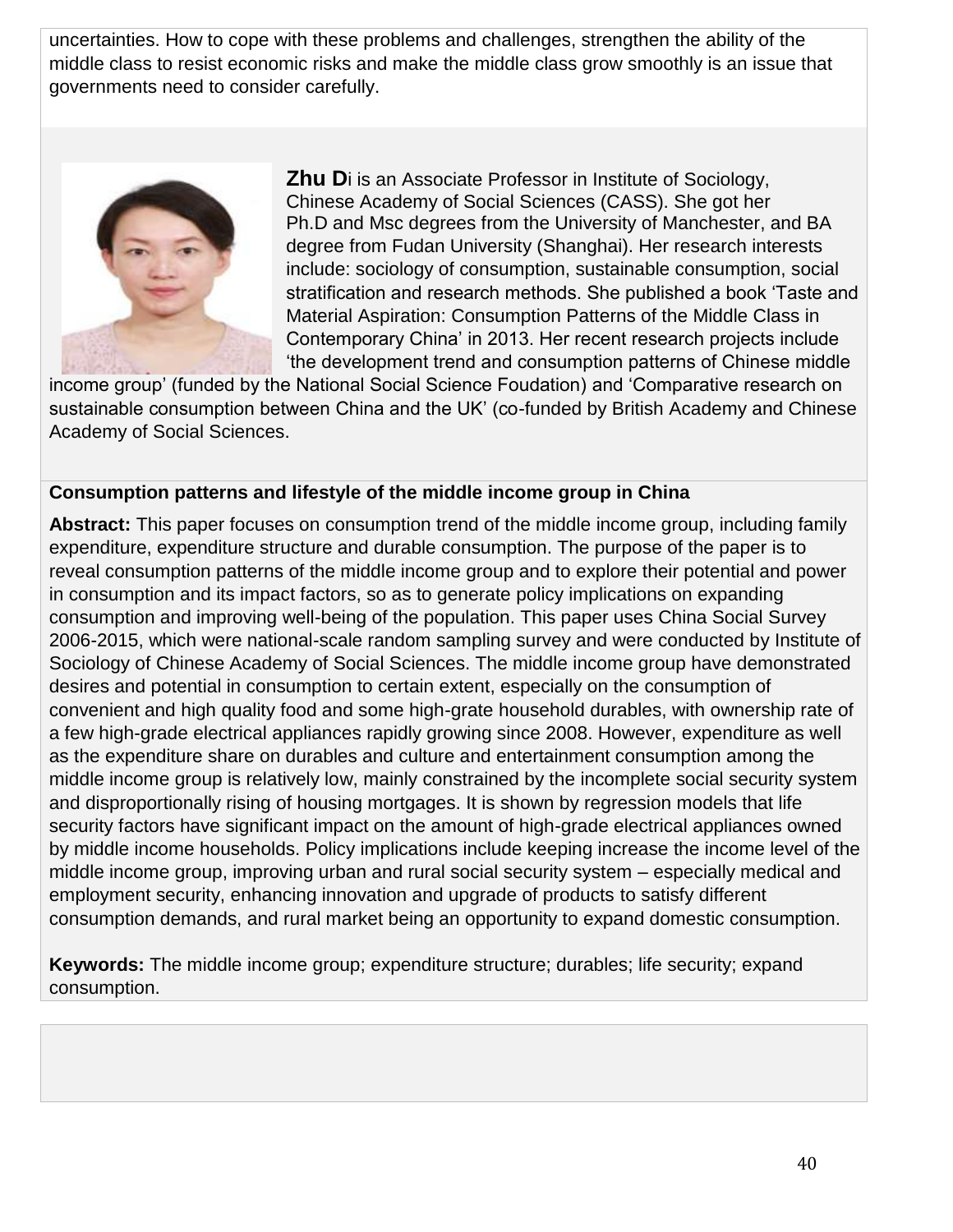

## **Mokong Simon Mapadimeng**

Towards Indigenisation of Educational Curriculum – Challenges and Possibilities with Specific Reference to African myths as Knowledge Source within the Sepedi and Setswana languages.

Mokong Simon Mapadimeng, PhD Department of Sociology and Anthropology School of Social Sciences, University of Limpopo Email: mokong.mapadimeng@ul.ac.za

#### **Abstract:**

The World Bank, citing several scholarly works on indigenous knowledge, defines the latter as knowledge specific and unique to a given culture/society; and describes it as encompassing 'the skills, experiences and insights of people, applied to maintain or improve their lives'. Hence they are considered as intertwined with cultural values thus serving as social capital for communities. African indigenous knowledge system, specifically, is communal and not individually based. Its sustenance is dependent on collective recognition and appreciation by community members (see Emeagwali, 2003). This not only points to the socio-cultural significance of indigenous knowledge, but also its daily presence and location within indigenous African communal lives. This is especially so in African rural communities whereby indigenous cultural practices and values remain highly entrenched. This despite the challenges presented external influences, especially in the environment of intensified globalization processes and whereby the colonial past continues to impact on the present. The focus of this paper is on myths as part of African indigenous knowledge system, whereby not only their socio-cultural significance is examined but also implications for educational curriculum in the post-1994 South Africa. The paper starts off by laying out a theoretical framework for the analysis of African myths in South Africa. This is followed by brief discussion on the rationale for focusing on indigenous African myths and then the presentation of examples of these myths highlighting their social significance and role, as well as relevance in the modern context. This is carried further under the final section challenges and possibilities of their integration into educational curriculum, especially at the schooling level, are examined. It is on the basis of this examination that some concluding remarks are drawn.

**Keywords**: Indigenous African myths, South Africa, Educational Curriculum, and Possibilities and Challenges.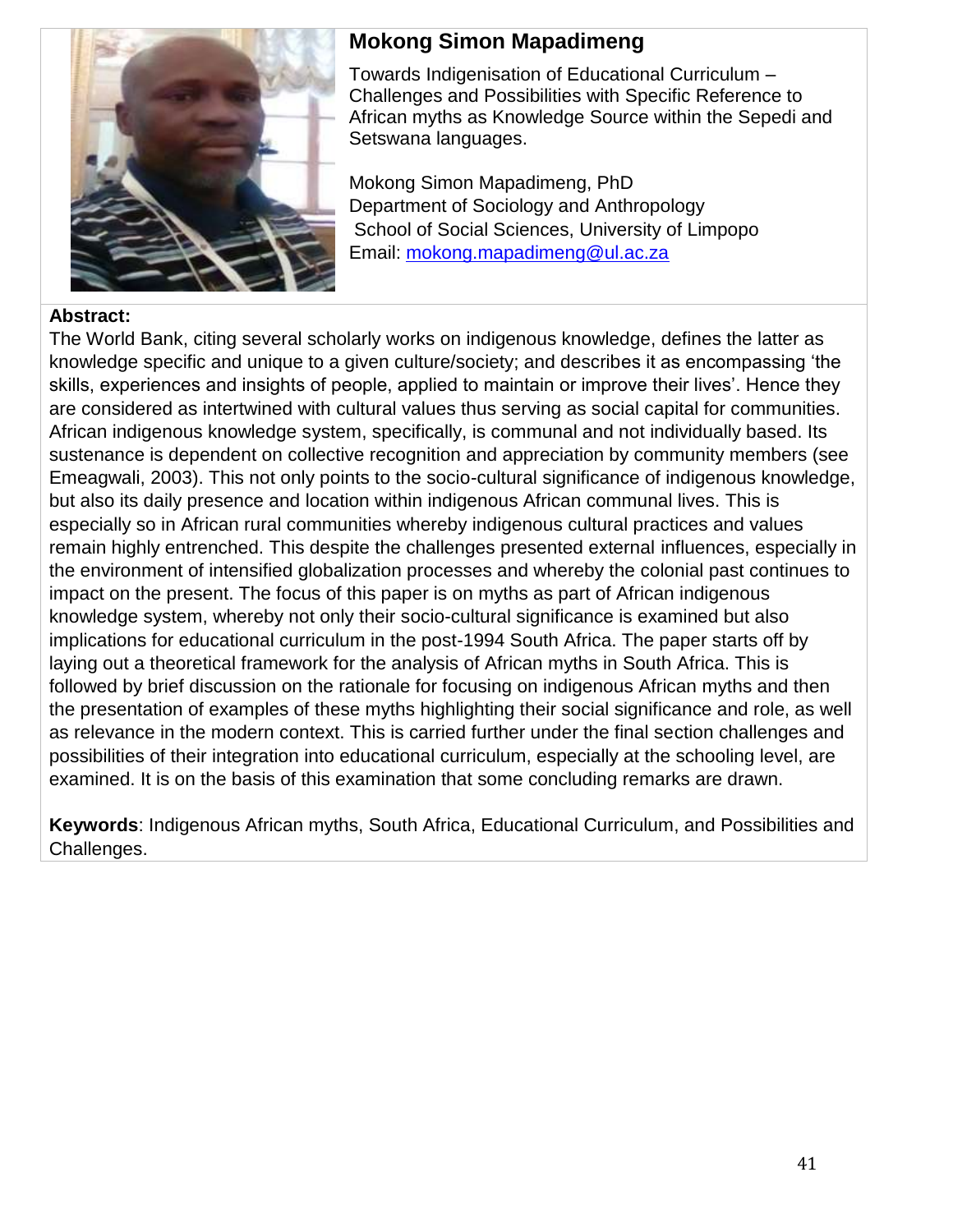## **Jayanathan Govender**



Jay Govender is senior lecturer in Industrial, Organizational and Labour Studies at the University of KwaZulu-Natal (UKZN). He coordinates the Industrial and Working Life Program, a joint program of the Worker College, Durban and the UKZN. He is also academic leader to the Society and Social Change group of disciplines. His previous work experience includes trade union organizing; community advocacy and adult education. He has degrees from the Universities of Durban Westville, Western Cape and

KwaZulu-Natal. He is published in the areas of public management, participation, higher education, social policy, inequality, and social justice.

#### **Abstract:**

Inequality has progressed in post-apartheid South Africa. Inequality is measured vis-àvis financial and economic indices. Government, research bodies, international multi-lateral institutions and NGOs have provided in-depth analysis of the state of inequality. The trend of racialized inequality is emerging from the data. This social reality runs contrary to the commitments of South Africa's Constitution and government's reconstruction and development efforts, in particular, social policy. Government has taken strong positions on anti-racism and discrimination, and have provided legislative security for all people, as well as institutions to adjudicate transgressions. The key social policy positions include economic growth, employment creation, social wage and infrastructure rejuvenation to address inequality and poverty. The paper will discuss the nature and characteristics of inequality in post-apartheid South Africa. However, it is necessary to transcend the financial and economic indices of inequality, to include some understanding of ontological inequality. It is hoped that an improved understanding, including those abstract notions of inequality, will lead to addressing inequality from the perspective of social justice.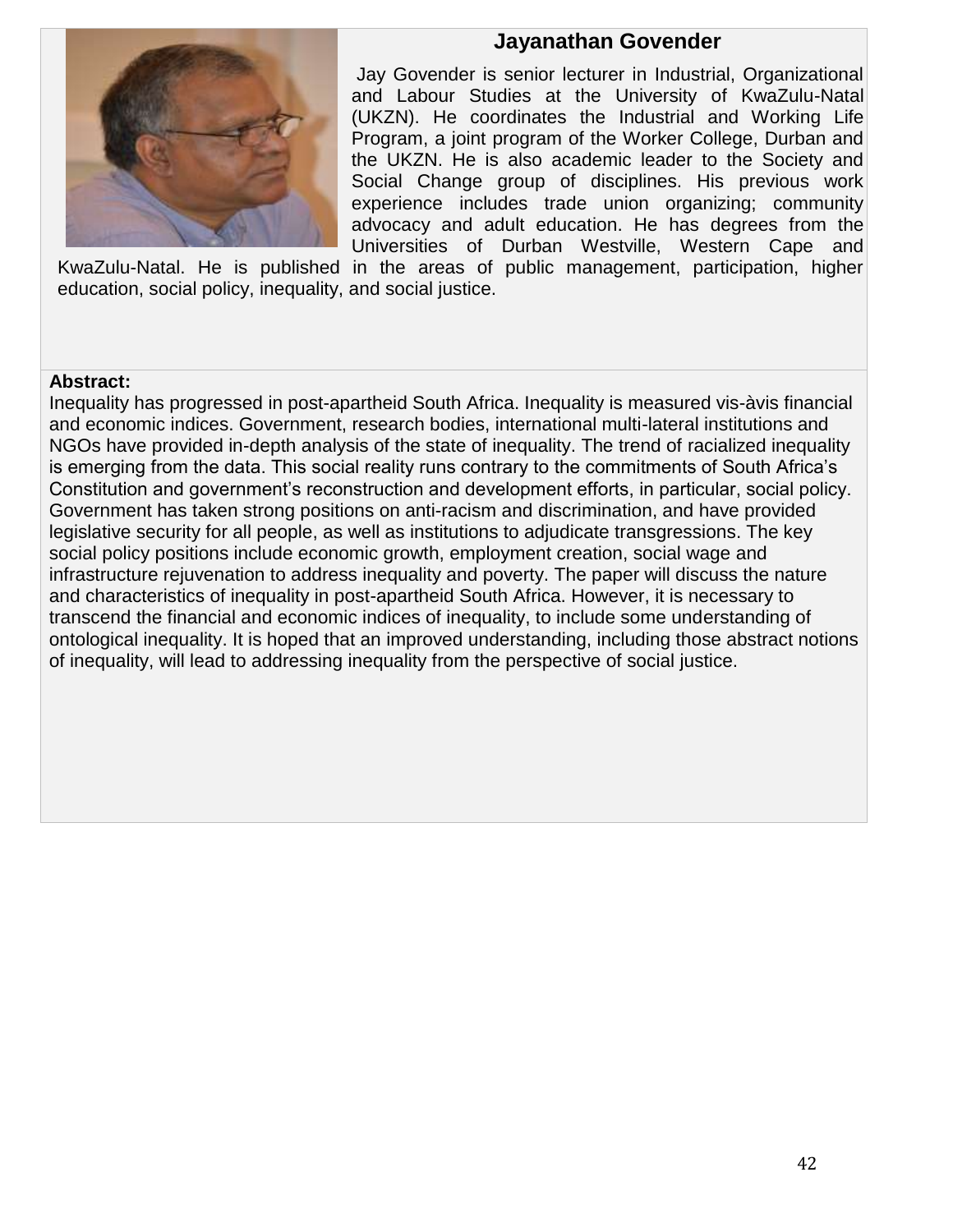

**Srinivas Sajja** did his master's in Sociology and Ph.D. from University of Hyderabad. His Ph.D. work was on Democratic Decentralization and Natural Resources Management. Immediately after his Ph.D, he was a visiting fellow at Centre for Economic and Social Studies during 2010-11 where he did a research project on Institutional reforms and Livelihoods in Godavari Basin. He had a brief stint as a post doc project fellow in University of Hyderabad

during 2011-12. Following this he joined BITS Pilani Hyderabad campus where he worked as Assistant Professor during 2012-16. He is currently working as a Research Fellow with a civil society

organization, Wisdom Farmers Trust where he is heading a research project on 'Agrarian Change and Livelihoods'. He has worked extensively on rural transformation and Livelihoods, Local Governance and Public policy analysis.

**Title:** Dialectics of Democratic Decentralization: Case studies from India

## **Abstract:**

One of the most popular state reforms that have opened 'spaces' for a wider and deeper participation of citizens at the local level has been the decentralization process. Democratic decentralization is the transfer of resources and power to lower-level authorities which are largely or wholly independent of higher levels of government and which are democratic. In India, certain cases of democratic decentralization have achieved both greater participation of marginal groups and social justice like in the left-ruled states of West Bengal and Kerala. In both cases, decentralization has been credited with ensuring the participation of subordinated groups – such as women, landless groups, sharecroppers and small peasants – and being directly linked to the pursuit of redistributive policies that have had pro-poor outcomes. But these were exceptions in a country which was deeply troubled by colonial legacy of centralized regimes and poverty. Despite the presence of democratic institutions, control or access to power remained in the hands of a chosen few resulting in certain groups being traditionally marginalized by local political and social processes which also contributed to increase of rural poverty. Following the 73rd and 74th constitutional amendment acts, reservations were introduced in the local government bodies to give better representation to the hitherto excluded set of communities. At around the same time, introduction of natural resources management bodies with people's participation created a bottleneck between the constitutional body (panchayats) and statutory bodies (NRM institutions) resulting in conflict at grass-root level regarding sharing of power.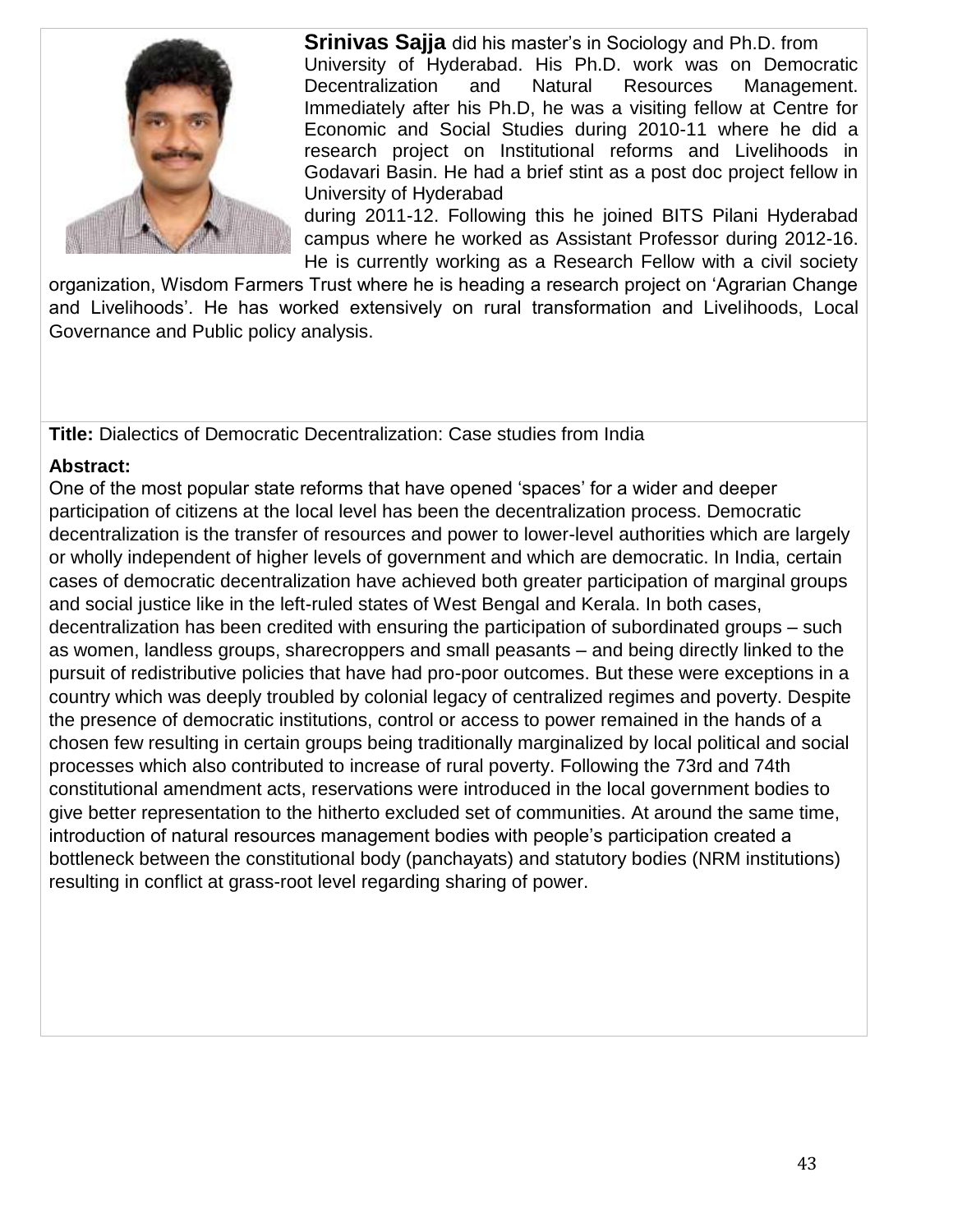This paper presents the importance of focusing on micro level issues rather than global uncertainties in understanding the functioning of society. It aims to look into the difference between 'making the democracy' and 'deepening the democracy' by looking into issues of centralization & decentralization and environment & development. The study is carried out in Telangana state of India where functioning of NRM bodies and panchayats was observed over a period of fifteen years. Data was collected through participant observation method and unstructured in-depth interviews in three villages. It was observed that 73rd CAA has tremendously helped in changing people's perspectives about participation and development as it enabled direct access to power for communities excluded from the power structure at the village level. Access to power opened new windows of opportunity resulting in transformation and empowerment. The presence of several institutions has enabled greater access to power for the people. Instead of one gram panchayat body, there are three to five statutory bodies along with the panchayat which was able to accommodate greater number of people in positions of power. Here one could observe the 'deepening of democracy' as access to power is enabling people to overcome social and political inequality. The study made use of 'political capital and spaces for participation' concepts to understand how people overcame issues like exclusion, poverty and achieved empowerment and social justice. Key words: Democratic Decentralization, Exclusion, poverty, participation

## **Irma Du Plessis**:

#### **Abstract:**

#### **Irma Du Plessis**: Critical reflections on SASA – two decades later

This address situates SASA, a fairly young professional organization, and considers its future trajectory against the background of key debates as well as structural changes that mark the discipline, the academy more broadly, and SASA's social location in South Africa and Southern Africa. Drawing on the experiences of professional organizations in other disciplines and the history of professional organizations at critical historical junctures, it outlines areas of concern and possible strategies for SASA to enhance its depth and increase its strength at the same time as (re)connecting with scholars elsewhere on the continent and strengthening continental links and commitments.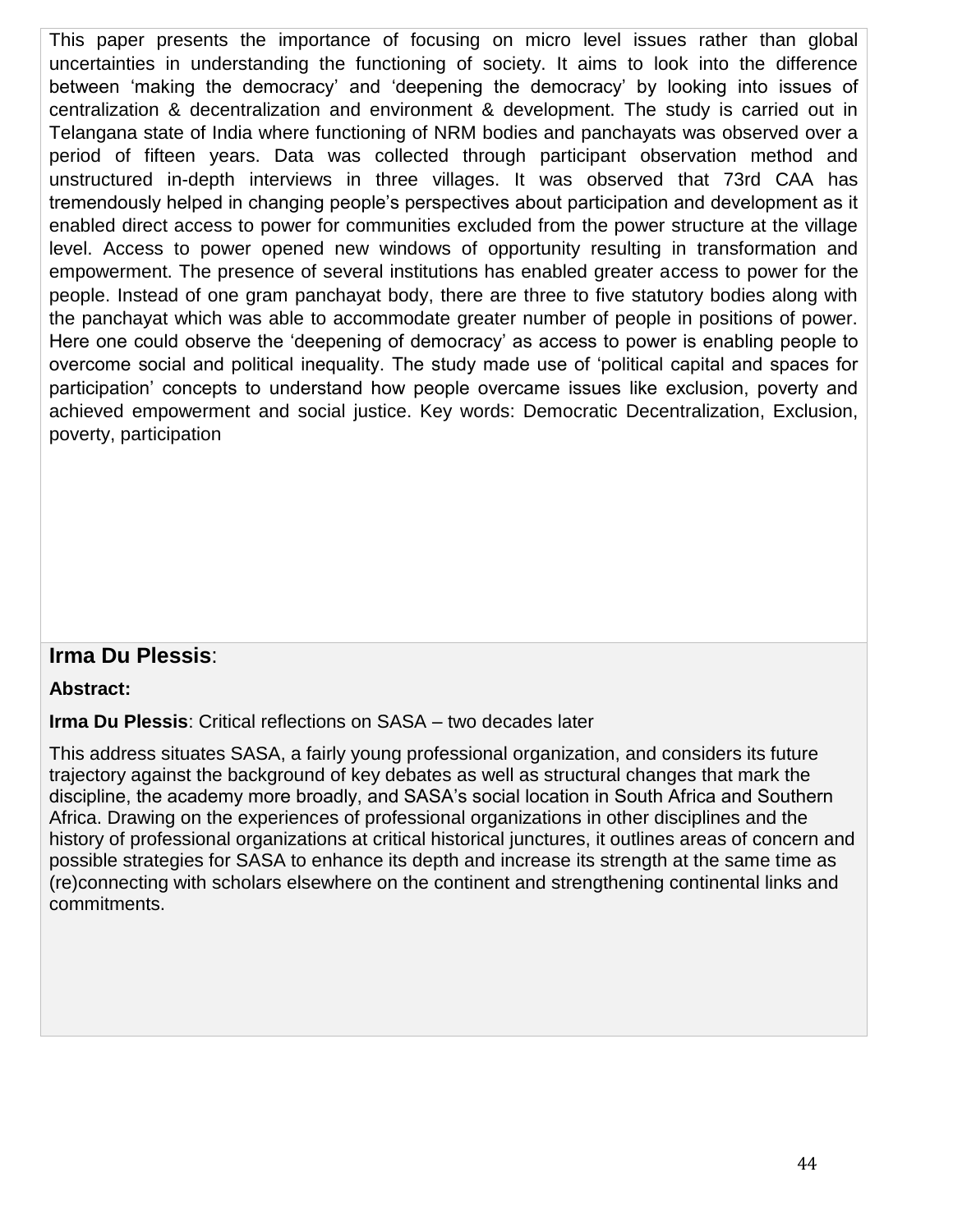

## **Babalwa Magoqwana**

Making Connections and Disconnections for African Sociology: Towards Building a Woman-centered Vernacular Sociology Email: [Babalwa.Magoqwana@nmmu.ac.za](mailto:Babalwa.Magoqwana@nmmu.ac.za) Nelson Mandela Metropolitan University Port Elizabeth

#### **Abstract**:

This paper seeks to discuss the call by Manuel Castells (2002) for a much needed and practical form of Sociology of the 21st century; a Sociology which is aware of the society it exists in, and the context within which it is created. Focusing on the challenges facing African Sociology in the 21st Century, I build on Jimi Adesina's (2006) argument on sociological 'epistemic interventions' by concentrating on Isintu languages and knowledge institutions. I make use of one of the most enduring African knowledge institutions – UMakhulu (the elder mother), to argue for the potential reconnections and disconnections of the African Sociology to its society and the context this institution is embedded in. In centering the elder mother in African Sociology, we then introduce a 'matrifocal'' sociological understanding of the discipline, which moves away from the 'Fathers of the discipline'. In decentering the hegemonic body of the discipline (the father), we then destabilize the bio-logic of the sociological discipline in Africa and thus start building a sociological language that can move beyond the binaries and integrate language and values carried by our grandmothers in dealing with socio-political and economic challenges of our societies.

## **Gertrude Fester**

Like most black women she has been in anti- apartheid struggles with women' s emancipation as focus. BA(UCT), HED ( UNISA); Master's - women and development ; (ISS, Erasmus university, Rotterdam, Netherlands ); PhD (London School of Economics & Political Science). Has been a key member of women's grassroots structures in the 1980s and also initiated some like WHEAT ( Women's Hope and education Trust) providing funding for potential women leaders. Gertrude has published both fiction and non-fiction . Her book , 'Women's anti-apartheid and post - apartheid struggles(1980-2014)' chronicles women's struggles in Western Cape and the national women's coalition and how women gave input into the constitution. Her participation in grassroots struggles facilitated her presenting women's structures in many countries including Cuba, China, Nicaragua and Nigeria. In the 1980s she was detained in solitary confinement. It was here without access to stationery that she composed her first play ' The Spirit cannot be Caged' in her head. She was part of the Yengeni Treason Trial. Apart from her political activism, she also uses creative writing to raise political issues. She has been Wynona Lipman Chair for the Centre for American Women and Politics at Rutgers University, Professor Extraordinaire at Women and Gender Studies, UWC, Research Associate , Stellenbosch University,